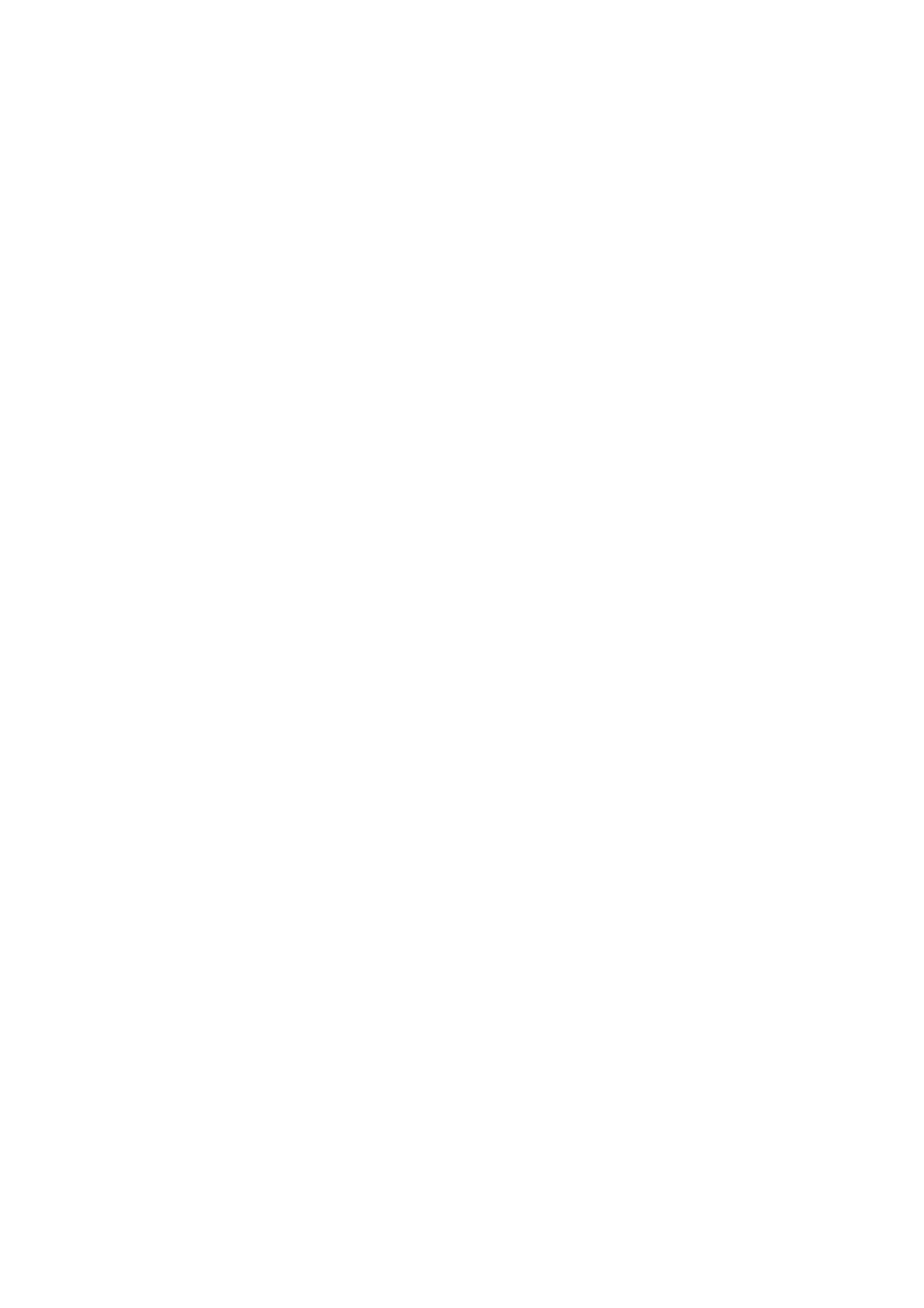

# House of Commons Home Affairs Committee

# **Leadership and standards in the police**

# **Third Report of Session 2013–14**

# *Volume I*

*Volume I: Report, together with formal minutes* 

*Volume II: Oral and written evidence* 

*Additional written evidence is contained in Volume III, available on the Committee website at www.parliament.uk/homeaffairscom* 

*Ordered by the House of Commons to be printed 26 June 2013* 

> **HC 67-I [Incorporating HC 617, 2012–13]**  Published on 1 July 2013 by authority of the House of Commons London: The Stationery Office Limited £0.00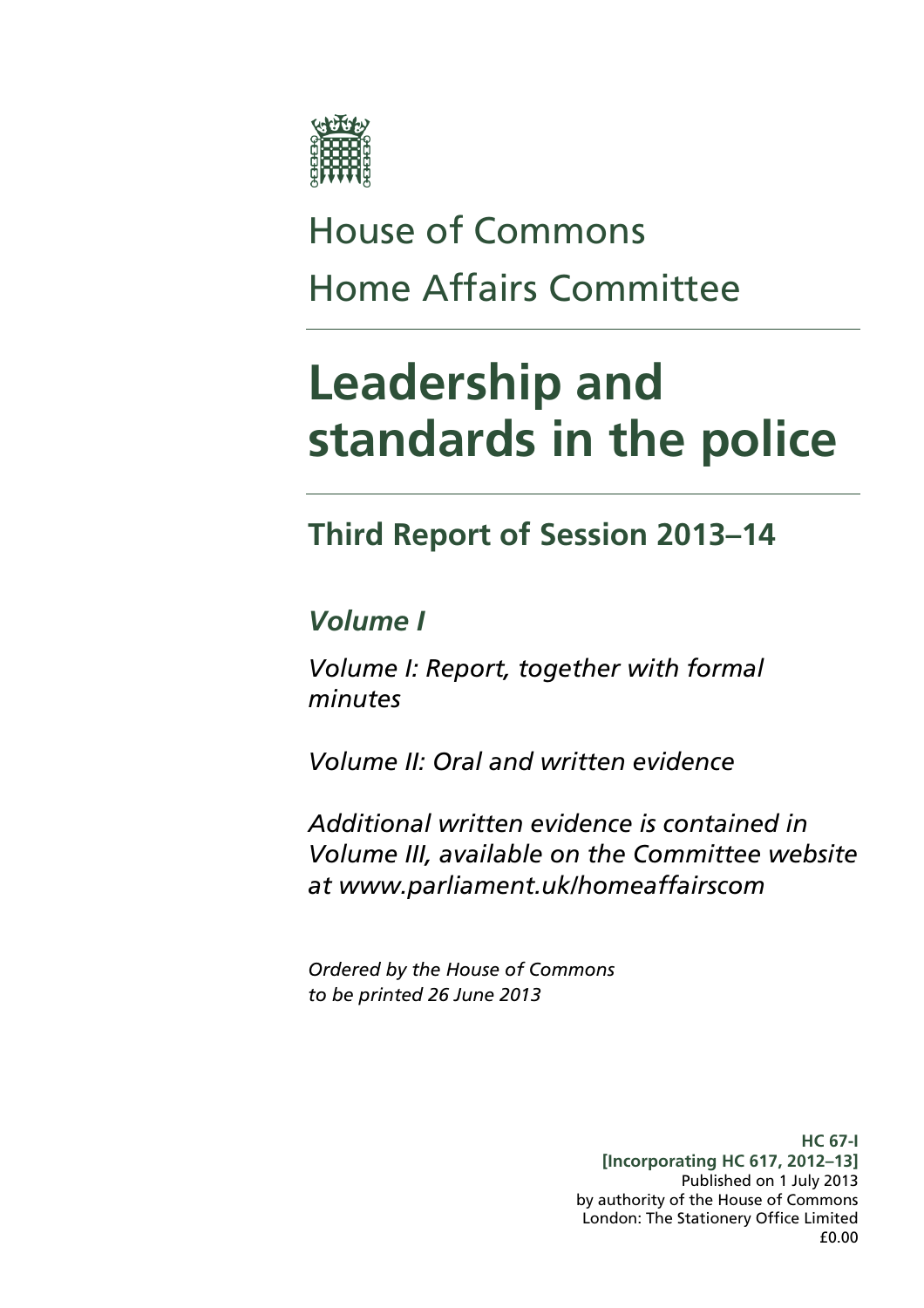# **Home Affairs Committee**

The Home Affairs Committee is appointed by the House of Commons to examine the expenditure, administration, and policy of the Home Office and its associated public bodies.

### **Current membership**

Rt Hon Keith Vaz MP (*Labour, Leicester East*) (Chair) Nicola Blackwood MP (*Conservative, Oxford West and Abingdon*) James Clappison MP (*Conservative, Hertsmere*) Michael Ellis MP (*Conservative*, *Northampton North*) Lorraine Fullbrook MP (*Conservative, South Ribble*) Dr Julian Huppert MP (*Liberal Democrat, Cambridge*) Steve McCabe MP (*Labour, Birmingham Selly Oak*) Bridget Phillipson MP (*Labour, Houghton and Sunderland South*) Mark Reckless MP (*Conservative, Rochester and Strood*) Chris Ruane MP (Labour, Vale of Clwyd) Mr David Winnick MP (*Labour, Walsall North*)

The following Member was also a member of the Committee during the Parliament.

Rt Hon Alun Michael MP (*Labour & Co-operative, Cardiff South and Penarth*) Karl Turner MP (*Labour, Kingston upon Hull East*)

### **Powers**

The Committee is one of the departmental select committees, the powers of which are set out in House of Commons Standing Orders, principally in SO No 152. These are available on the Internet via www.parliament.uk.

### **Publication**

The Reports and evidence of the Committee are published by The Stationery Office by Order of the House. All publications of the Committee (including press notices) are on the Internet at www.parliament.uk/homeaffairscom.

### **Committee staff**

The current staff of the Committee are Tom Healey (Clerk), Dr Richard Benwell and Robert Cope (Second Clerks), Eleanor Scarnell (Committee Specialist), Andy Boyd (Senior Committee Assistant), Michelle Garratty (Committee Assistant), Iwona Hankin (Committee Support Officer) and Alex Paterson (Select Committee Media Officer).

### **Contacts**

All correspondence should be addressed to the Clerk of the Home Affairs Committee, House of Commons, 7 Millbank, London SW1P 3JA. The telephone number for general enquiries is 020 7219 3276; the Committee's email address is homeaffcom@parliament.uk.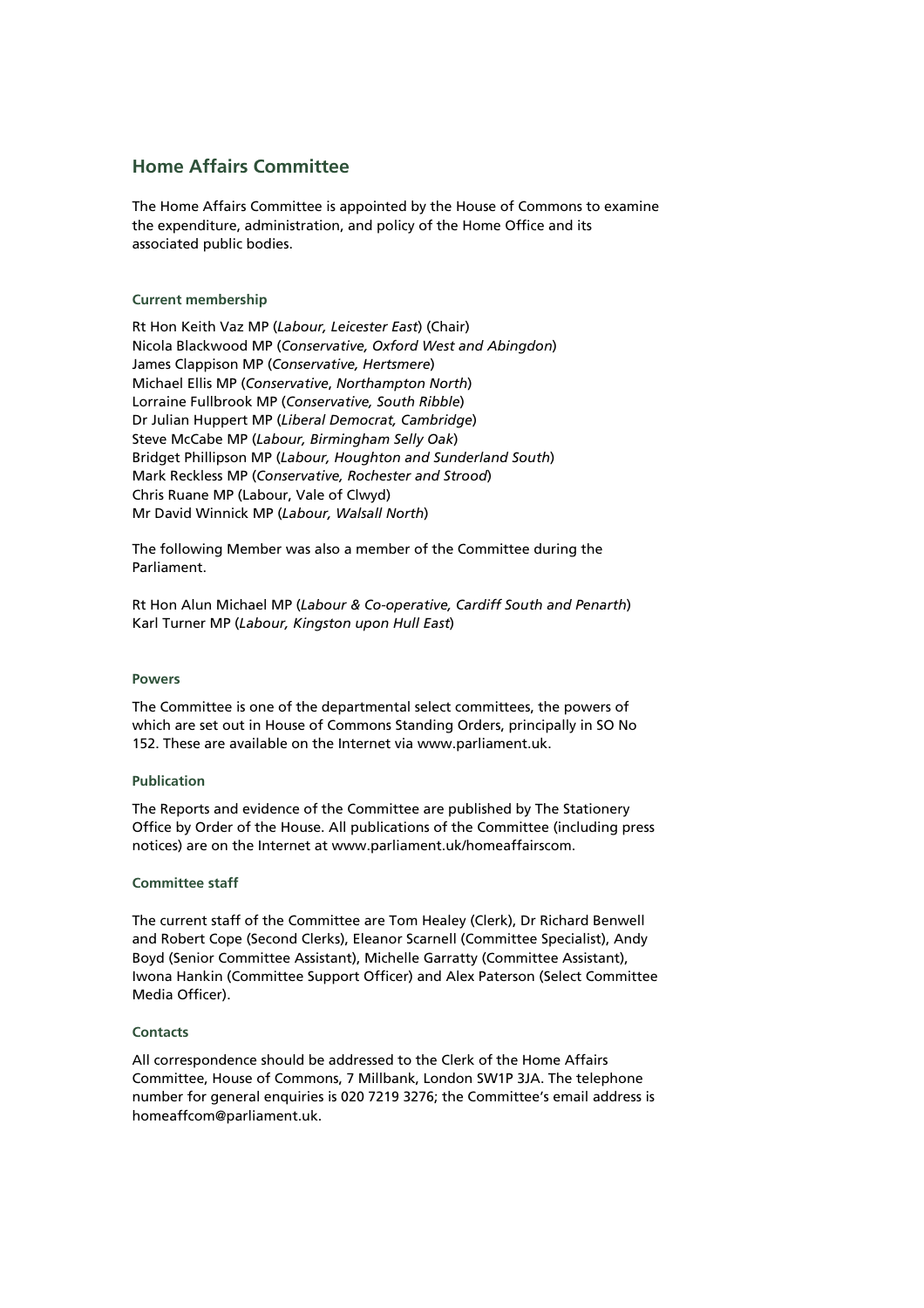# **Contents**

|                         | <b>Report</b>                                                                                                                                                                                                          | Page                                               |
|-------------------------|------------------------------------------------------------------------------------------------------------------------------------------------------------------------------------------------------------------------|----------------------------------------------------|
|                         | <b>Key facts</b>                                                                                                                                                                                                       | 6                                                  |
| 1                       | <b>Introduction</b>                                                                                                                                                                                                    | $\overline{7}$                                     |
| $\overline{\mathbf{2}}$ | <b>The College of Policing</b>                                                                                                                                                                                         | 10                                                 |
| 3                       | <b>Morale</b>                                                                                                                                                                                                          | 13                                                 |
| 4                       | <b>Standards and ethics</b><br>Integrity<br>(1) "Plebgate"<br>(2) Hillsborough<br>(3) Cleveland<br>(4) Undercover investigations<br><b>Operation Elveden</b><br>(5)<br>(6)<br>Gaming the crime statistics<br>Sanctions | 16<br>16<br>18<br>18<br>19<br>20<br>21<br>21<br>22 |
|                         | Setting standards<br>Second jobs<br>Hospitality<br>Training                                                                                                                                                            | 24<br>24<br>26<br>26                               |
| 5                       | <b>Diversity</b><br>Direct entry                                                                                                                                                                                       | 29<br>32                                           |
| 6                       | <b>Conclusion</b>                                                                                                                                                                                                      | 34                                                 |
|                         | <b>Conclusions and recommendations</b>                                                                                                                                                                                 | 35                                                 |
|                         | Annex I: the new landscape of policing                                                                                                                                                                                 | 44                                                 |
|                         | Annex II: ethnic make-up by police force                                                                                                                                                                               | 45                                                 |
|                         | <b>Annex III: HMIC</b>                                                                                                                                                                                                 | 46                                                 |
|                         | <b>Annex IV: Salaries: Chief Constables and PCCs</b>                                                                                                                                                                   | 47                                                 |
|                         | <b>Formal Minutes</b>                                                                                                                                                                                                  | 49                                                 |
|                         | <b>Witnesses</b>                                                                                                                                                                                                       | 50                                                 |
|                         | List of written evidence                                                                                                                                                                                               | 51                                                 |
|                         | List of Reports from the Committee during the current Parliament                                                                                                                                                       | 53                                                 |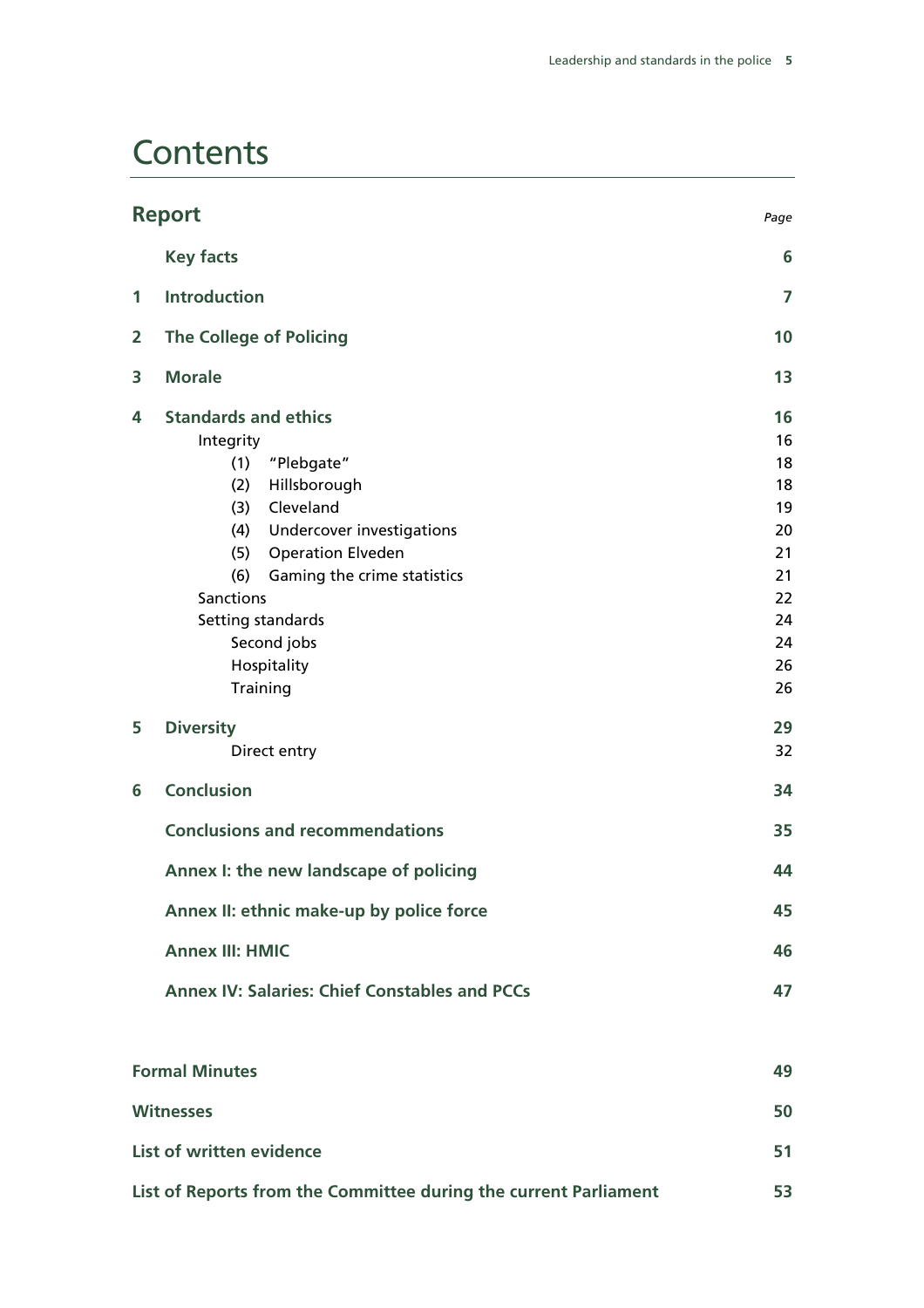# Key facts

# *Police pay*

- For the first time, some chief constables can now earn more than 10 ordinary constables combined.
- The suggested starting salary for a new police constable will be  $£19,000$ , down from £23,000, from 1 April 2013.
- A constable with a relevant qualification or experience as a special constable or a PCSO could start on £22,000.
- Police and Crime Commissioners are permitted to vary the existing starting salaries for Chief Constables by up to 10%.

# *Diversity*

- In Dyfed-Powys, North Wales and Humberside constabularies, fewer than 1 in 100 officers are from a Black, Asian or minority ethnic background. In the Metropolitan Police, the proportion is 1 in 10.
- 2.9% of ACPO-ranked officers are from a Black, Asian or minority ethnic background
- The current proportion of female officers in England and Wales is 27.0% compared with 16.1% in 1999.
- Women are under-represented in senior ranks (Chief Inspector and above) (16.8%), compared with 29% of police constables.

# *Training and standards*

- 26% of officers joining the police are graduates.
- Police staff and PCSOs now represent 38% of the police workforce in England and Wales.
- There are currently 36 serving officers deployed overseas: 21 in Afghanistan; 9 in Kosovo; 1 in Sierra Leone; 1 in South Sudan; 1 in Liberia; 1 in Libya; one in Occupied Palestinian Territories; and 1 in Yemen.

# *Integrity and discipline*

- The Home Office does not collect details of compensation claims made by police officers and there is currently no guidance on this matter.
- Ten ACPO-rank officers were under investigation when we took evidence from Sir Hugh Orde.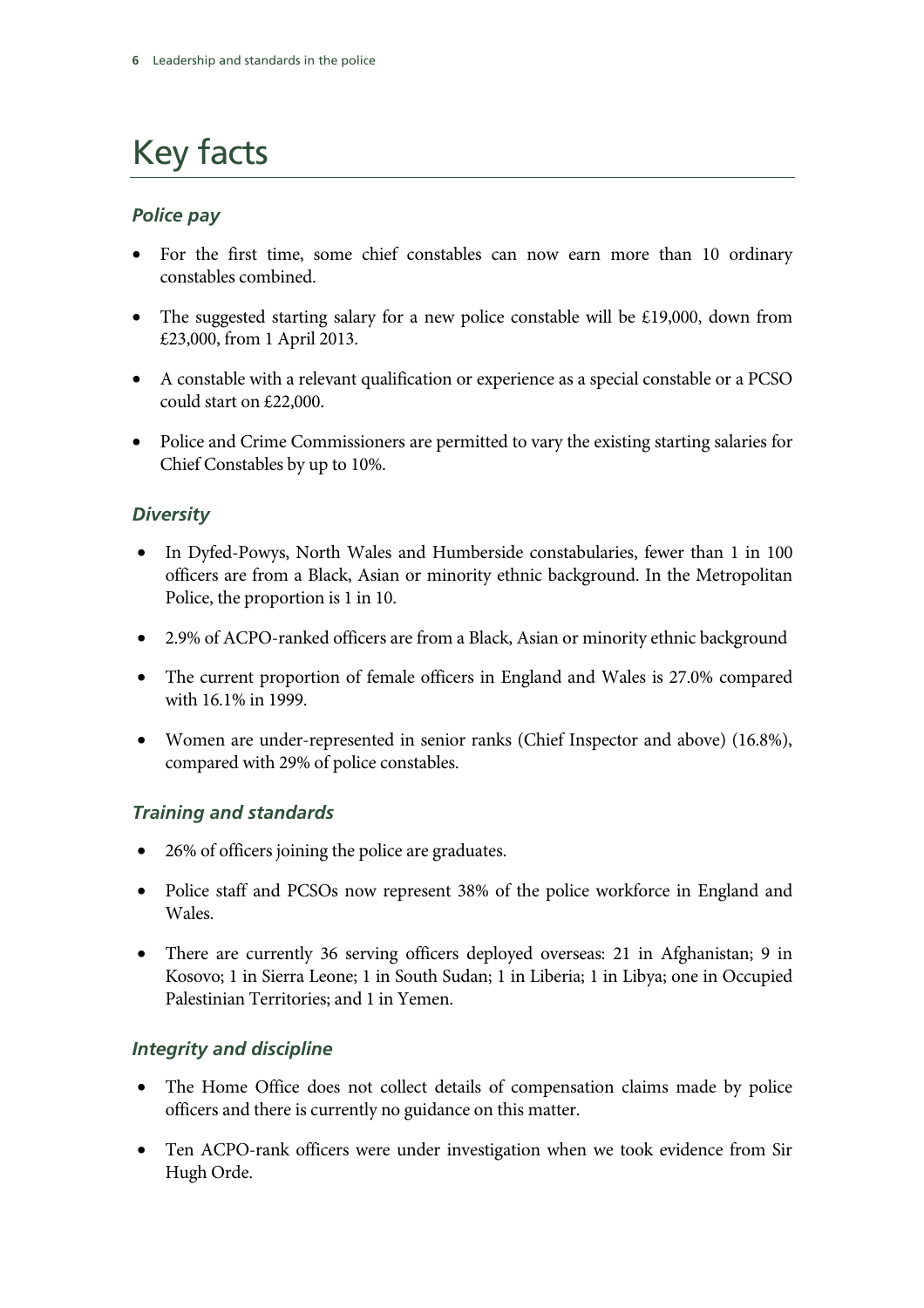# **1** Introduction

1. There are two sides to public perceptions of the police and to the image the police portray to us. Every day, thousands of officers show absolute commitment to their work and go beyond the call of duty to safeguard the public, prevent crime and catch criminals. The speedy and heroic response of officers to the brutal murder of Drummer Lee Rigby on 22 May is a spotlight on the kind of everyday excellence we have come to expect from the police service, attested to by many of our witnesses.<sup>1</sup> This kind of crisis response underlines the deep-rooted faith accorded to the service by the public. Trust in the excellence of British policing is projected on the international stage—the desire to work with British police shown by our colleagues in Romania, on our recent visit to Bucharest, is just one example. We have no doubt that the British police service will continue to shine as one of the most impressive police forces in the world, while maintaining its civilian character and the principle of policing by consent.

2. Behind the reputation, however, there are problems. There is a flip-side to public perceptions of the police prompted by examples of misconduct and criminality within their ranks, including a number of investigations which have come about as a result of historical police failings, such as Operations Yewtree and Elveden, and there is an undercurrent of discontent within the service itself, as reform and spending cuts affect the sense of worth of ordinary officers.

3. The Government has begun a process of fundamental reform of the landscape of institutions that structure British policing. New institutions like the College of Policing and the National Crime Agency (NCA) will be crucial in cutting crime at reduced cost. As Keith Bristow, chief executive of the NCA, told us this is a chance to join up law enforcement, tackle threats more effectively and cut crime.<sup>2</sup> We set out a simplified version of the new division of labour in policing in Annex I.

4. At the same time, however, morale among many police officers has sunk to its lowest ebb in recent memory.<sup>3</sup> A concatenation of crises risks damaging the quality of lawenforcement: public faith in policing has been tested by episodes such as the findings of the Hillsborough Panel Report, the "plebgate" incident, and the first dismissal of a chief constable in 30 years. At the same time, spending cuts have prompted a review of police pay and pensions and a freeze on recruitment which is slowing down efforts to promote diversity and renewal. In addition there has been the use of A19 to require the resignation of service officers with 30 or more years service.

5. When we held our *International Conference on Leadership and Standards in the Police* on 14 January 2013, over a hundred ordinary officers travelled to London and others wrote to us, many with a message of warning about the future of policing. As many reminded us, policing is a vocation that can sustain officers through all kinds of trials, but there is a limit to what can be asked and waning police morale could have a direct effect on operational

<sup>1</sup> LSP 30 [Gary Jackson]; LSP 23 [James Satherley]

<sup>2</sup> Q 28 [Keith Bristow]

<sup>&</sup>lt;sup>3</sup> Q 66 [Sir Hugh Orde]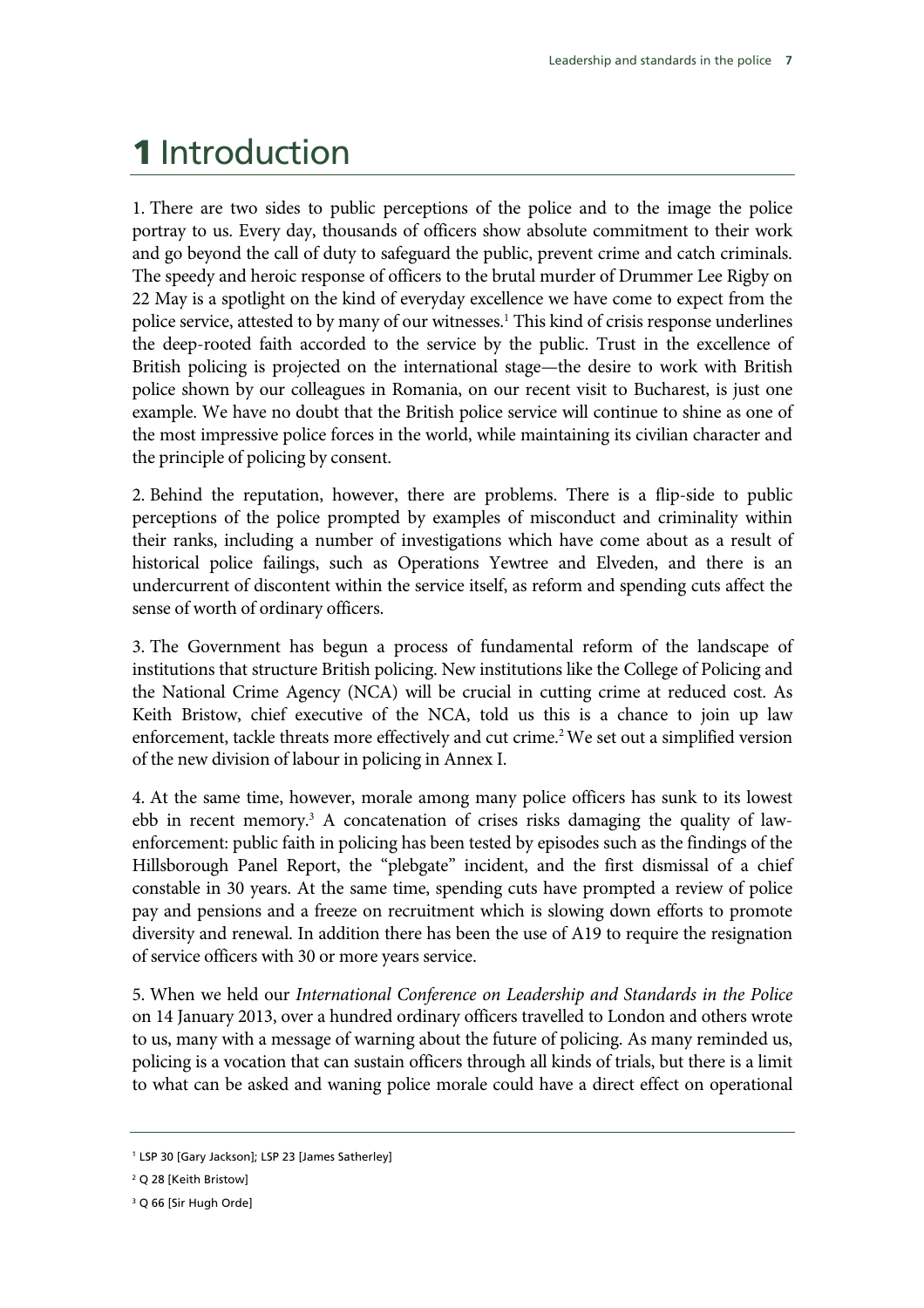effectiveness. The visceral response of many officers to Tom *Winsor's Independent Review of Police Officers' and Staff Remuneration and Conditions* and the London march of more than 30,000 officers on 10 May 2012 were clear demonstrations of discontent.

6. Nor can problems of integrity and morale be addressed easily in a "top-down" fashion. Although the police is a hierarchical organisation, chief constables do not issue orders to be followed to the letter by other officers. The independence of the office of constable means that "policy, law and other forms of direction are refracted through an enduring occupational culture".4 Police actions derive from a mix of the professional instincts of officers, the directions of their superiors within a force, the directions of bodies such as the Association of Chief Police Officers (ACPO) and the culture of policing—"police commonsense".5

7. This means that leadership is spread widely across the police service and its ranks and a high degree of independence and responsibility remains with officers at all levels. Team leaders—sergeants and inspectors—have a powerful influence over the effectiveness and integrity of large numbers of officers, but there is little leadership training at sergeant and inspector level. As Nigel Lloyd put it, "whilst people need a driving license to drive and regular training for taser, firearms and unarmed defensive tactics, you can be in charge of a shift of police officers without any formal training whatsoever".<sup>6</sup>

8. The police officer is the bedrock of enforcement of English Law: a servant of the Crown, sworn into the Office of Constable.<sup>7</sup> The office entails personal responsibility for the protection of life and property, the prevention and detection of crime, the maintenance of law and order and the detection and prosecution of offenders.<sup>8</sup>

9. While the Government has great vision for the new landscape of policing a number of pieces of the policing puzzle are still missing. It is not yet clear what is happening with the Police IT Procurement Company, what exactly the College of Policing is responsible for and where integrity registers, such as the Chief Constables' register of interests, will be held.

10. The landscape of policing is being redrawn with great potential to benefit the public. However, amidst this change, the Government risks leaving behind one critical element police officers themselves. For policing to be effective, change must command the support of police officers and build the capabilities of all officers as independent professionals. It must win the backing of police staff (who are not warranted police constables), who are ever-more integral to policing operations. It must also command the support of the public, whose faith in the police is fundamental to their effectiveness.

11. For these objectives to be fulfilled, the Government must match its reform of the institutional landscape of policing with a renewal of the police themselves: a new emphasis on professionalism, integrity and individual responsibility. The College of Policing will be

6 LSP 24 [Nigel Lloyd]

<sup>4</sup> LSP 34 [Professor Simon Holdaway], paragraph ii

<sup>5</sup> LSP 34 [Professor Simon Holdaway], paragraph ii

<sup>7</sup> LSP 03 [David Treadwell]

<sup>8</sup> LSP 14 [Police Federation]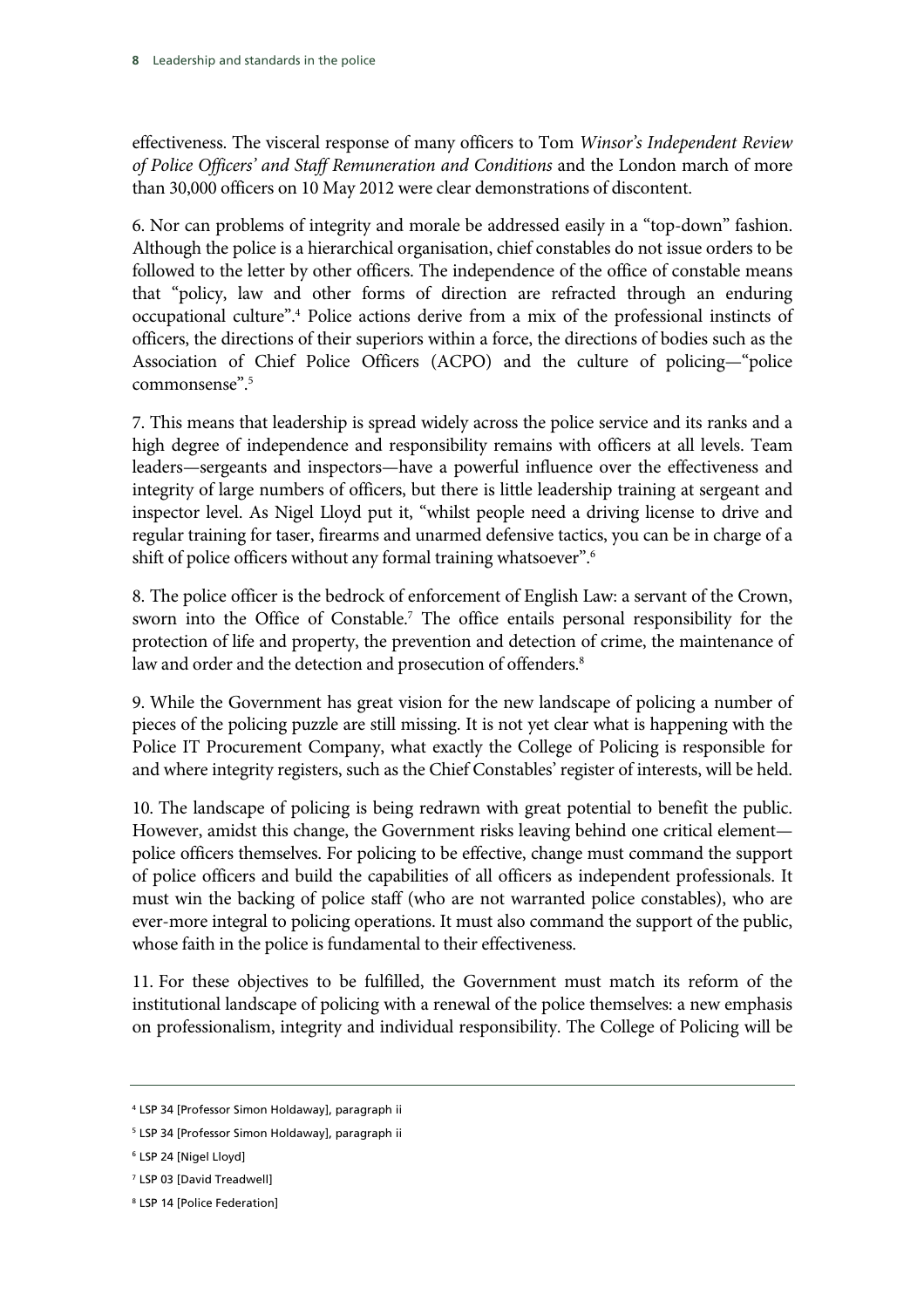at the heart of that change. There are three areas where the College will be key to developing an effective service:

- a) Renewing public confidence by setting out a new code of professional conduct, removing grey areas, with inescapable sanctions for misconduct.
- b) Rebuilding flagging police morale by elevating the craft of policing to a modern profession with an emphasis on the independence and responsibility of each officer.
- c) Refashioning the make-up of the police force so that it really represents the public, so that the contract of trust which underlies effective policing can be restored.

12. **The College of Policing must create a police service more confident in the professional judgement and discretion of individual officers. To do so, it must unify policing standards for the first time, setting out clear metrics of competency and clear principles of good conduct, at every level from constable to chief constable. New national benchmarks must be laid out for recruitment, so that the same level of performance applies across the land. Partnerships with universities must be regularised and rolled out, so their insights can be shared across the service. Grey areas of conduct must be eliminated and a list of those who are struck off must be established to restore faith in officer integrity.**

13. **Not only will this help the public to have confidence in the police, it must also improve police professional independence. The lack of clarity in conduct cases has led to a quagmire of complaints, which we described in our Report on the IPCC, leaving officers bogged down in standards cases. Too often, officers go through the motions of policing, following standard procedures to cover their backs, where a commonsense approach would be better. With new clarity set out in a code of ethics, and new confidence and authority from professional training, we expect that the College will empower officers to get on with their jobs.**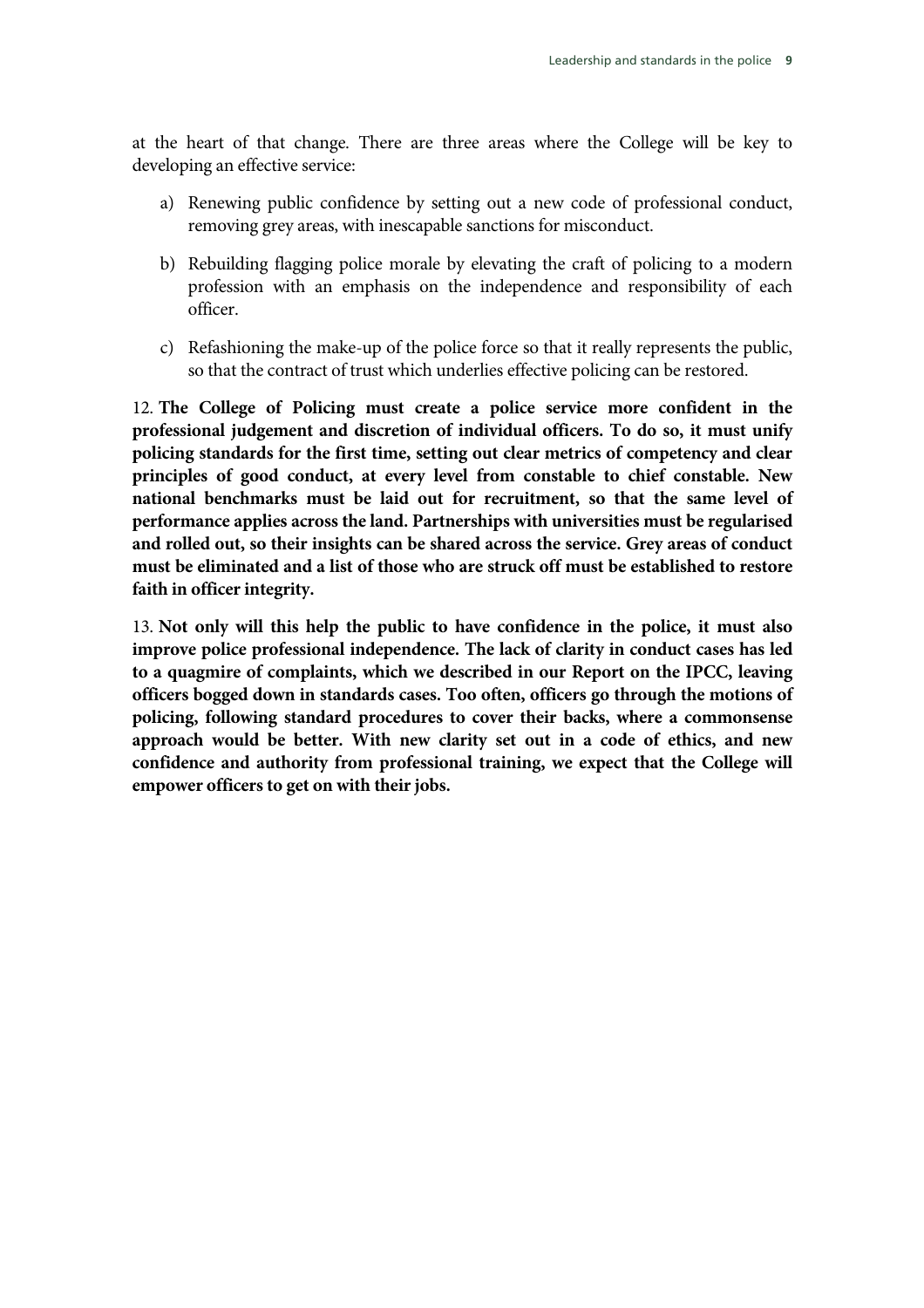# **2** The College of Policing

14. On 15 December 2011 the Home Secretary announced that she intended to establish a Police Professional Body (PPB), the first of its kind in the UK.<sup>9</sup> Its mission would be to develop the body of knowledge, standards of conduct, ethical values, skills and leadership, and professional standards required by police officers and police staff in England and Wales, supporting them to be more effectively fight crime.<sup>10</sup> She announced the selection of Alex Marshall QPM (former chief constable of Hampshire) as Chief Executive on 24 October 2012 and Professor Shirley Pearce CBE (Vice-Chancellor of Loughborough University) as Chair on 1 February 2013.

15. The board of the College consists of four Police and Crime Commissioners, three members of the Association of Chief Police Officers (ACPO), a member of the Police Federation, a member of the unions, a member of the Superintendents Association, and three independent members.<sup>11</sup> The Police Federation believed that it was unreasonable that the federated ranks, which comprise the majority of police officers, will be represented by only one seat on the Board.<sup>12</sup>

16. The College will be staffed by roughly 600 people who come from predecessor organisations—primarily the National Policing Improvement Agency—with a budget for 2013–14 of around  $£50$  million.<sup>13</sup> However, central funding will be cut in the College's third year and it will be expected to fund itself through alternative sources of revenue.<sup>14</sup> Several witnesses believed that a membership fee would be appropriate and in line with practice in other professional institutions.15 However, others were adamant that charging officers for membership was unacceptable. The Police Superintendents Association of England and Wales (PSAEW) pointed out that once the central funding is discontinued in 2015, the College is likely to have little option but to begin charging members for services and described this as "a red-line issue from the outset".<sup>16</sup>

# *The Board of the College of Policing*

- Professor Shirley Pearce CBE, Chair
- Louise Casey CB, Independent
- Irene Curtis, Police Superintendents' Association of England and Wales
- Sir Peter Fahy, Association of Chief Police Officers

<sup>9</sup> LSP 07 [PCSU], paragraph 7

<sup>10</sup> HC Deb, 15 Dec 2011, Column 126WS

<sup>11</sup> Q 206 [Alex Marshall]

<sup>&</sup>lt;sup>12</sup> LSP 14 [Police Federation]

<sup>13</sup> Q 243 [Alex Marshall]; Q 251 [Alex Marshall]

<sup>14</sup> Q 263 [Alex Marshall]

<sup>&</sup>lt;sup>15</sup> LSP 01 [Rachel Kearton], paragraph 3.9; LSP 04 [Teesside University], paragraph 2.4

<sup>16</sup> LSP 14 [Police Federation]; LSP 12 [PSAEW]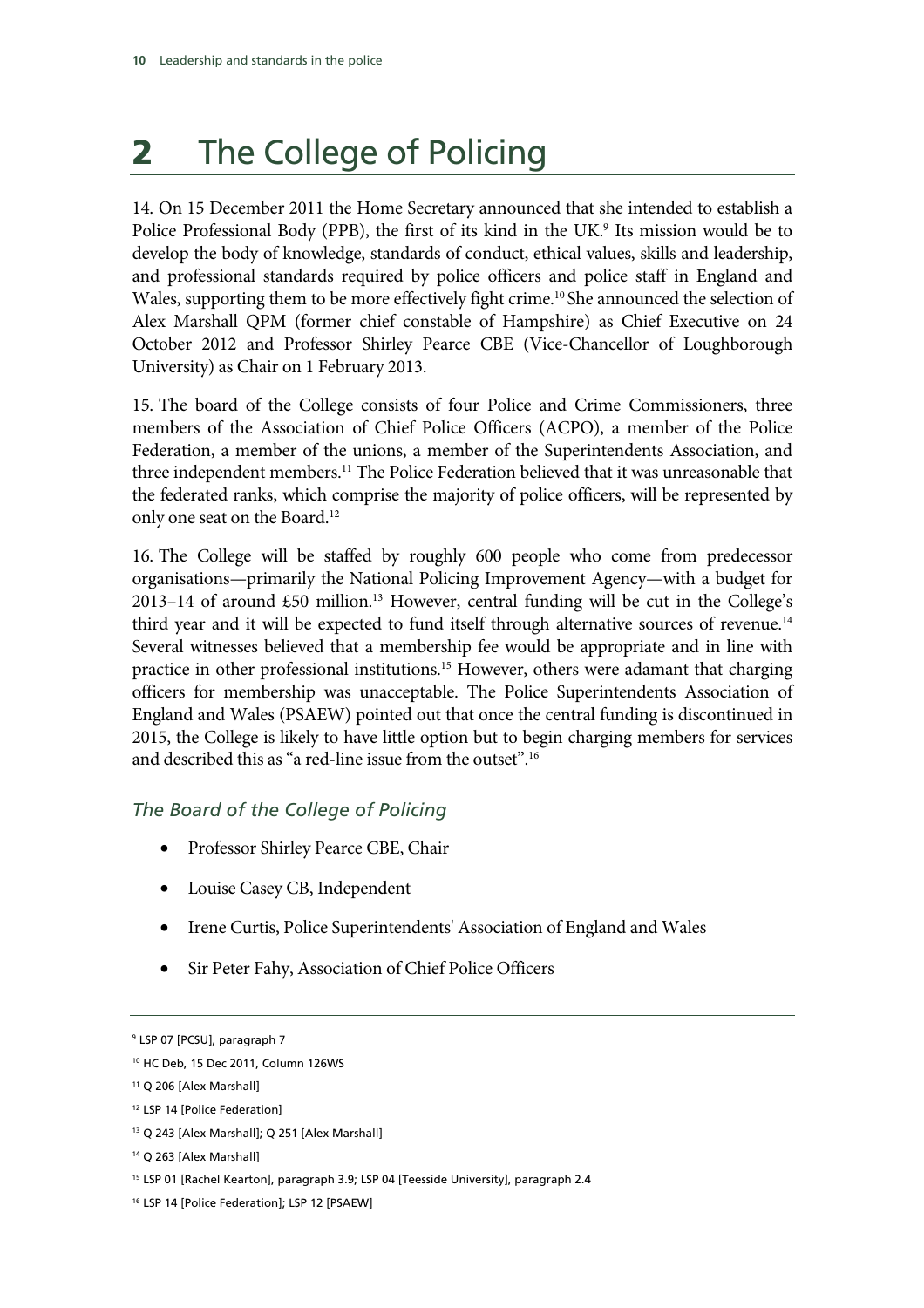- Julia Lawrence, Police Federation of England and Wales
- Alex Marshall, College of Policing CEO
- Sir Denis O'Connor, Independent
- Sir Hugh Orde, Association of Chief Police Officers
- Professor Lawrence Sherman, Independent
- Sara Thornton CBE, Association of Chief Police Officers

The Board will also contain four Police and Crime Commissioners and a member nominated by the police staff associations. These have not been formally appointed yet.

# *Training and career development*

17. Alex Marshall told us that everyone currently working in policing will become a member of the professional body.<sup>17</sup> He plans a system of continuous professional development to guide officers through their careers year-by-year and ensure that their skills are up to scratch, with standards laid out for each rank and specialist position.<sup>18</sup> Mr Marshall described a mix of training procurement, where the College would select outside providers to deliver training across the police service, and in-house training for the most sensitive and specialist topics.<sup>19</sup>

18. There is already change underway in how officers progress to the higher ranks. UK police officers and staff must pass the Senior Police National Assessment Centre (Senior PNAC) or Senior Staff Selection Process to access the higher ranks. A Strategic Command Course (SCC) is aimed at superintendents, chief superintendents and police staff equivalents who are seeking promotion to chief officer rank (i.e. Assistant Chief Constable, Commander and Assistant Chief Officer).20 Since November 2012, Police and Crime Commissioners outside London have had responsibility for the appointment of Chief Constables. At the same time, the power of Chief Constables to appoint Deputy and Assistant Chief Constables came into force.<sup>21</sup>

19. **The College of Policing has the potential to be a key instrument of renewal within the police service. In order to be effective, however, its focus must be on delivery for all officers, at every rank. With a budget requirement of £50 million per year, it seems unlikely that the College will be able to sustain its operations without a payment for membership and we believe that the Government should be open about that from the outset, unless it is able to draw up alternative funding models.** 

<sup>17</sup> Q 262 [Alex Marshall]

<sup>18</sup> Q 264 [Alex Marshall]

<sup>19</sup> Q 264 [Alex Marshall]

<sup>20</sup> LSP 21 [ACPO]

<sup>21</sup> LSP 19 [Home Office]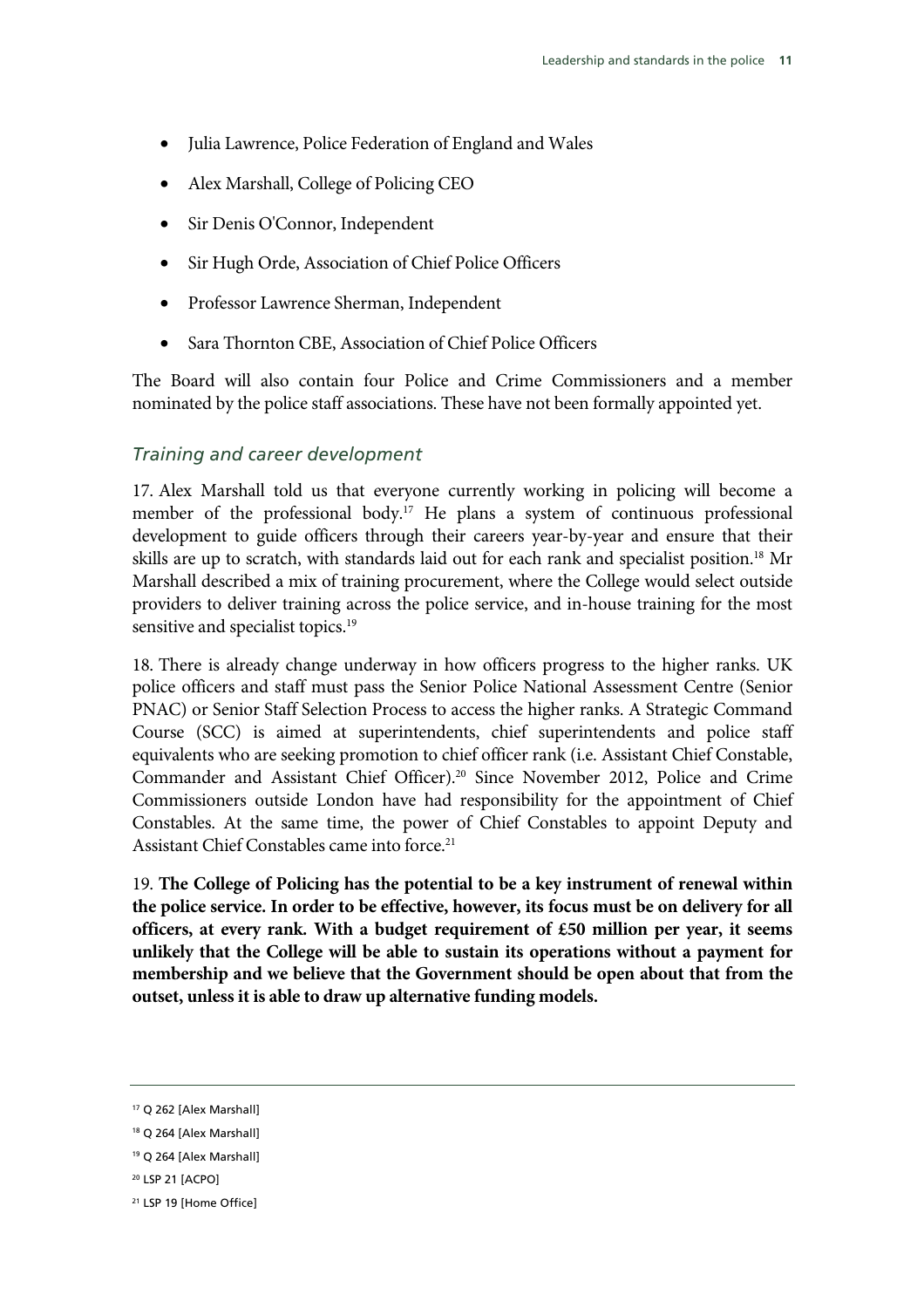20. **We noted on our visit to the UAE's policing and counter-terrorism units the involvement of the British police in training overseas forces and the international recognition of British Policing as a world-class brand. We note that a number of very senior former officers make a lot of money sharing their experience of British policing with other governments and forces. This brand and training must be developed by the College of Policing and exported across the globe, both to the betterment of international policing and to provide a revenue stream to help make the College a sustainable organisation.**

21. **Although the final figures have yet to be confirmed, it appears that approximately £400m less will be spent on policing institutions following the transition from the National Policing Improvement Agency to the new National Crime Agency and the College of Policing. Some of this money should be used to fund the College for a further four years and give it time to draw up a sustainable long-term funding model.**

22. **If it does choose to charge for membership, then it must be clear to all officers how the College is working to their benefit. Representation on the board of the College should be more proportional to the number of officers at each rank; one seat for the federated ranks is unacceptable and sends the wrong message to the service. The Metropolitan Police Commissioner, who is responsible for almost a quarter of British police officers, should also sit on the board as the highest ranking officer in the land.**

23. **We welcome the appointment of Professor Shirley Pearce to chair the College, who has a distinguished background in the higher education sector and will provide a vital link between policing and academia. It is regrettable that she was unable to appoint the board because of the way the recruitment process was timed. We recommend that after the College has been running for a year, she is given the opportunity to reappoint the board, with the discretion to appoint additional members. We also note that there is only one person from an ethnic minority on the board. A reappointment process may provide a chance to address this issue.**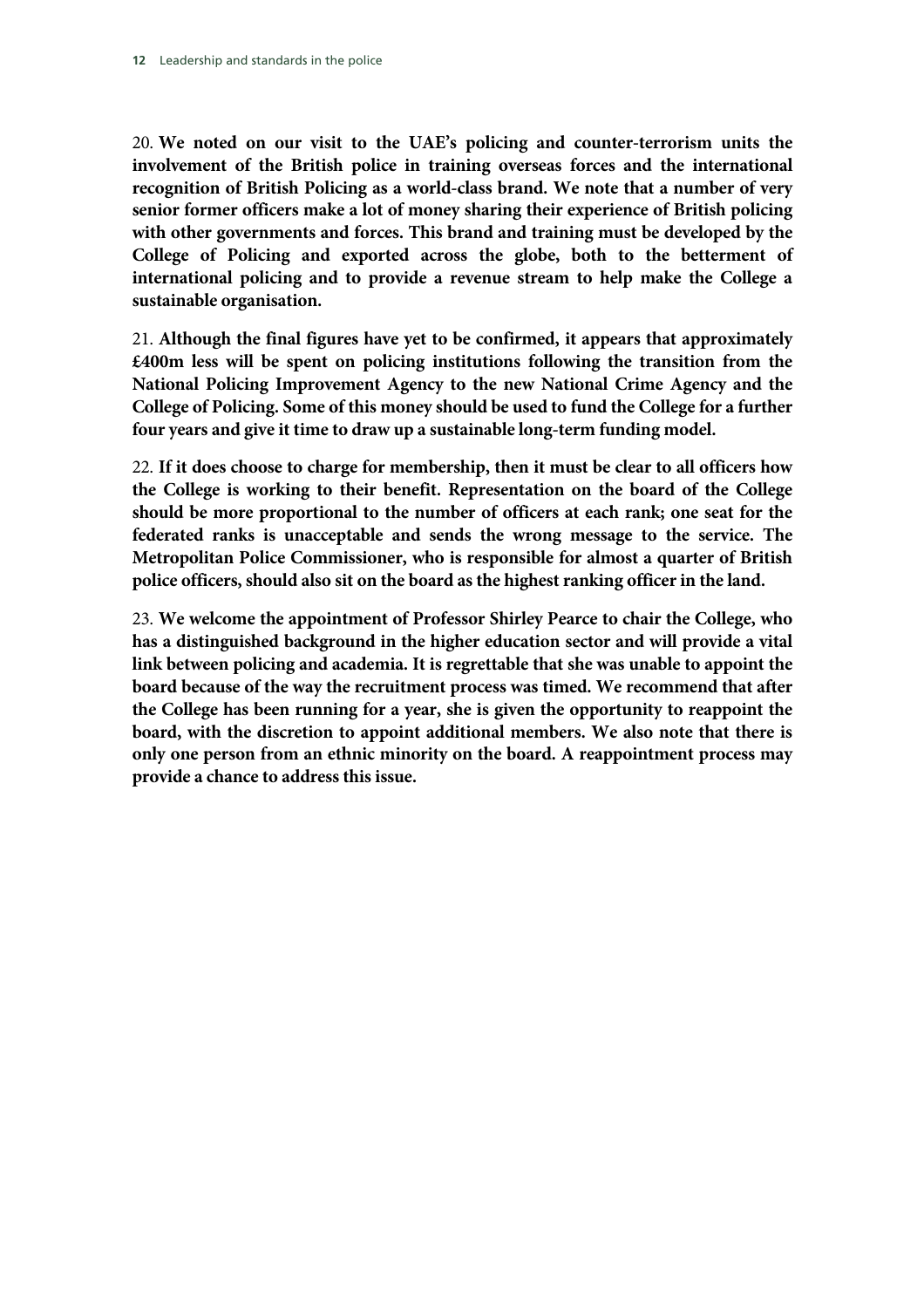# **3** Morale

24. Rebuilding police morale must be a central priority for the College of Policing. At a time when financial rewards are likely to be hard to come by, the College must be an objective voice in the debate on skills-based rewards, setting out the professional standards that will be necessary rank-by-rank and role-by-role. Just as important, it must ensure that non-financial investments in the police—training and development and professional standing—help to rebuild professional confidence within the service.

25. The October 2010 Comprehensive Spending Review (CSR) set out a 20% cut in government police funding grant for all 43 forces in England and Wales by 2014−15 (in real terms). This has led to a recruitment freeze across the police service, with very limited options for joining, and these are usually restricted to those already employed as police community support officers (PCSOs) or special constables. According to HMIC, the police workforce in England and Wales will reduce by 34,100 between March 2010 and March 2015.<sup>22</sup> Many police stations are being closed or are closing their front desks to the public.

26. At the same time, the need for savings has led to a review of pay and pension conditions for serving officers. The current final salary police pension schemes will close from April 2015, with future accrual based on a new, career average model. The normal pension age for police officers will increase to age 60. The standard pension contribution rate will rise from 10.5% to 13.7%.

27. In line with other public sector roles, police officers in England and Wales have received no pay rise since September 2010. Many have also been subject to an incremental pay progression freeze which has reduced the real value of police officers' pay. There will be just a small increase this year, as all points on the pay scales for police officers will be increased by 1% with effect from 1 September 2013. This is in line with pay settlements in other parts of the public sector. Following the Winsor Review, the starting salary for a police officer will be cut from £23,000 to £19,000, although there will be opportunities for more experienced recruits to earn more. We note that existing officers will not be affected by this change. Further details will be decided by a new Police Remuneration Review Body (PRRB), which will be introduced in the autumn of 2014 to replace the Police Negotiating Board. At the other end of the scale, new rules will allow PCCs to vary the existing starting salaries for Chief Constables by up to 10%, and some Chief Constables as a result can earn more than 10 times the salary of an ordinary Constable.

| <b>Pay Point</b> | Pay                                                                     |
|------------------|-------------------------------------------------------------------------|
|                  | £19,000                                                                 |
|                  | £22,000 (Depending on skills, experience or local<br>recruitment needs) |

### *Proposed payscale for new constables from April 2013*

22 HMIC, *Adapting to Austerity: A review of police force and authority preparedness for the 2011/12–14/15 CSR period*, 5July 2011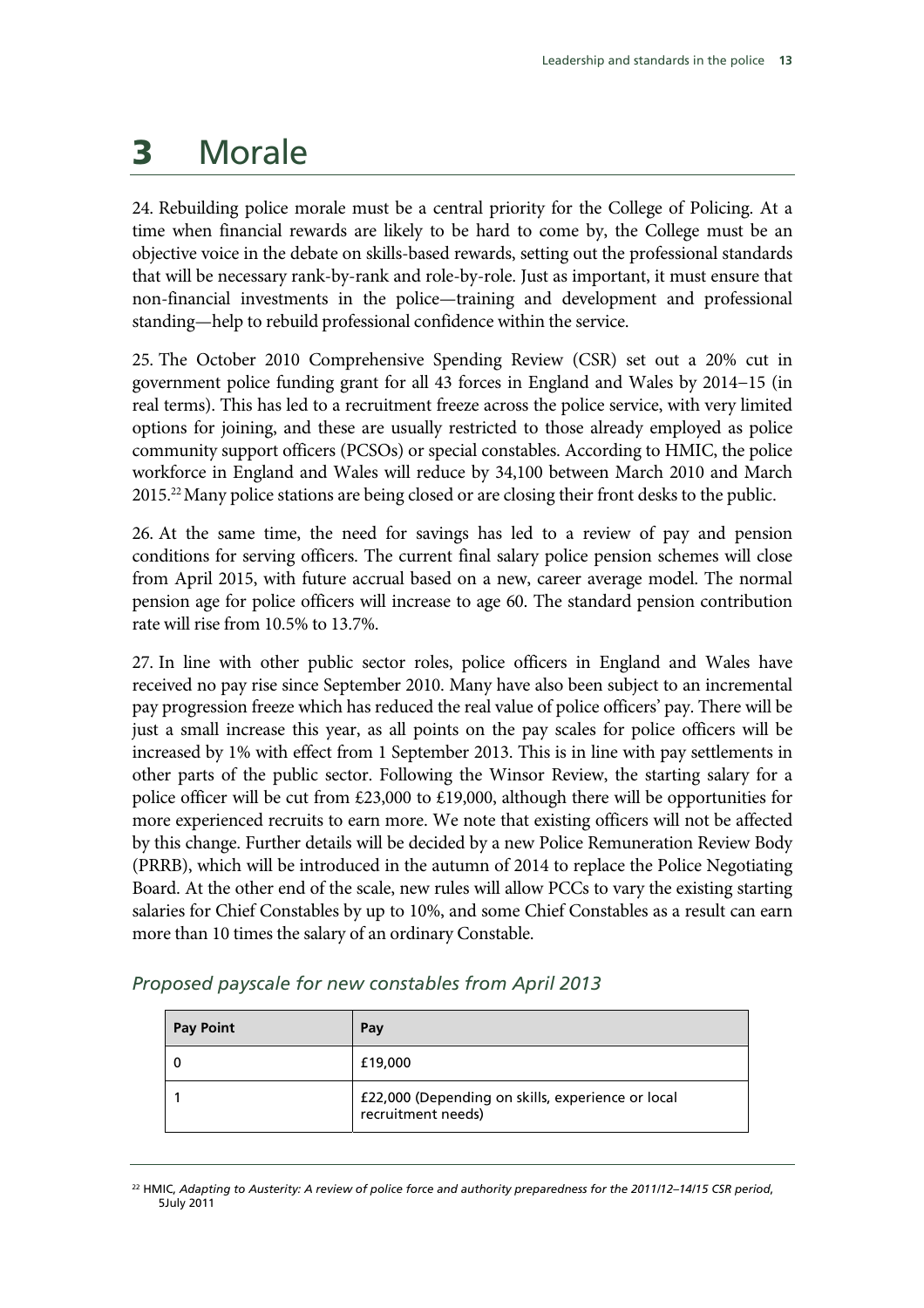| 2 | £23,000 |
|---|---------|
| 3 | £24,000 |
| 4 | £25,000 |
| 5 | £27,000 |
| 6 | £31,032 |
|   | £36,519 |

28. These changes were based on the Winsor Review. Mr Winsor insisted that the change "has not been fully and properly understood by rank-and-file officers, many of whom are not as financially worse off and in some respects may be better off", which, not surprisingly, has been strongly disputed by the Police Federation. He told us that processes in the Police Negotiating Board and the Police Arbitration Tribunal had worsened the deal for officers.23 Winsor's recommendations would mean that the ladder of pay progression for a constable would be reduced from eleven points to six or seven. He proposed skillsbased progression rather than time-based progression, but those measures have "been significantly delayed" to July 2014 in the Police Negotiating Board.<sup>24</sup> Mr Winsor recommended that the College of Policing should design a system of "skills thresholds" to link pay to skills.

29. A great number of officers have expressed anger and dismay at changes to their pension arrangements, in particular.25 Partly as a result of these changes, Sir Hugh Orde told us that police morale was in a parlous condition:

Morale in policing has been at an all-time low since I joined in 1977. I think it is a cultural thing to some extent. Clearly, frontline officers are concerned. The feedback I get from chief officers is they are leading them through some challenging times where their pay and conditions are being revised.<sup>26</sup>

30. In March 2013, the Police Federation held a ballot on whether to advocate for police to have industrial rights. Some 45,631 officers voted in favour compared with 10,681 against the motion, but because turnout was lower than 50% no mandate was agreed. Other officers warned us that there was yet more discontent to come. As one officer put it, "morale I fear has not yet hit rock bottom" and "nothing will progress forward until something is done to improve our morale".<sup>27</sup> Several believed that this could have a knockon effect on integrity.

When I read stories about the failings at Hillsborough, Orgreave, the number of deaths in police custody, the Andrew Mitchell incident….(the list goes on) then I [...

<sup>&</sup>lt;sup>23</sup> Q 618 [Tom Winsor]

<sup>&</sup>lt;sup>24</sup> Q 604 [Tom Winsor]

<sup>25</sup> LSP 35 [A J Wright]; LSP 28 [Allen Jordan]; LSP 27 [Colin Taylor]; LSP 26 [Chris Panther]; LSP 23 [James Satherley]

<sup>&</sup>lt;sup>26</sup> Q 66 [Sir Hugh Orde]

<sup>&</sup>lt;sup>27</sup> LSP 27 [Colin Taylor]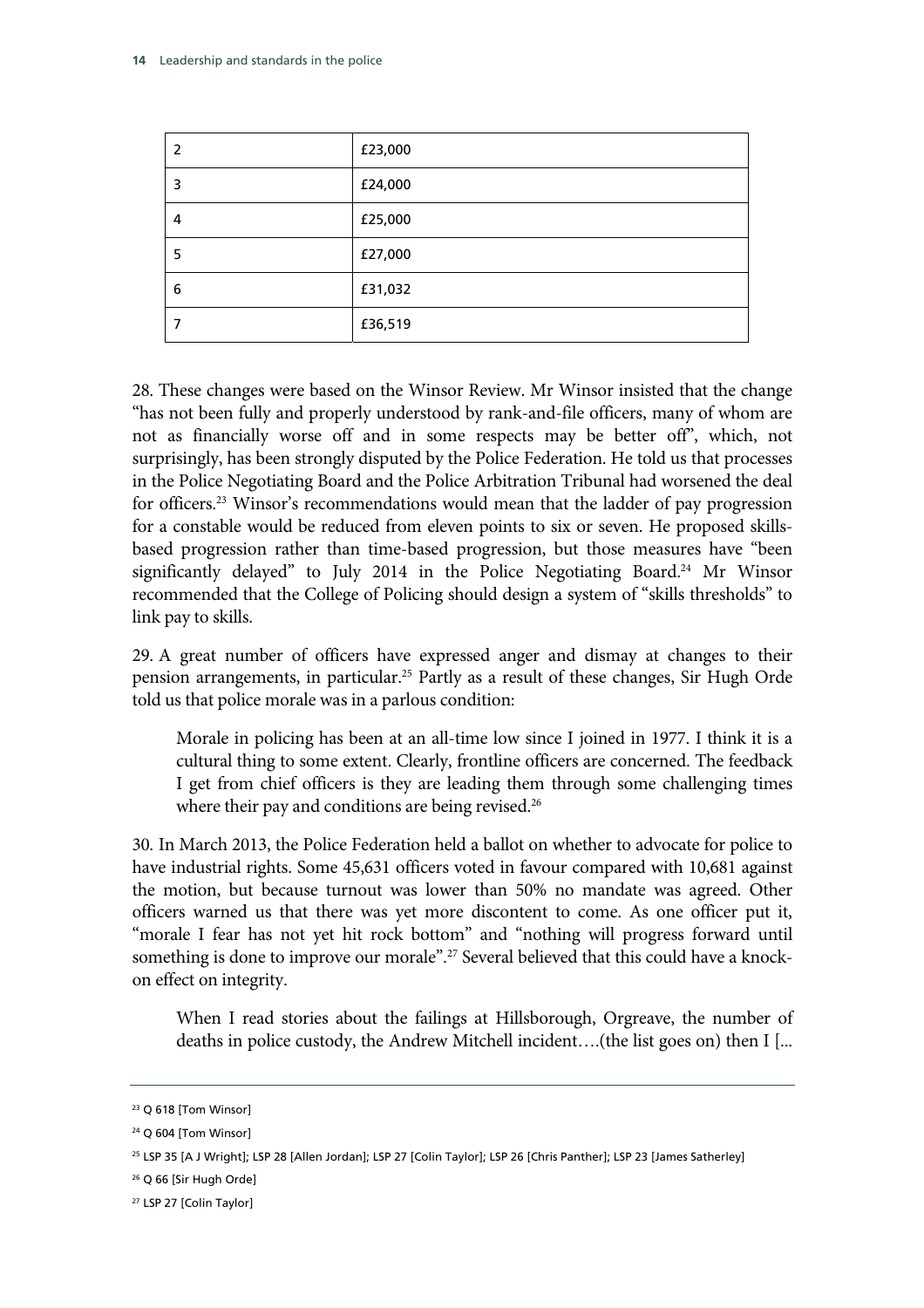am] made to believe that I am responsible for all of this and not the few individual officers involved.28

31. **We are deeply concerned by the decline in police morale and in particular by Lord Stevens' finding that 95% of the service do not feel they have the support of the Government. When major organisational change is underway it is vital to have the support of the workforce. In policing, this is particularly important because morale in the ranks can have a real impact on public safety. We are concerned that some chief officers may now be paid ten times more than an ordinary constable on the front line. The Chief Constables' Council and the Minister for Policing should publish a list of actions they intend to take to address the issue of police morale during the course of this year.**

32. For example, there is a trend towards requiring a specific qualification to be eligible to join the recruitment process. In December 2011 the Association of Chief Police Officers approved a strategy called "Professional Entry for Policing", setting out the benefits of a pre-recruitment Certificate in Knowledge of Policing. Part of the rationale for the initiative is to align entry to policing more closely with other professions. The Certificate in Knowledge of Policing was introduced in April 2012. The Certificate is the first step towards achieving the Diploma in Policing, the National Minimum Professional Qualification for a new constable. The Certificate was developed by the College of Policing with Skills for Justice, the Sector Skills Council.<sup>29</sup>

33. There is no national requirement for candidates to achieve the Certificate in Knowledge of Policing. Some forces have introduced this requirement locally, including the Metropolitan Police Service. According to the College, "most forces are likely to continue to operate a mixed entry arrangement at least until there are sufficient candidates holding the Certificate across the county".<sup>30</sup> The cost of obtaining the Certificate currently varies between £750 and £1000 per candidate.

34. **Some change in pay and recruitment is an inevitable result of economic reality. In line with the aim of professionalising policing, we recommend that a clear link be made between pay and skills, which should be set out by the College of Policing in collaboration with the Police Remuneration Review Body. Following this logic, however, we note that any new entry requirements for police recruits must be matched with a commensurate increase in starting pay.** 

35. **We understand the need for changes in pay and pensions arrangements for new recruits to the force due to financial constraints. We note that there are no changes to the accrued pensions of serving officers. However, we are concerned about changes to pay and pensions for officers already serving, which may undermine future confidence in the system and could be detrimental to the future financial plans of officers and police morale.**

<sup>&</sup>lt;sup>28</sup> LSP 27 [Colin Taylor]

<sup>&</sup>lt;sup>29</sup> Letter from Alex Marshall, 15 May 2013

<sup>&</sup>lt;sup>30</sup> Letter from Alex Marshall, 15 May 2013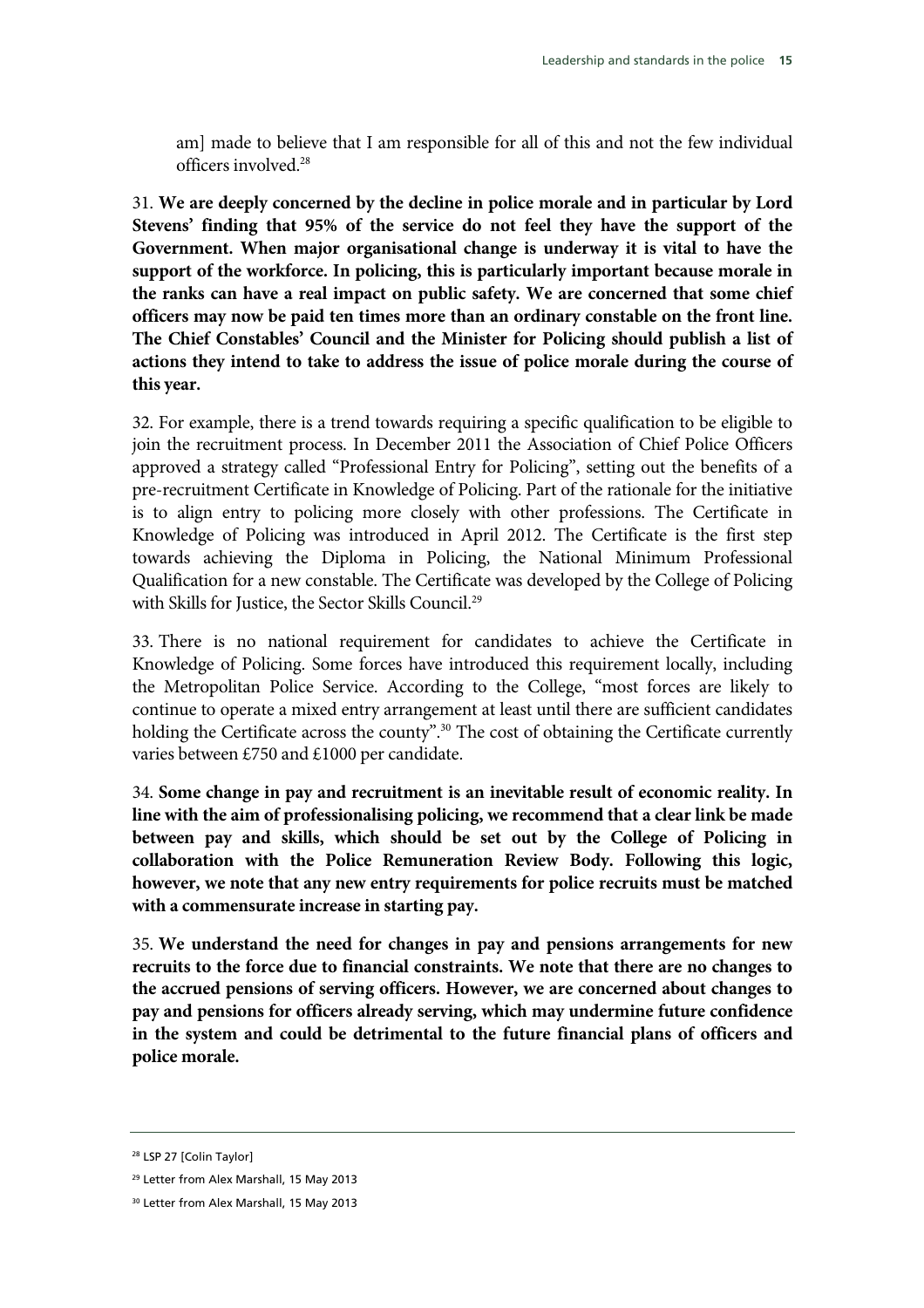# **4** Standards and ethics

36. Effective policing relies on the assumption that police officers will be of the highest integrity. Where they are found wanting, we expect open and effective sanctions. Over the past year, though, a series of investigations into historical and current corruption or misconduct has shaken public confidence in the probity of the police. There have been cases involving all ranks and a range of offences from serious crime to low-level misconduct and, as we demonstrated in our Report on the Independent Police Complaints Commission (IPCC), weaknesses in the police complaints system leave the public doubting whether misconduct is consistently identified and dealt with.<sup>31</sup> This doubt is acknowledged at the highest echelons of the police. Alex Marshall, chief executive of the College of Policing, described "a serious question mark over the integrity of policing".<sup>32</sup>

37. On the other hand, we also highlighted in our Report on the IPCC that the police are constantly beset by trivial or vexatious complaints. Police Standards Departments and the IPCC are swamped by petty, sometimes malicious cases. At our International Conference on *Leadership and Standards in the Police*, officers described how often their day-to-day work is affected by the perception that they need to cover their backs. In situations where it would be more effective to "square up" a situation, or take a commonsense approach, officers go through the motions and work exactly to rule in order to prove that they are beyond reproach—rather than following the best course of action. **At the same time as setting out new rules of integrity and standards, there is potential for the College to build on the professional independence of officers, freeing their hands to follow the best course of action, with the confidence that their professional judgement will be recognised by courts, Police Standards Departments and the IPCC.**

# **Integrity**

38. **On 12 February the Home Secretary made a statement to the House outlining a package of measures to improve police integrity. We welcome the Home Secretary's announcement of measures to improve police integrity, several of which were proposed in our report on the Independent Police Complaints Commission.**

39. **We are concerned, however, that little detail has been forthcoming on these measures, in particular the Chief Constables' register of interests and the register of dismissed officers. As these are vital matters of serious concern to the public, these should be implemented immediately. Her Majesty's Inspectorate of Constabulary should hold the Chief Constables' register. In addition, a national register of Police and Crime Commissioners' interests and financial details should be held by HMIC. A register of dismissed officers should be held by the College of Policing.**

40. In England and Wales, there is no single document that sets out the ethics of policing. The principles are spread across a confusing number of sources: Peel's Nine Principles, the Code of Professional Standards, the Police Code of Conduct, ACPO's Statement of

<sup>31</sup> Home Affairs Committee, *Independent Police Complaints Commission*, Eleventh Report of Session 2012–13, HC 494

<sup>&</sup>lt;sup>32</sup> Q 267 [Alex Marshall]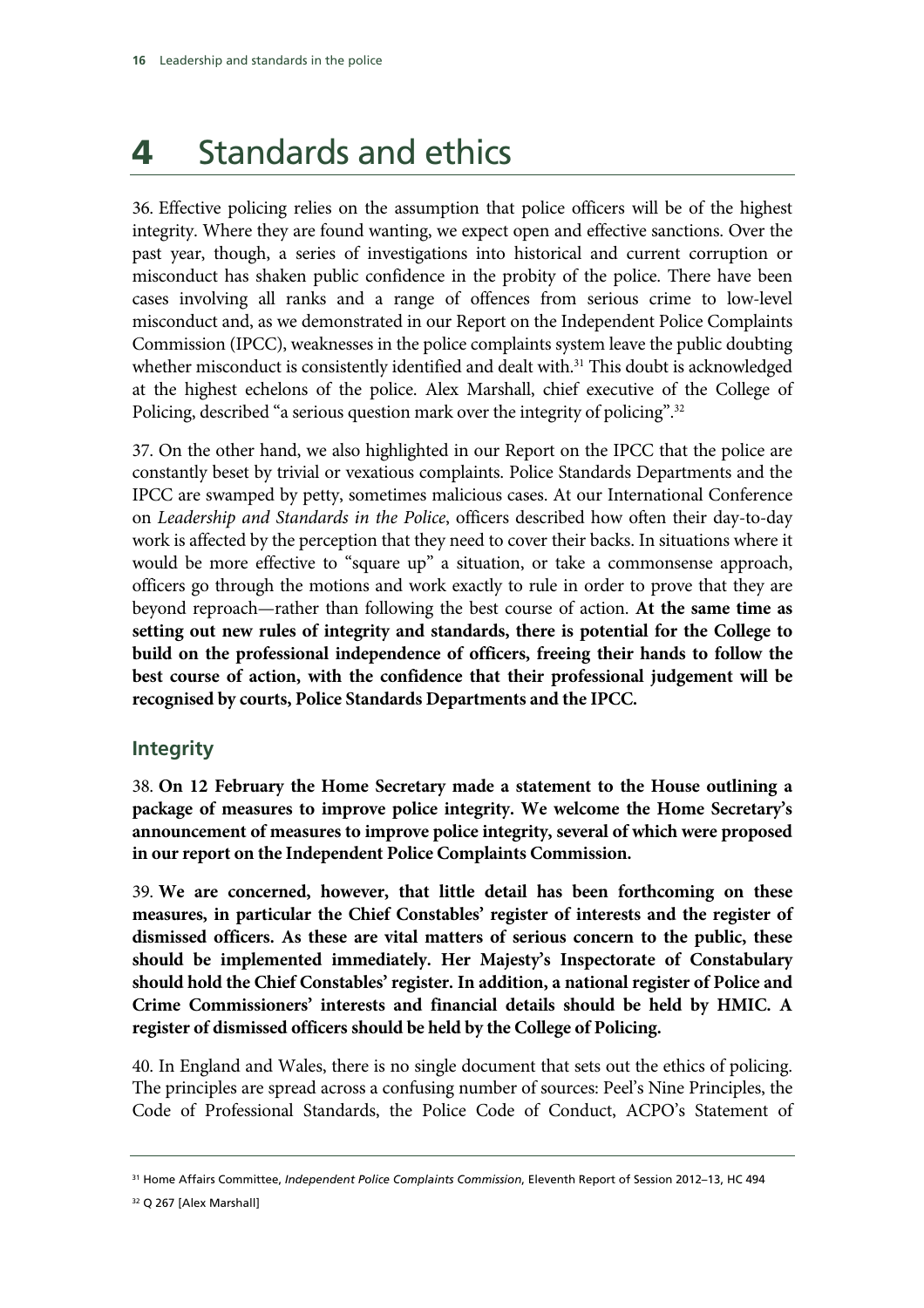Common Purpose and Values, the Policing Pledge, the Quality of Service Commitment and individual forces' statements of values.<sup>33</sup>

41. The oath that a police officer takes at the commencement of service requires them to act with honesty and integrity, uphold the law and respect human rights.<sup>34</sup> Sir Hugh Orde believed that integrity should be "cultural and imbued in the whole organisation" and determined that it would be best underpinned with a code of ethics.35 **We welcome the fact that Alex Marshall has made integrity his highest priority and spoken of the need to set out in clear terms what is expected of everybody and what they must do to ensure high ethical standards.**36 This could help to shift the momentum from relying on Police Standards Departments to punish infractions after the event, to building safeguards against misdemeanour in the first place.<sup>37</sup> Rachel Kearton told us that that culture becomes embedded within the first six months, suggesting that a focus on integrity is crucial from the outset of an officer's training.38

42. Some witnesses accepted that there were "thugs, bullies, racists and incompetents and no doubt a few who fiddle their expenses" within their ranks but insisted that they represented a small minority.<sup>39</sup> We heard that the old "canteen culture" of closing ranks and ignoring misconduct had been replaced with a much greater awareness of the need for integrity and many of those who did err were identified as a direct result of information from other officers within the service.<sup>40</sup> But these arguments cannot allay the impression that there is a problem—as the Association of Chief Police Officers (ACPO) pointed out, investigations are reported more than outcomes and the very act of investigation can be damaging to a profession where the perception of integrity is so critical.<sup>41</sup>

43. We heard tell of low-level shortcuts and abuses: John Kenny sent us a number of submissions about police officers taking excessive sick leave, for example, and Dr Westmarland described a widespread perception that certain "perks", such as accepting hospitality, were acceptable.<sup>42</sup>

44. There are at least eight exceptional investigations underway as a result of police failings, which have to date cost the taxpayer over £23 million, and involved nearly 300 police officers and staff. Reforms to leadership and standards are therefore essential to preventing future such investigations.

45. We consider below a number of current and recent major cases:

<sup>33</sup> LSP 05 [The Police Foundation], paragraph 3

<sup>&</sup>lt;sup>34</sup> O 598 [Tom Winsor]

<sup>&</sup>lt;sup>35</sup> Q 72 [Sir Hugh Orde]

<sup>36</sup> Q 204 [Alex Marshall]; Q 266 [Alex Marshall]

<sup>&</sup>lt;sup>37</sup> Q 78 [Sir Hugh Orde]

<sup>38</sup> LSP 01 [Rachel Kearton], paragraph 3.6

<sup>39</sup> LSP 35 [A J Wright]; LSP 21 [ACPO]

<sup>40</sup> Q 72 [Sir Hugh Orde]

<sup>41</sup> LSP 21 [ACPO]

<sup>42</sup> LSP 22 [John Kenny]; Home Affairs Committee*, International Conference on Leadership and Standards in the Police, Monday 14 January 2013*, Conference Speeches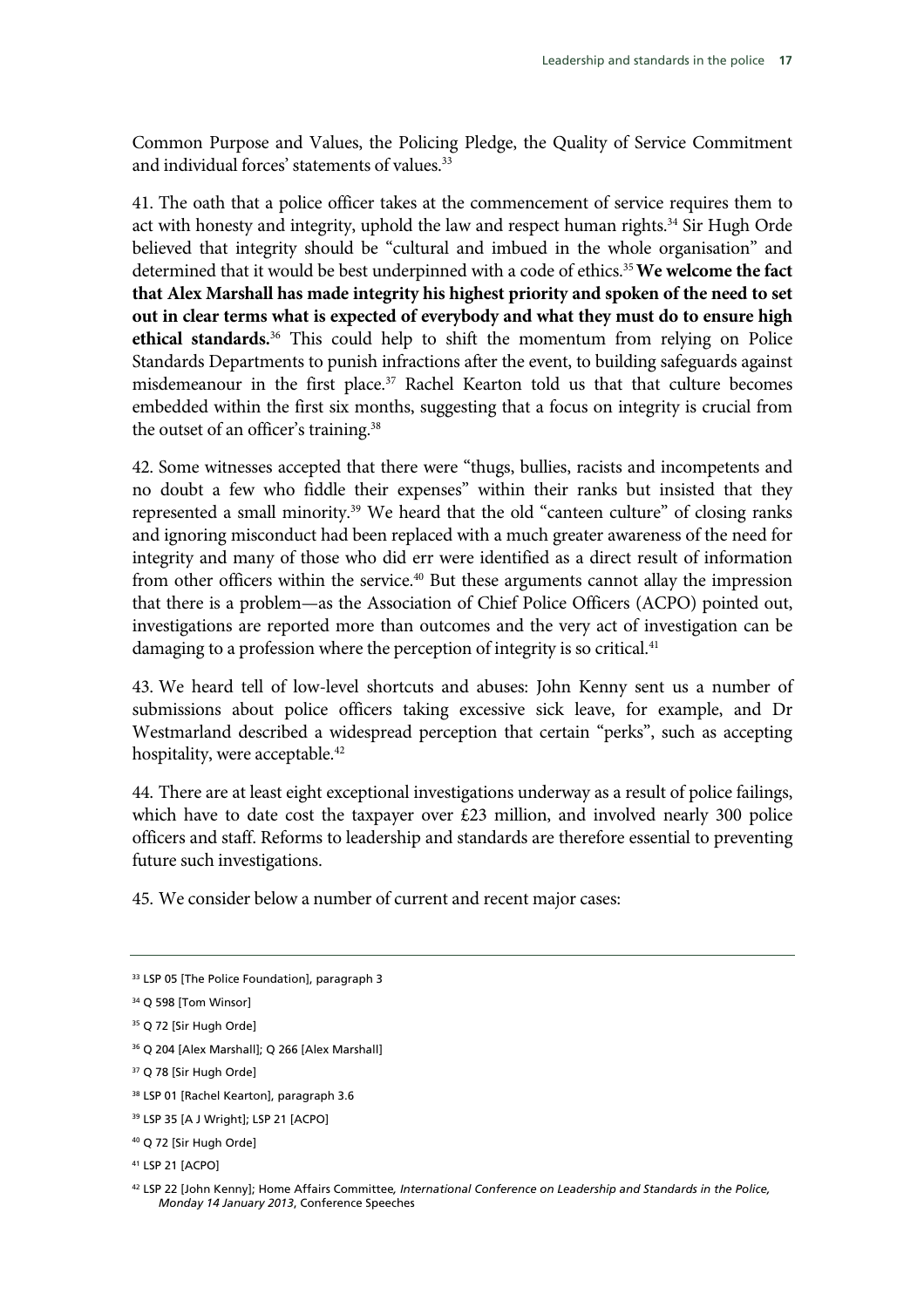# *(1) "Plebgate"*

46. Following an altercation outside Downing Street between Rt Hon Andrew Mitchell MP and police officers on 19 September 2012, the Metropolitan Police is carrying out an investigation—Operation Alice—into allegations that a serving police officer may have fabricated an account of events and that police logs were leaked to the press. The Metropolitan Police Commissioner, Sir Bernard Hogan-Howe, promised a "ruthless pursuit of the truth" and acknowledged the damage that could be done if officers were to "concoct information".43 For many people, the subsequent involvement of the Police Federation was overtly political and inappropriate for the police.<sup>44</sup>

47. The operation has cost over £144,000 so far. The Commissioner offered us a speedy conclusion to the investigation, saying that a file would be submitted to the Crown Prosecution Service by January 2013, a date that was confirmed by DAC Patricia Gallan.<sup>45</sup> When a report was eventually submitted to the CPS in March 2013, the CPS issued a statement saying that it had "received initial papers but we have not received a full file of evidence".46

48. **Allegations of police officers fabricating evidence for political ends shocked the public and raised pressing questions about standards. The answers to those questions were promised by Operation Alice, which Commissioner Hogan-Howe hoped would be concluded by January 2013. DAC Gallan also told us that "an advice file will be submitted to the Crown Prosecution Service by the end of January asking them to consider whether there should be relevant and appropriate charges arising from the investigation". So far, the investigation has taken eight months, involved 30 investigating police officers and cost the taxpayer £144,000 for an incident in Downing Street that lasted 45 seconds. We are dismayed that the investigation is still incomplete and the Commissioner was unable to provide the Committee with a timetable for its completion. It is vital to public confidence in the police that a timetable for a swift and thorough completion of the investigation is released.**

# *(2) Hillsborough*

49. The revelations of the Independent Panel Report on the Hillsborough Disaster raised public awareness of the prospect of a huge cover-up of police misconduct.<sup>47</sup> The IPCC is independently investigating allegations of a police cover-up in the aftermath of the disaster which caused the deaths of 96 people. The IPCC expects to have a total complement of 70−100 staff working on the investigation and this will be made up of both existing and newly recruited staff. Fifty-five have been recruited so far.

50. South Yorkshire Police provided the IPCC with the names of 1,444 officers who were on duty at Hillsborough, responded to the disaster, or were involved in the aftermath.

<sup>43</sup> Q 120 [Sir Bernard Hogan-Howe]; Q 160 [Sir Bernard Hogan-Howe]

<sup>44</sup> Q 147 [Sir Bernard Hogan-Howe]

<sup>45</sup> Q 185 [Sir Bernard Hogan-Howe]; Letter from DAC Patricia Gallan, 11 January 2013

<sup>46</sup> Crown Prosecution Service, News, CPS statement on Operation Alice, 28 March 2013

<sup>47</sup> Home Affairs Committee, *Powers to investigate the Hillsborough disaster: interim Report on the Independent Police Complaints Commission,* 10th Report of Session 2012−13, HC 793, 10 December 2012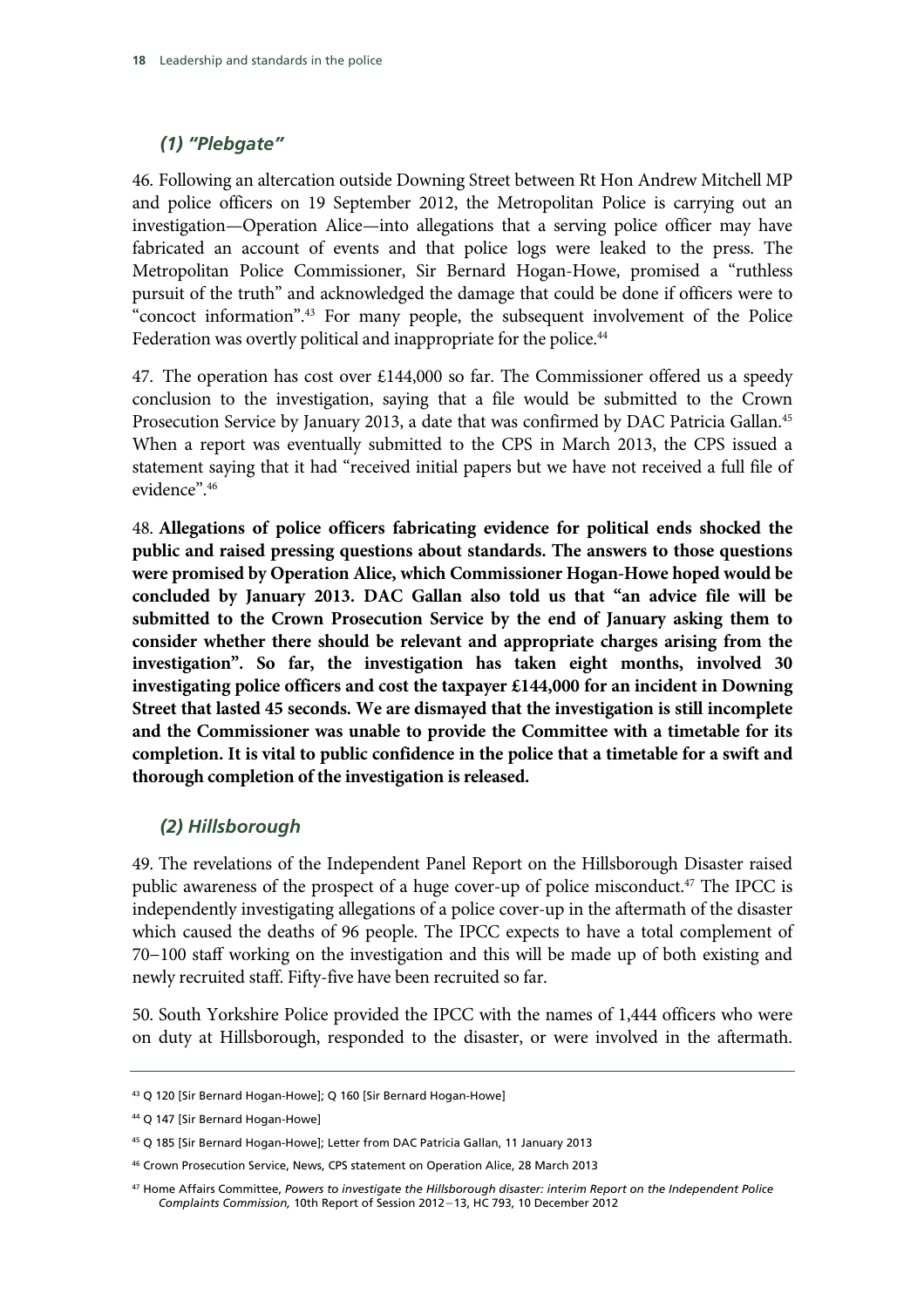Thirty more police forces or police-related bodies had officers or staff who played some kind of role in relation to Hillsborough, making an additional 400 officers. The IPCC is awaiting further names, particularly from West Midlands Police, and estimates it will have in excess of 2,000 names to analyse.<sup>48</sup>

51. A second investigation (managed by the IPCC and led by Jon Stoddart, former Chief Constable of Durham) is examining the causes of the tragedy. Lord Justice Goldring has been appointed by the Coroners for the South Yorkshire (East) and the West Yorkshire (West) Districts as an Assistant Deputy Coroner for the purpose of conducting the inquests. He expects to begin work early in 2014.<sup>49</sup>

52. This terrible matter has already been investigated by two internal police investigations into the conduct of South Yorkshire Police; an inquiry by Lord Justice Taylor, published in 1989 and 1990; an investigation by the Health and Safety Executive; a coroner's inquest; an unsuccessful private prosecution; a review of the evidence by Lord Justice Stuart Smith; and two civil actions, as well as the Report of the Hillsborough Independent Panel. Finally, the Police (Complaints and Conduct) Act 2012 was necessary to "compel individuals currently serving with the police or certain other policing bodies, to attend an interview in relation to any investigation managed or undertaken by the IPCC in the capacity of a witness".<sup>50</sup>

53. **The work of the Hillsborough Independent Panel highlighted potential police abuse in a case that has scarred the public consciousness, no more so than in Liverpool. The Independent Police Complaints Commission has so far conducted its investigation openly and with good communication, although we are disappointed that it does not yet have a full complement of investigators. We also note that the IPCC had not received full details of possible people involved by February 2013.**

# *(3) Cleveland*

54. Policing in Cleveland is notable for the series of on-going scandals:

- a) Chief Constable Sean Price became the first chief constable in the UK to be dismissed in 35 years. Operation Sacristy, the criminal inquiry into allegations of corruption linked to the former Cleveland Police Authority, is on-going.
- b) Mr Price's second wife, Detective Chief Inspector Heather Eastwood, has also resigned from Cleveland Constabulary as she faced disciplinary proceedings related to a previous arrest.
- c) Deputy Chief Constable Derek Bonnard was dismissed from Cleveland Police after six counts of gross misconduct were upheld, including misuse of funds, hindering a criminal investigation and inappropriate acceptance of hospitality.

<sup>48</sup> IPCC, Hillsborough Disaster Update, 2 February 2013

<sup>49</sup> IPCC, Hillsborough Disaster Update, June 2013

<sup>50</sup> Statement laid in the House of Commons on 22 November 2012 by Theresa May, and in the House of Lords by Lord Taylor of Holbeach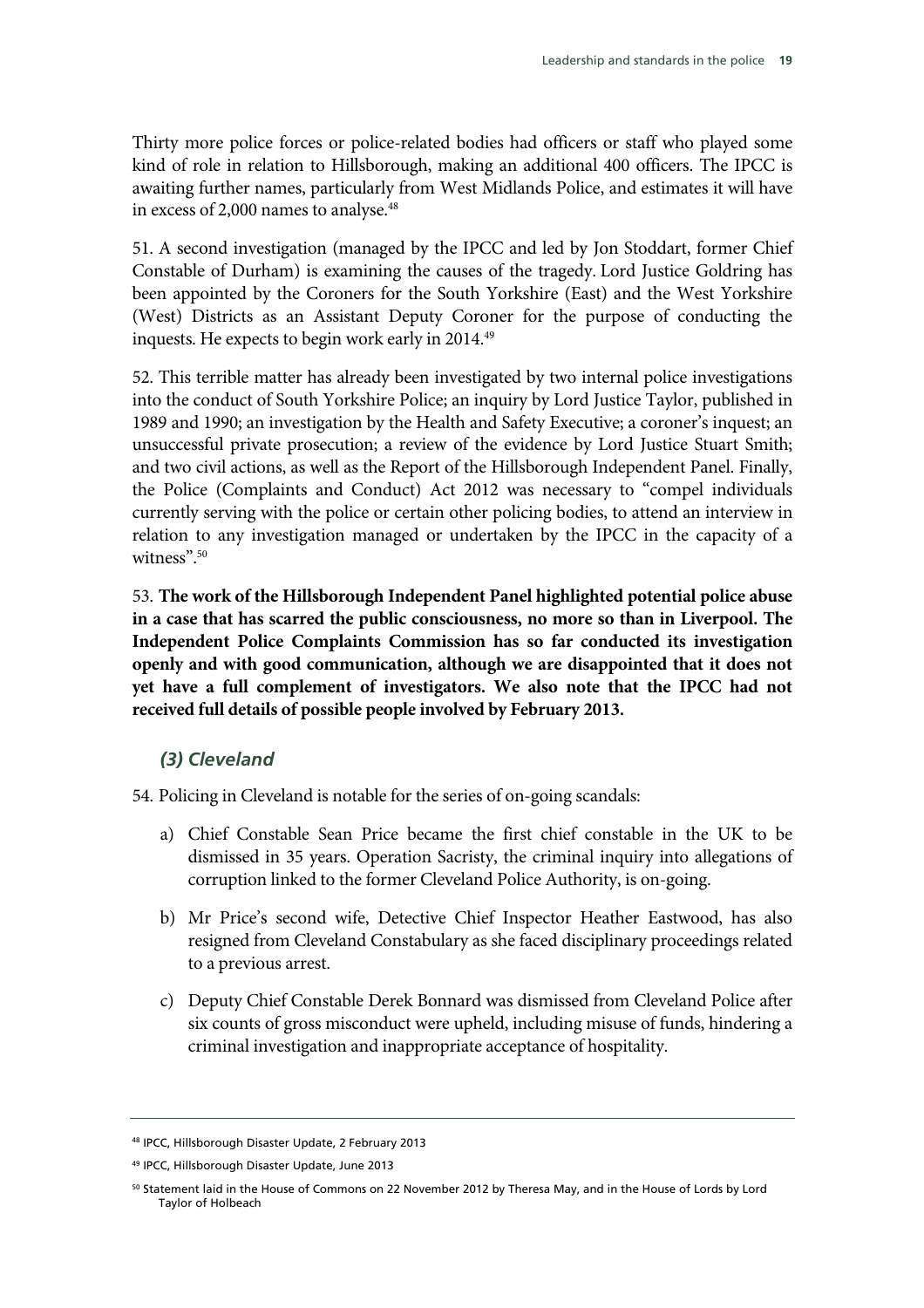- d) Assistant Chief Officer Ann Hall is under investigation over misappropriation of public funds and was suspended in February 2013.
- e) The IPCC investigation "Operation Pomeroy" into the handling by Cleveland Police of a kidnapping in 2004, which concluded this year, found "basic investigative failures".

55. **We make no comment on the individual cases in Cleveland, but a concentration of so many egregious cases of alleged corruption and incompetence must have shaken the faith of the public in their top officers. We are also concerned that Keith Bristow is leading Operation Sacristy alongside Operation Pallial, with vesting day for the NCA only six months away, and recommend that the IPCC take over these investigations should they run past December 2013.**

# *(4) Undercover investigations*

56. We found in our Report on undercover policing that dead infants' identities had been used as "legends" for undercover officers, acting outside the rules, and that officers had engaged in inappropriate relationships while undercover.<sup>51</sup> Alex Marshall said that he could not "see the necessity to do what is alleged to have happened in this case".52 It is understandable that, while sexual relationships were consensual, the women involved feel that since they were deliberately deceived over the identity of the persons being police officers, they were in fact groomed and used sexually by agents of the state. We have subsequently learnt that Operation Herne, the investigation of this matter, has 50,000 documents to review and has already cost £1.25m. Chief Constable Mike Creedon told us that the use of dead children's identities was "common practice".53 **We are concerned by the mounting cost of Operation Herne and the length of time it has already taken, with no arrests or suspensions to date. We are also alarmed that there is no timetable for completion of the operation, which appears to have started from scratch since Chief Constable Creedon and the IPCC took over, over a year since it began. It is unacceptable that families of the dead children whose identities were used have still not been informed or apologised to. This must be done immediately.**

57. **The allegations which have been made that the parents of Stephen Lawrence, Duwayne Brooks, as well as other individuals close to Stephen, were spied on by undercover agents following the murder, if true, is deeply shocking and disgraceful. It is difficult to believe that, if such happenings occurred, they did so without authorisation from the most senior ranks in the Met. It is essential that the ongoing inquiries, including the one into the Lawrences announced by the Home Secretary in the House on 24 June, should be carried out thoroughly but speedily. However, the question remains whether in view of the allegations it is right for the police, though from a different force, to be responsible for investigating itself. We are also deeply** 

<sup>51</sup> Home Affairs Select Committee, 13th Report of Session 2012−13, *Undercover Policing: Interim Report*, HC 837, 1 March 2013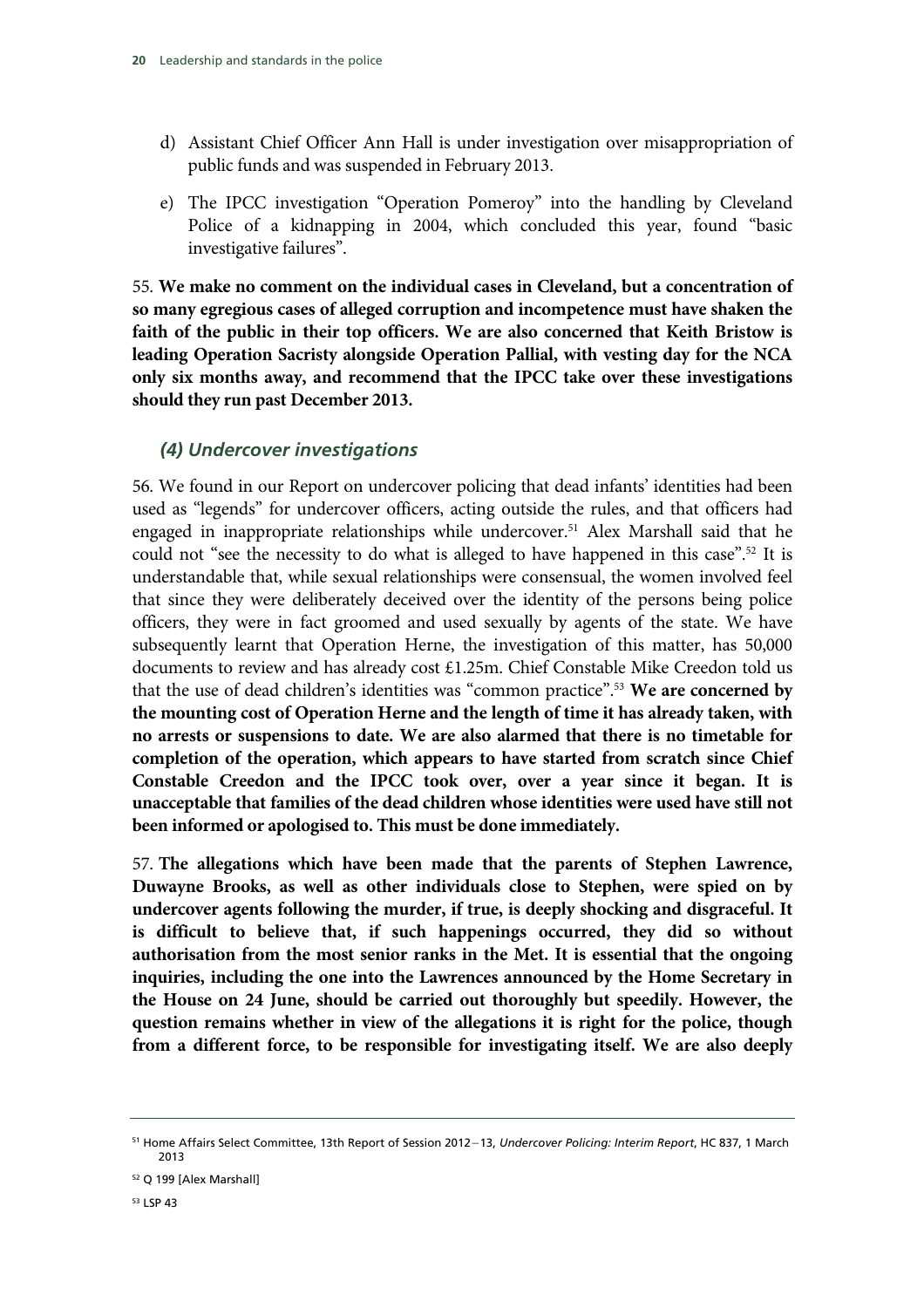**concerned that a conversation between Mr Brooks and his lawyer was covertly recorded. This must be investigated.** 

# *(5) Operation Elveden*

58. Operation Elveden's terms of reference are "to investigate alleged criminal offences that police officers or public officials have accepted money for supplying information to journalists". However, Assistant Commissioner Cressida Dick explained that action will also be taken when suspected criminal wrongdoing that does not include payment is uncovered and this may lead to the arrest of officers for contacts with the press that have not involved money changing hands.

59. So far, of the 64 arrests made on Operation Elveden, only one has been where payment is not a feature of the investigation. The suspected misconduct in question would normally have to amount to an "affront to the standing of the public office" and "fall so far below the standards accepted as to amount to an abuse of the public's trust in the office holder".<sup>54</sup>

60. Operations Weeting, Tuleta and Elveden have led to convictions of four police officers and one prison officer for misconduct in a public office. The main Operation Weeting trial (related to phone hacking) has been listed for 9 September 2013; the CPS is in the process of considering whether Operation Elveden defendants and/or Operation Sacha defendants (perverting the course of justice) should be joined to the Operation Weeting trial. So far, Operation Elveden has cost £5.7 million.<sup>55</sup>

61. **It is essential that Operation Elveden is concluded swiftly and thoroughly for public confidence in the police. The fact that the launch of the inquiry was leaked to the press by a serving detective chief inspector shows how closely press and police were intertwined in some cases and the impunity some officers have felt.**

# *(6) Gaming the crime statistics*

62. Several witnesses alleged that some police forces were manipulating crime-recording practices or figures in order to make themselves appear more successful. Tom Winsor had also received evidence on the matter and told us that the Police Federation had raised concerns.56 Mr Winsor described several instances where crimes could be classified as of a lower seriousness than they merit—for example: rape being classified as sexual assault; multiple crimes at the same location being recorded as single crimes; theft being recorded as lost property; violence with injury being recorded as common assault; burglary being classified as theft in a dwelling; and robbery being classified as theft from a person.<sup>57</sup>

63. **Any attempt to manipulate crime statistics suggests a basic disregard for scrutiny, for Parliament and for the public. This is a very serious matter linked to the issue of cautions and out of court disposals being issued by police so a case can be classified as** 

<sup>54</sup> LSP 40 [Cressida Dick]

<sup>&</sup>lt;sup>55</sup> LSP 40 [Cressida Dick]

<sup>56</sup> Q 612 [Tom Winsor]

<sup>57</sup> Q 606 [Tom Winsor]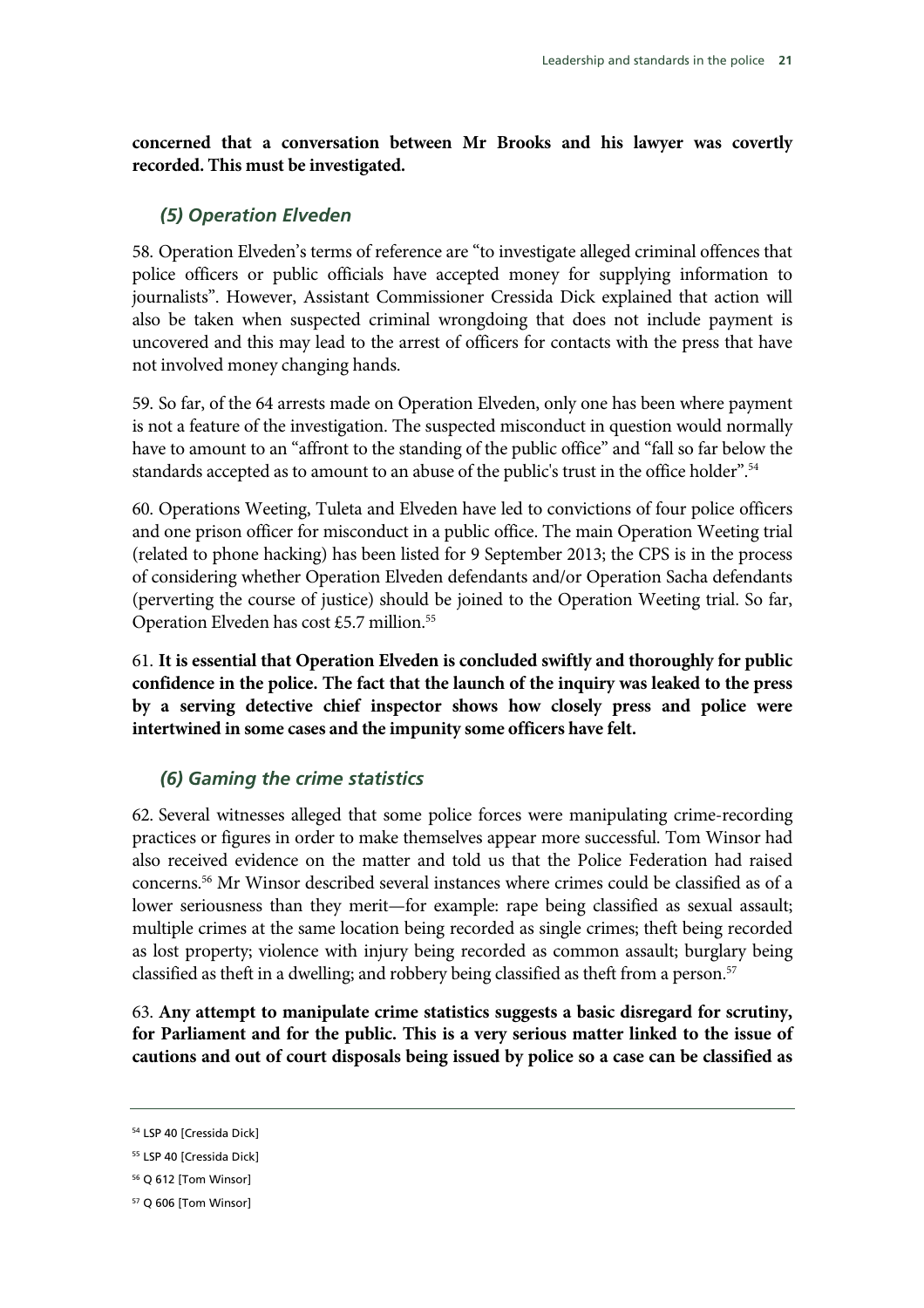**solved. We also note the arrest of several officers in Kent under suspicion of doctoring crime statistics. Until a full investigation of all forces is undertaken by HMIC, it will be impossible to ascertain whether this is an isolated case. We welcome the Policing Minister's investigation into this issue and will return to the matter in a future inquiry.**

64. This set of issues and investigations is demonstrative of the long list of historical and current inquiries that continue to test our faith in the police. As we noted in our Report on the IPCC, the reliance on forces to investigate themselves or other forces can heighten concern. Such investigations can also be a serious drain on police time and resources.

65. **Investigations such as Alice into current failings by one force should be transferred entirely to the IPCC so there can be no question of bias, as we have seen in media reports about alleged leaks by the Metropolitan Police from Alice to the media. The force in question should transfer funds from its Police Standards Department to cover the IPCC's costs.** 

66. **Where historical investigations uncover systemic failings in more than once force, such as Operation Herne, the matter should be referred to HMIC and, again, the forces concerned should transfer funds to cover the costs of those investigations. Exceptionally large-scale operations should receive additional Home Office funding if required, as it is clearly in the public interest to get to the bottom of failings. The funding currently allocated to the Hillsborough investigation could, in future, be kept in reserve for this kind of work.**

67. **A number of Chief Constables and Director-Generals of national policing organisations, including Chief Constable Creedon, Chief Constable Sir Peter Fahy and Keith Bristow are "double-hatting" and leading investigations into police failings alongside their day jobs. We asked three Chief Constables to provide us with examples of their weekly duties and it is clear just how full their timetables are. Responsibility for leading systemic and standards investigations should be transferred to HMIC or the IPCC respectively, which will give the public confidence in an independent investigation and free senior officers to do the tasks they should be doing.**

# **Sanctions**

68. These cases would be less damaging if the public could be certain that misconduct and corruption do not go unpunished. However, as we found in our Report on the Independent Police Complaints Commission (IPCC), it only investigates a small proportion of police complaints and deals with automatic referrals of the most serious cases. The vast majority of complaints are investigated by the police force involved or by a neighbouring police force, which leads to a frustration that the police are left to investigate themselves even in relatively serious cases.58

69. One officer told us that officers who may have been tempted with corruption in the past have always looked at what they could lose and the pension was a huge financial incentive to "keep your nose clean".59 Unfortunately, we have heard of numerous cases

<sup>58</sup> Home Affairs Committee, *Independent Police Complaints Commission*, Eleventh Report of Session 2012–13, HC 494

<sup>59</sup> LSP 28 [Allen Jordan]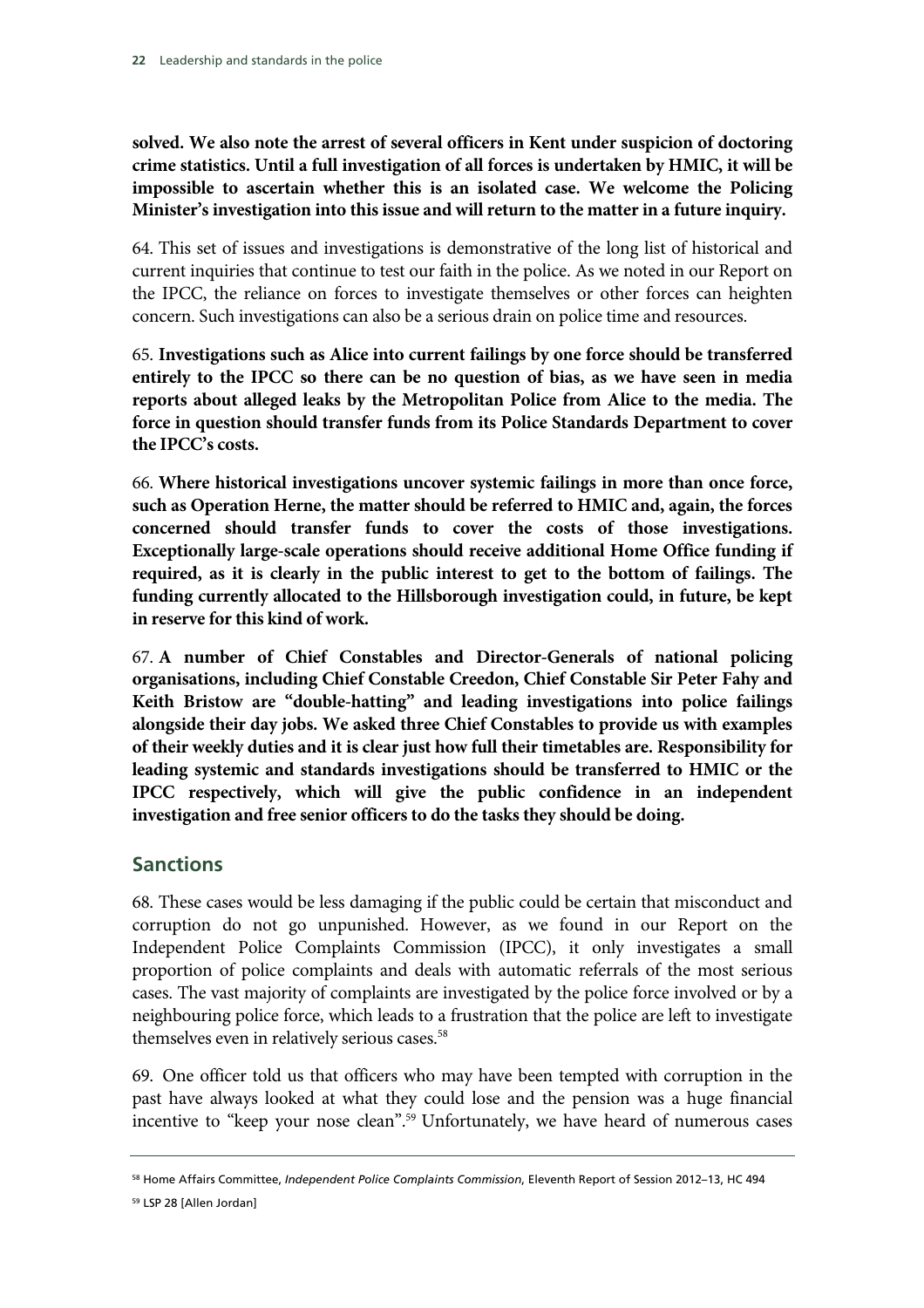where police officers retire to avoid disciplinary proceedings, with no further repercussions:

- a) Sir Norman Bettison, former chief constable of West Yorkshire, stepped down while facing a disciplinary investigation for gross misconduct charges relating to Hillsborough.
- b) Simon Harwood, the officer dismissed for gross misconduct after the death of Ian Tomlinson at the G20 riots, had previously served with the Metropolitan Police but was allowed to retire on medical grounds in 2001 despite an unresolved disciplinary proceeding and later re-employed.

70. There is no way for chief officers or police and crime commissioners to stop officers from resigning to avoid disciplinary proceedings. When we asked HM Chief Inspector of Constabulary whether this was acceptable, he suggested a national register of people who have left the police following—or to avoid—disciplinary proceedings.<sup>60</sup> Tom Winsor suggested that arrangements for the forfeiture of police pensions should be extended to the most serious cases.61 Alex Marshall said that it was his intention that somebody who had transgressed should not be allowed to continue to practise policing.62 He hoped that eventually, once a register of members of the College of Policing was in place, if any officer were found guilty of misconduct, they could have their registration withdrawn and be dismissed from the police.<sup>63</sup>

71. Much of the disciplinary process within police forces happens behind closed doors. Sometimes this serves a purpose, buffering officers from vexatious complaints where there is no legitimate grievance to be answered: as Sir Hugh Orde reminded us, it is very easy for someone to make a complaint against a police officer and often complaints are of little substance, made for malicious reasons. On the other hand, Tom Winsor considered that while it should be in the discretion of a tribunal to protect the identity of an accused, there ought to be a "presumption of transparency, a presumption of publicity".<sup>64</sup> We note that the Metropolitan Police has begun to publish details of misconduct hearings on its website, a practice that should improve the transparency of the process.

72. **All forces must publish details of misconduct hearings and their outcomes on their website. We welcome the commitment by the Home Secretary to introduce a sanction for officers who resign or retire to avoid dismissal, so that hearings will be taken to their conclusion notwithstanding the officer's departure from the force. This must be enacted with immediate effect.**

73. **Officers who are dismissed by one force, or who retire to avoid disciplinary proceedings, must not be allowed to resume service with another. This speaks of a highrisk lack of coordination between forces. Nor should officers be able to see retirement as a "get out of jail free card" for misconduct.**

<sup>60</sup> Q 77 [Sir Hugh Orde]

<sup>&</sup>lt;sup>61</sup> Q 594 [Tom Winsor]

<sup>62</sup> Q 269 [Alex Marshall]

<sup>63</sup> Q 271 [Alex Marshall]

<sup>&</sup>lt;sup>64</sup> Q 595 [Tom Winsor]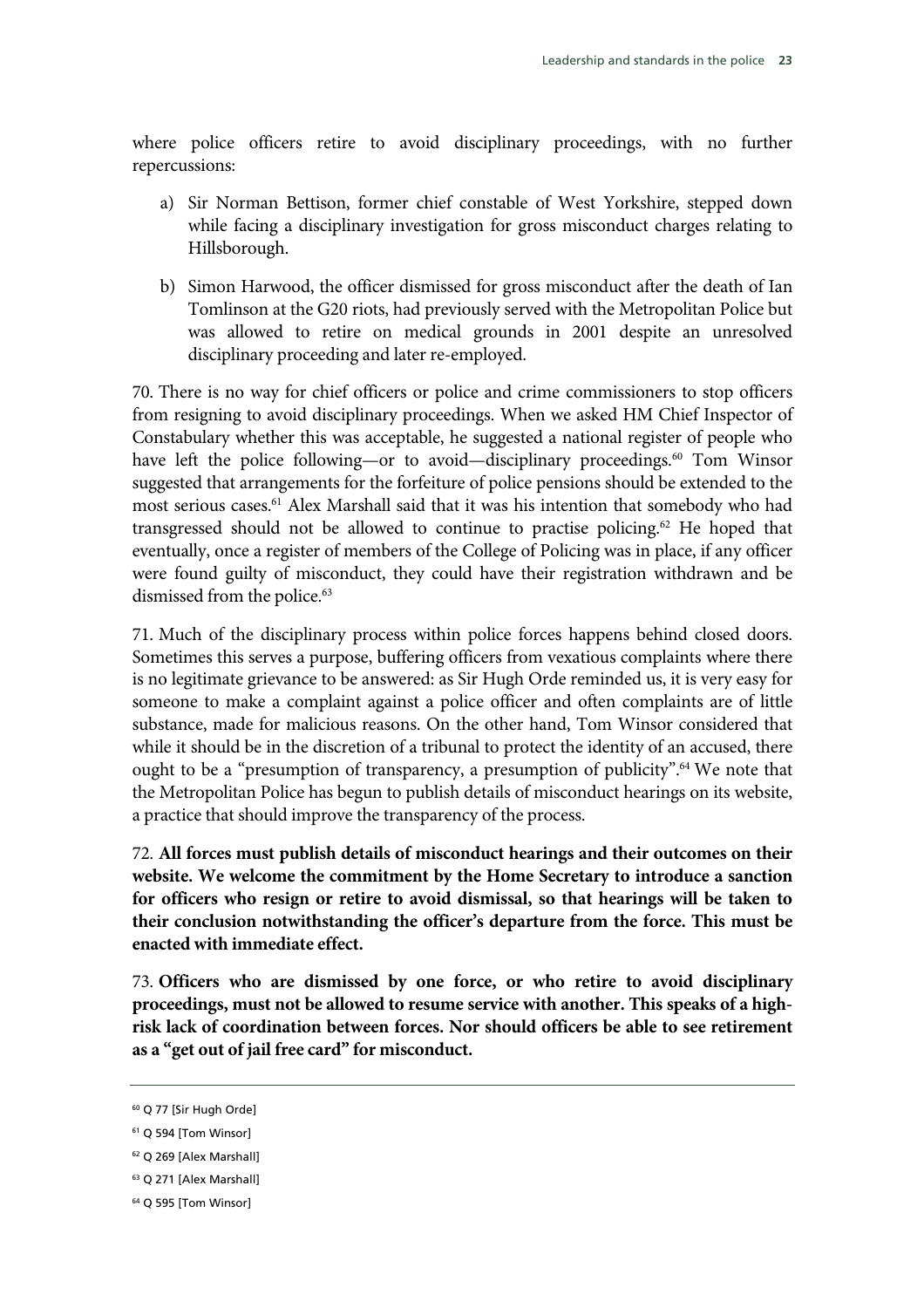74. **The College of Policing must compile a register of officers who have been dismissed, or who retire with disciplinary proceedings pending. It must be obligatory for each force to provide the College with the necessary information and every applicant for policing-related employment must be automatically checked against this register. It must also establish a scale of fines which should be docked from officers pensions in cases of the most grave misconduct.** 

# **Setting standards**

75. It is not fair to establish a disciplinary system without making the rules explicit. General principles about integrity must be backed with specific guidelines. As Dr Westmarland of the Open University told us, one of the reasons for police misconduct is the perception that there are grey areas between what is right and wrong. Her research revealed surprising evaluations of the seriousness of different offences, with some officers considering that use of excessive force on a captive suspect or covering up for a drink driving colleague who caused an accident was less serious behaviours than stealing property, such as a watch, or cash from a lost wallet.<sup>65</sup>

76. A serious cause of these grey areas is the lack of common standards between police forces. At the moment, the status of guidance issued to forces is often unclear and there are great differences in the rigour with which individual forces follow guidance. One clear example is the issue of second jobs for police officers.

# *Second jobs*

77. Police officers have a right to seek additional employment outside their working hours, with some limitations. Officers require approval for second jobs and, often, the employment is entirely innocuous, such as working as a sports coach, or letting a property.66

78. Her Majesty's Inspectorate of Constabulary (HMIC) found that in May 2012 at least 23,043 police staff had second jobs out of a workforce of 201,575. That was up 19% from March 2011 figures, which showed that 19,329 had second jobs. Some 154 investigations led to 10 officers leaving their jobs, either by being sacked or resigning, while 65 warnings were issued. In 2011, HMIC highlighted the problem of conflicts of interest, tax and other legal implications of police officers and staff having second jobs or other business interests, but there are currently 23 forces that do not check whether they are currently paying companies that are run by their own officers.<sup>67</sup>

79. Sir Hugh Orde told us that "the guidance is quite specific" and that no police officer can have a role where licensing is involved or where the use of their skills primarily obtained as a police officer is used for their benefit outside the police service. Sir Hugh explained differences in practice between police forces on the basis of operational independence, saying "we have a devolved service, and in a devolved service it is always going to be

<sup>&</sup>lt;sup>65</sup> Dr Louise Westmarland, address to the Home Affairs Committee International Conference on Leadership and Standards in the Police, 14 January 2013

<sup>66</sup> Q 84 [Sir Hugh Orde]

<sup>67</sup> HMIC, *Without fear or favour: A review of police relationships*, December 2011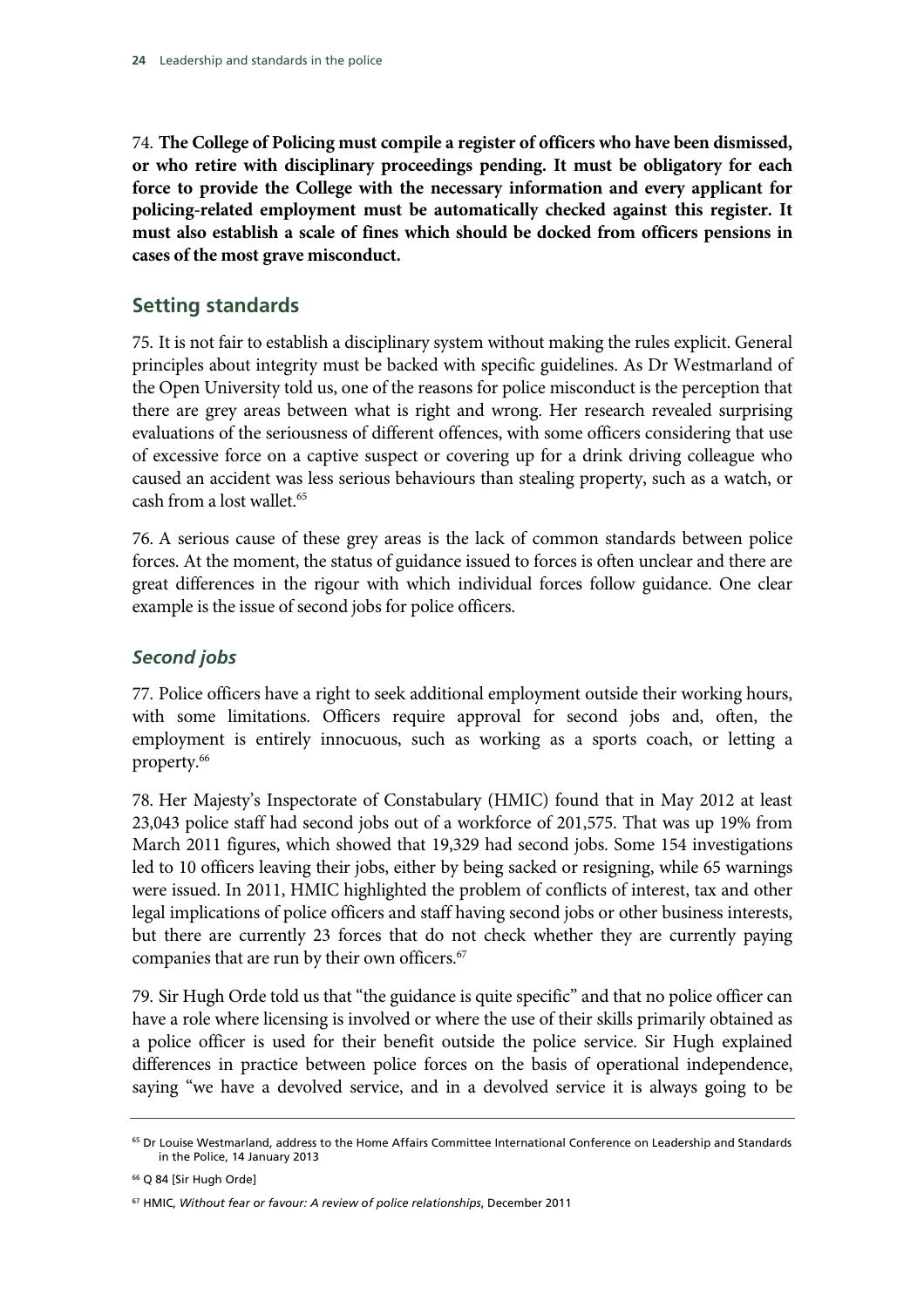interpretation, a different interpretation, and you do get the odd case where you raise an evebrow, quite frankly".<sup>68</sup> I said that the Association of Chief Police Officers could regulate abuse of second jobs, "but we cannot stop it" and that "as President of ACPO, I have no power" to enforce national guidelines.69

80. Chief Constable Peter Neyroud's *Review of Police Leadership and Training* identified 400 pieces of doctrine "of varying quality", much of it produced by ACPO. The Police Foundation noted that although the ACPO Guidance is not binding, "it is often assumed it has legal force and police officers are sometimes surprised to learn it is not statutory". Even courts had been known to assume that ACPO Guidance set out recognised policing policy on matters such as DNA retention.70

81. ACPO explained its future role as follows: "all the non-operational aspects of ACPO business areas will go into the College", while "Authorised Professional Practice (APP) is examined and signed off by Chief Constables' Council and operationalised across the country".71

82. **The value of guidelines issued by ACPO is unclear, if it is simply open to chief constables to ignore them on critical issues such as second jobs. To some extent, this results from the rather unusual, and in our view inappropriate, nature of ACPO as a private company limited by guarantee, rather than a statutory body. Codes of practice issued by the College of Policing must be obligatory.**

83. **We were concerned to note recent confusion when both ACPO and the College of Policing issued guidance about naming suspects. It must be clear when the College of Policing assumes responsibility for issuing guidance on an issue, and ACPO should issue no further guidance on the matter. ACPO should not be involved in policymaking. This should be the responsibility of the College of Policing.**

84. **When standards are established for policing practices—whether it be undercover investigations or registering officers' second jobs—it is essential that those standards are upheld. The apparent ease with which ACPO guidelines are ignored, in the name of the operational independence of forces, suggests that a new tier of standards is necessary, which will be binding on chief officers. Standards must be enforced and must be nationwide. Chief Constables who do not follow these standards should be subject to fines and disciplinary proceedings.**

85. **The College must produce a new Code of Ethics and Integrity for police officers. In addition to this overarching document, we recommend that the College should be able to produce Regulations, which would be directly binding on forces and Directives, which forces must implement in their own way. HMIC would be responsible for monitoring compliance. Any additional best practice guidelines should be clearly indicated as voluntary measures.**

<sup>68</sup> Q 82 [Sir Hugh Orde]

<sup>69</sup> Q 96 [Sir Hugh Orde]; Q 82 [Sir Hugh Orde]

<sup>70</sup> LSP 05 [The Police Foundation], paragraph 5

<sup>71</sup> Q 79 [Sir Hugh Orde]; LSP 21 [ACPO]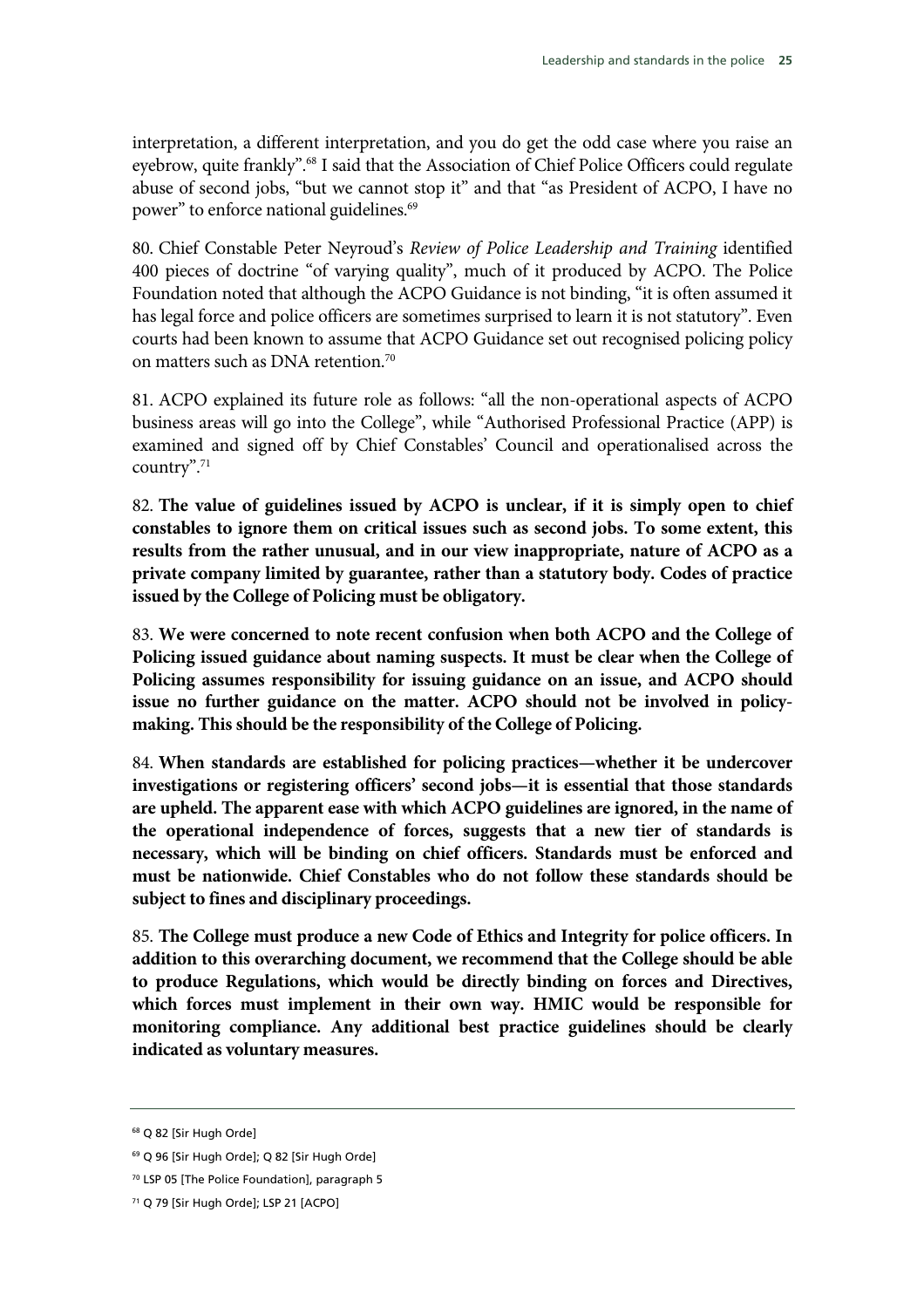86. The Anti-social Behaviour, Crime and Policing Bill contains provisions to allow the College of Policing to make draft regulations and codes of practice. **We welcome the Antisocial Behaviour, Crime and Policing Bill and the speed with which the Government is acting to establish the powers of the College, but recommend that the College's ability to set standards that are binding on chief officers should be made explicit.**

# *Hospitality*

87. In evidence given to us during inquiries into police investigations, or lack of investigations into phone hacking by the press, very senior officers justified accepting hospitality from leading media organisations. It was argued that it was useful for the police to have continued contact with newspapers. We believe it is now accepted that such hospitality was excessive, and created the impression of far too close a relationship with all the implications involved.

88. **Where hospitality is accepted, an up-to-date register should be kept by all police forces, with full details of those providing such hospitality, dates, and other relevant details. The register should at all times be in the public domain, including online, with additional entries being made immediately available.**

89. **One particular issue we should mention: it should not be acceptable that officers of any rank should receive free treatment in a private hospital or convalescent home where payment would otherwise expect to be made by the individual. There are bound to be questions asked why such free provisions have been provided, and all the more so if the officers concerned are of a senior rank.**

# *Training*

90. A second example of failing coordination between police forces that is relevant for the College is training and development. The Police Federation reported numerous inconsistencies between forces and a lack of strong governance.<sup>72</sup>

91. Alex Marshall told us that the College would set national standards for vetting, recruitment, training standards and ethics.<sup>73</sup> However, the Police Foundation expressed continued concern that national standards will not be mandatory and that there will be no sanction on forces that do not adhere to them, saying "in our experience there is no evidence from the past behaviour of chief officers that they will want to have the same accredited standards as neighbouring forces".74

92. Currently, officers are required to obtain national qualifications before they can achieve the ranks of Sergeant, Inspector and Assistant Chief Constable. The Police Superintendents Association of England and Wales agreed that entry standards for recruitment into the service, standards for promotion at all ranks and standards for training and development should be set nationally.<sup>75</sup> Consistency between forces is necessary to ensure that common

<sup>72</sup> LSP 14 [Police Federation]

<sup>73</sup> Q 297 [Alex Marshall]; Q 280 [Alex Marshall]; 300 [Alex Marshall]

<sup>74</sup> LSP 14 [Police Foundation]

<sup>75</sup> LSP 12 [PSAEW], paragraph 2.3; LSP 12 [PSAEW], paragraph 3.2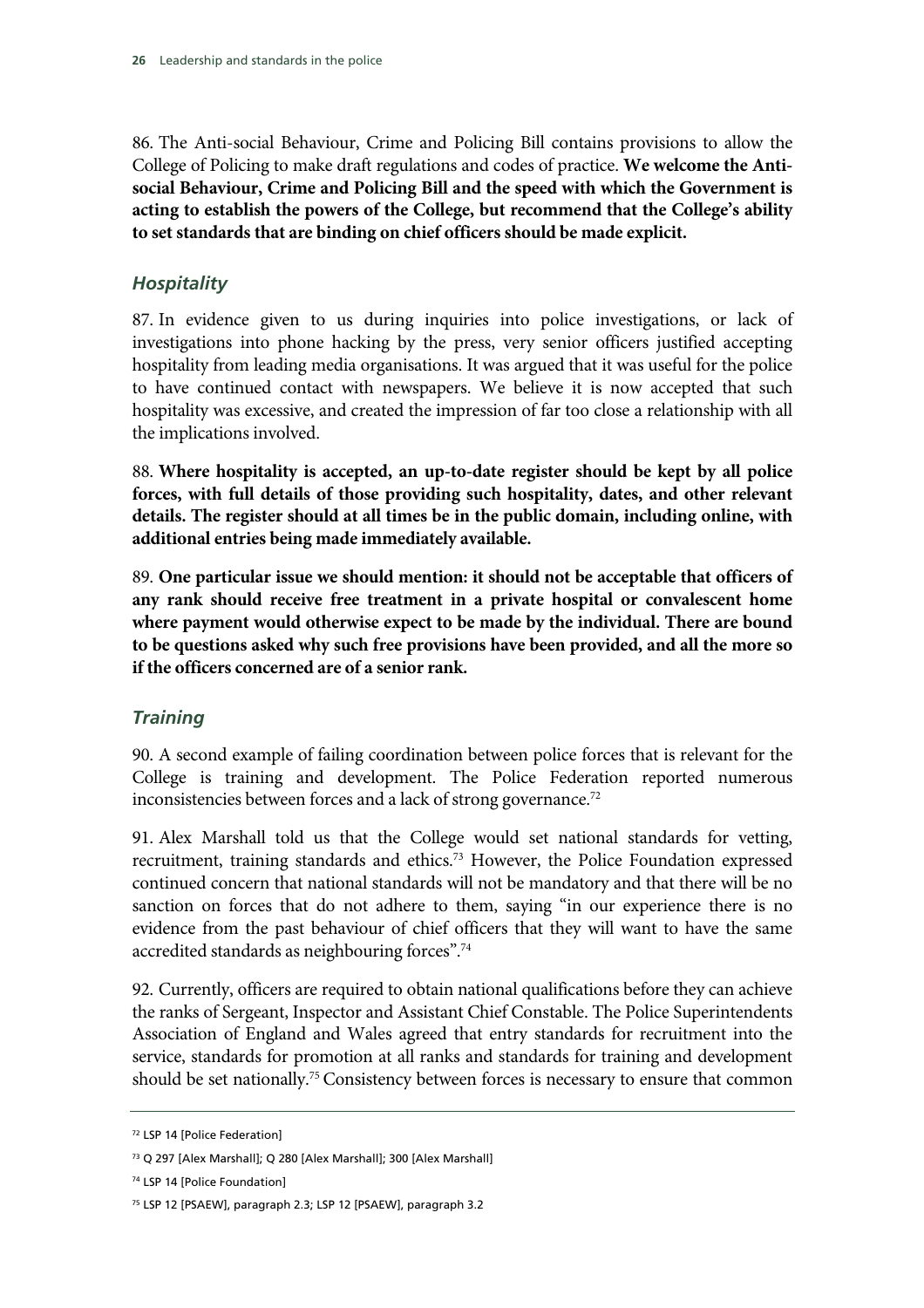standards, mutual aid and transfers between forces are seamless.<sup>76</sup> Training and development frameworks should be established to allow officers to plan a course through their careers. This should be combined with professional evaluation at key milestones in officers' careers, which could be linked to promotion or transfer opportunities to facilitate a free-flow of talent between forces.77

93. The College of Policing offers an opportunity to bring one of the finest police forces in the world into closer collaboration with some of the finest universities in the world.78 Knowledge of research findings and theory offers a real improvement in officers' performance.79 To date, there have been many notable local successes, but little progress in linking academia with policing at the national level. Programmes may rely on the patronage of particular officers and qualifications may not be portable between forces.<sup>80</sup>

94. The Higher Education Forum for Learning and Development in Policing and Teesside University recommended that HE level 4 (equivalent to completing the first year of an undergraduate degree) be established as a minimum standard for all policing roles.<sup>81</sup> However, other witnesses expressed scepticism about the value of academic input.<sup>82</sup>

95. The Policing Foundation and Professor Simon Holdaway described how academic work can complement the current curriculum, which focuses on law, with theory of problem-solving, communication, situation management, inter-personal skills and teamwork which can add to "on the job" learning.83 For the College of Policing to disseminate relevant research findings effectively, each force needs someone responsible for liaison with the College and marrying up academic work with practical solutions in their constabulary.84 Universities should also benefit and, in turn, produce more relevant work, if police forces themselves are receptive to the idea of collaboration.<sup>85</sup>

96. **The College of Policing presents an opportunity to link the world's best universities with the world's best police service. Local innovation between forces and universities is valuable and local changes can often be a laboratory for "what works" that can be scaled up to the national level. However, much is lost when local schemes are not compatible or end with a change of personnel. National training standards are important for the public, who expect certain standards to be met wherever they live, and for individual officers who expect their skills and achievements to be recognised from one force to another. Each force must designate a College liaison officer to marry up academic work with practical solutions in their constabulary.**

<sup>76</sup> LSP 24 [Nigel Lloyd]

<sup>77</sup> LSP 01 [Rachel Kearton], paragraph 3

<sup>78</sup> LSP 12 [PSAEW], paragraph 7.2

<sup>79</sup> LSP 34 [Professor Simon Holdaway], paragraph 8

<sup>80</sup> LSP08 [Higher Education Forum for Learning and Development in Policing], paragraph 1.2

<sup>81</sup> LSP08 [Higher Education Forum for Learning and Development in Policing], paragraph 4.2; LSP 04 [Teesside University]

<sup>82</sup> LSP 31 [Viv Nicholas], paragraph 3

<sup>83</sup> LSP 05 [The Police Foundation], paragraph 14

<sup>84</sup> LSP 34 [Professor Simon Holdaway], paragraph 8

<sup>85</sup> Q 229 [Alex Marshall]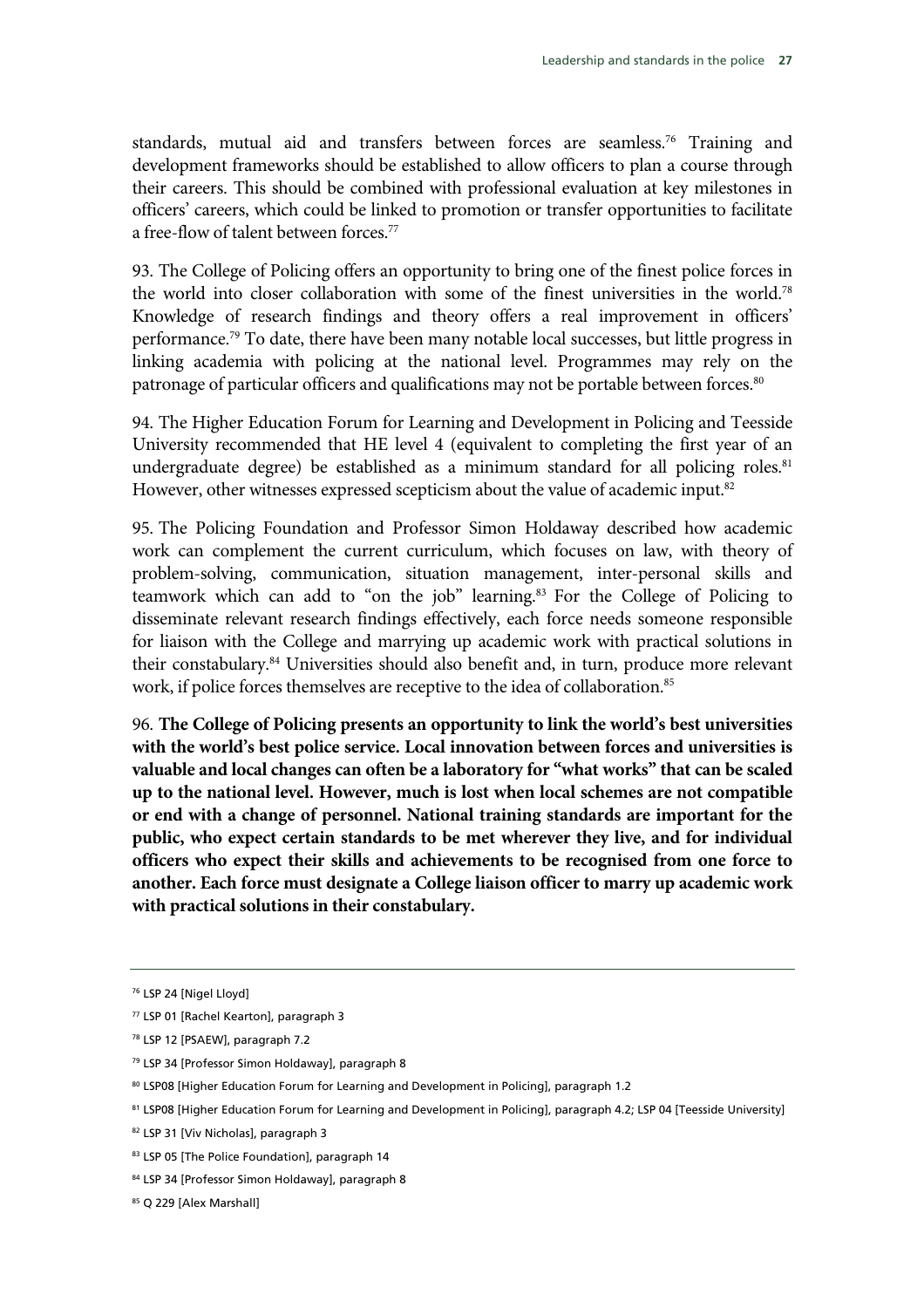97. **Collaborative work with universities should be overseen by the College of Policing so that it is standardised across forces, both for the benefit of national professional standards and for officers, whose qualifications should be recognised from force to force.**

98. **We recommend that the requirement for the Certificate of Knowledge in policing should be uniformly applied to all forces to establish a new set of national standards. In order to prevent the cost of the certificate putting off skilled and diverse recruits, this cost should be lowered to a maximum of £500 and should be paid for by the candidate, however this cost should be defrayed over their first year as a qualified constable.**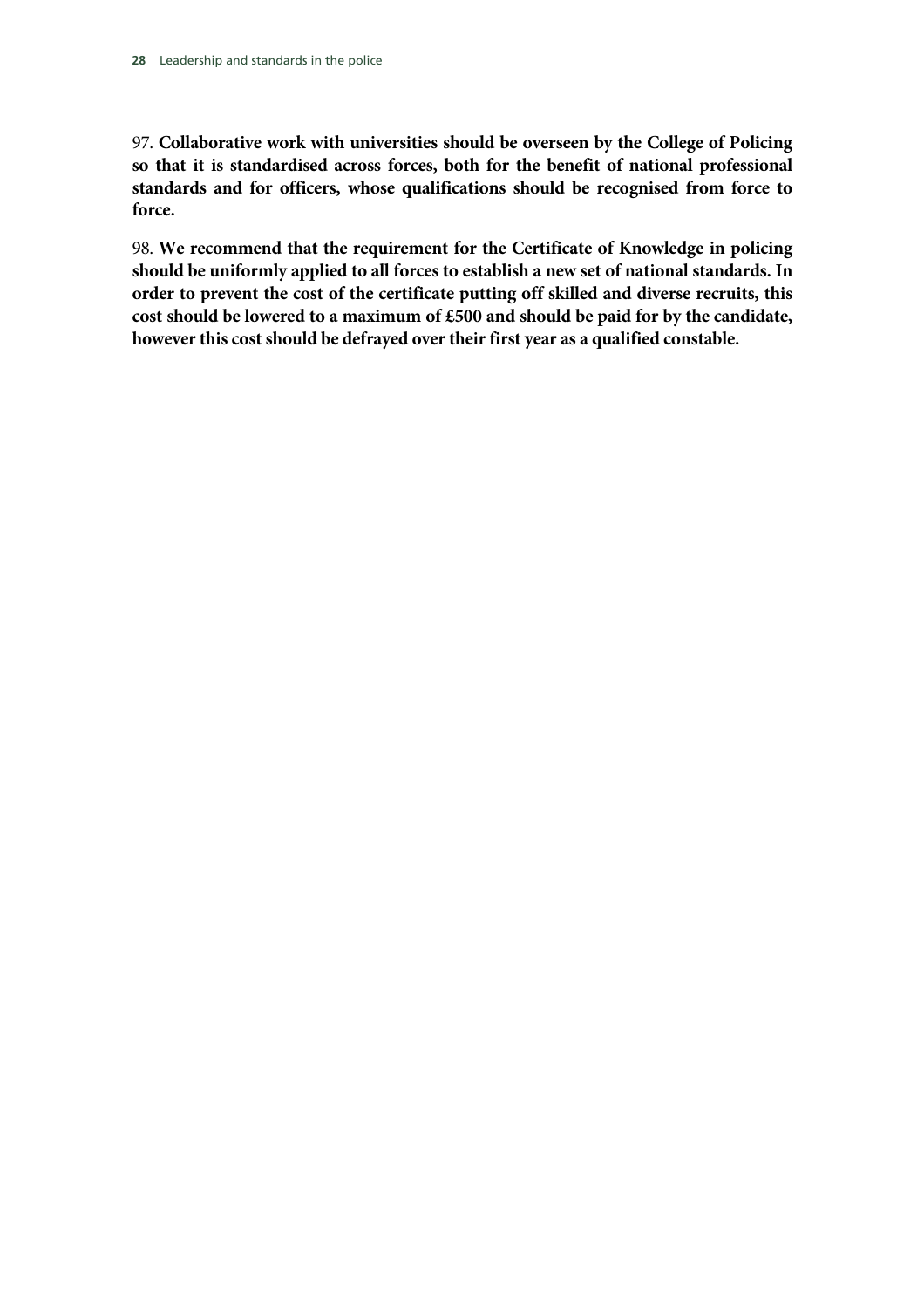# **5** Diversity

99. The essential bond between the British police and the public is founded on the fundamental understanding that the police are the public, yet the complexion of the police service is increasingly different from the public it serves.

100. Professor Simon Holdaway believed that interest in diversity had captured chief officers' attention for a period, but subsequently declined.<sup>86</sup> Former Chief Superintendent Dal Babu OBE told us that in the 30 years he had been in the police service, the proportion of Black and minority ethic (BME) officers had increased only from 1% to 5%, whereas the number of BME officers who are promoted to the chief ranks had gone down—from nine BME officers at ACPO rank at the time of the Stephen Lawrence investigation, to just four at the moment.<sup>87</sup> He told us that discrimination within the force was still present, but more subtle than in the recent past and noted that "specialist departments are virtually all white".<sup>88</sup> The police service should collect and publish data detailing diversity within **each department to be completed by April 2014. Without this data, it is impossible to assess whether the whole service is properly representative.**

101. According to our witnesses, police sometimes have a limited understanding of issues relating to ethnicity and sexual orientation, which has an impact on public trust in police services.<sup>89</sup> Police from different backgrounds bring a new cultural intelligence to the force, which makes a real business and public safety case for change.<sup>90</sup>

102. The Higher Education Forum for Learning and Development in Policing reported that initial interest in policing among minorities and people with registered disabilities was stifled at the recruitment stage.<sup>91</sup> Tom Winsor highlighted research on the barriers to joining the police faced by people from Black and minority ethnic communities, which found that in those communities the status of policing had been eroded and did not match other professions such as law and medicine.<sup>92</sup>

103. Mike Fuller, former Chief Constable of Kent Police, added that recruitment was only part of the challenge and the retention and development staff needed to be a sustained project.93 In 2010−11, 165 BME officers joined the police, but 204 left. According to Professor Simon Holdaway "you open the front door and for half of them the back door is open and they go".

<sup>86</sup> LSP 34 [Professor Simon Holdaway], paragraph 12

<sup>87</sup> Q 309 [Dal Babu]

<sup>88</sup> Q 323 [Dal Babu]

<sup>89</sup> LSP 06 [Stonewall]

<sup>90</sup> Q 316 [Dal Babu]

<sup>91</sup> LSP 08 [Higher Education Forum for Learning and Development in Policing], paragraph 3.12

<sup>92</sup> LSP 20 [NPIA], section 2.8

<sup>93</sup> Q 320 [Mike Fuller]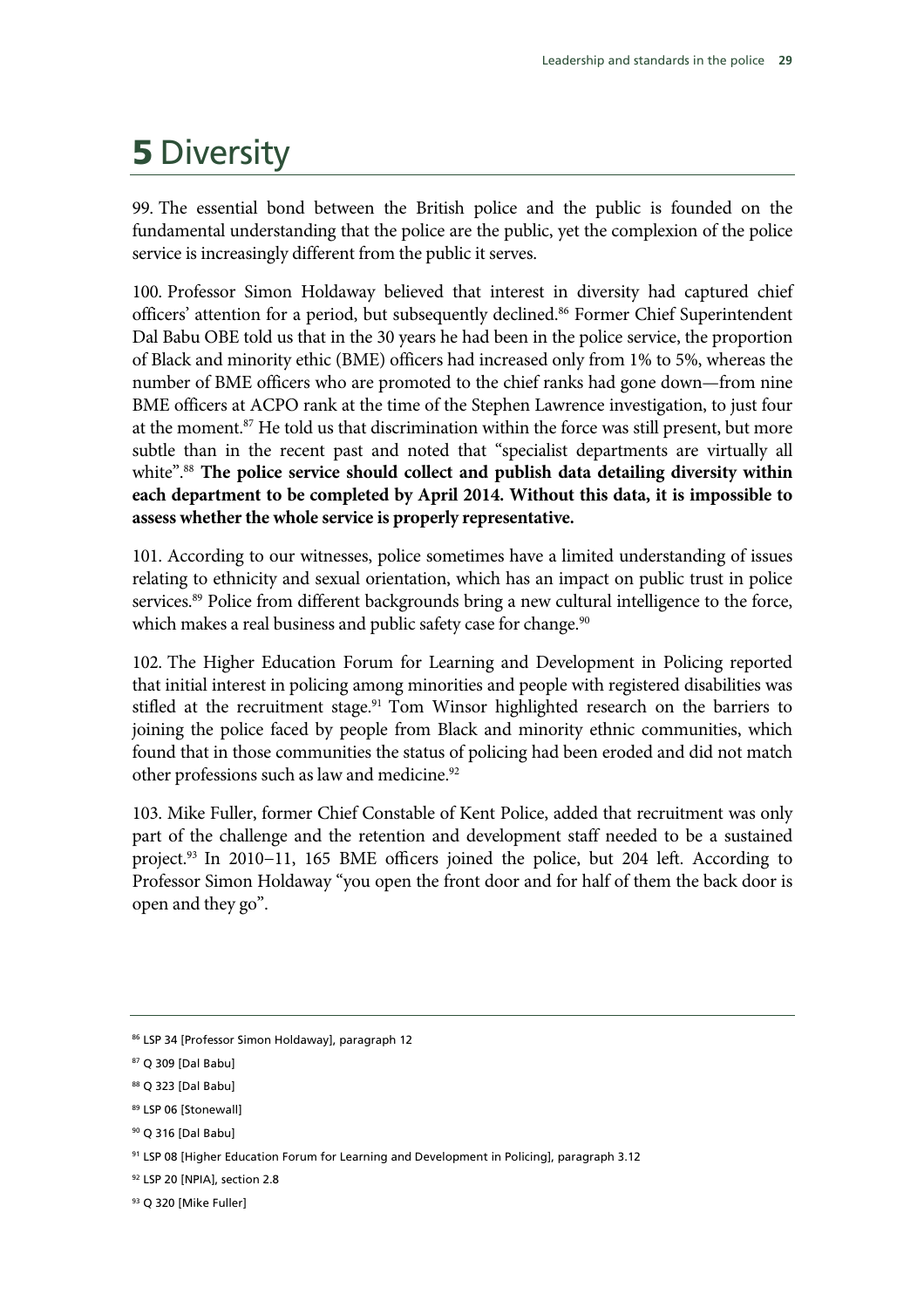104. Several witnesses suggested that the route to senior ranks was guarded by ACPO, which did not have a good record of diversity or innovation, describing how it was necessary to fit "the ACPO mould".94

| Rank                               | <b>CON</b> | <b>SGT</b> | <b>INSP</b> | <b>C/INSP</b> | <b>SUPT</b> | <b>C/SUPT</b> | <b>ACPO</b> | <b>TOTAL</b> |
|------------------------------------|------------|------------|-------------|---------------|-------------|---------------|-------------|--------------|
| Female Officer volume              | 30,278     | 4.000      | 1.159       | 297           | 145         | 46            | 37          | 35,962       |
| % Female Officer<br>Representation | 29.4%      | 18.7%      | 17.6%       | 17.2%         | 16.3%       | 12.1%         | 17.7%       | 26.8%        |
| Male officer Volume                | 72,656     | 17,371     | 5,431       | 1,430         | 745         | 334           | 172         | 98,139       |
| % Male officer Representation      | 70.6%      | 81.3%      | 82.4%       | 82.8%         | 83.7%       | 87.9%         | 82.3%       | 72.3%        |
| <b>Total officers</b>              | 102,934    | 21,371     | 6,590       | 1,727         | 890         | 380           | 209         | 134,101      |

### **Rank Representation by Gender England and Wales – 31 March 2012 (Latest Available)**

### **Rank Representation by Aggregated Ethnic Group England and Wales – 31 March 2012 (Latest Available)**

| <b>Rank</b>                                 | <b>CON</b> | <b>SGT</b> | <b>INSP</b> | <b>C/INSP</b> | <b>SUPT</b> | <b>C/SUPT</b> | <b>ACPO</b> | <b>TOTAL</b> |
|---------------------------------------------|------------|------------|-------------|---------------|-------------|---------------|-------------|--------------|
| Minority Ethnic Officer Volume              | 5,540      | 778        | 228         | 64            | 36          | 12            | 6           | 6,664        |
| % Minority Ethnic Officer<br>Representation | 5.4%       | 3.6%       | 3.5%        | 3.7%          | 4.0%        | 3.2%          | 2.9%        | 5.0%         |
| <b>Total Officers</b>                       | 102,934    | 21,371     | 6.590       | 1,727         | 890         | 380           | 209         | 134,101      |

105. Forces varied considerably in their successfulness in promoting diversity. The diversity of each police force by gender and ethnicity is listed in Annex I of this Report, along with changes over time. The Metropolitan Police has the highest proportion of BME officers, at 10%, but as Assistant Commissioner Cressida Dick noted this is "well off the level for London".95 In Dyfed-Powys, North Wales and Humberside, fewer than 1 in 100 officers are from a BME background, though these lower proportions might reflect more closely the composition of the communities they serve.

106. Alex Marshall pointed out that improving diversity was difficult in a time of sparse recruitment, but argued that increased diversity within the ranks of the cadets and special constabulary brought its own benefits as well as widening the potential recruitment pool.<sup>96</sup> Mr Marshall said that three development courses had been established for BME officers at the beginning of their career and the College had a role in bringing that talent through quickly into senior positions.<sup>97</sup>

<sup>94</sup> LSP 34 [Professor Simon Holdaway], paragraph 6; LSP 03 [David Treadwell]; LSP 35 [A J Wright]

<sup>95</sup> Home Affairs Committee, *Counter-terrorism*, HC 231-i, Q 15 [Cressida Dick], 4 June 2013

<sup>96</sup> Q 212 [Alex Marshall]

<sup>97</sup> Q 215 [Alex Marshall]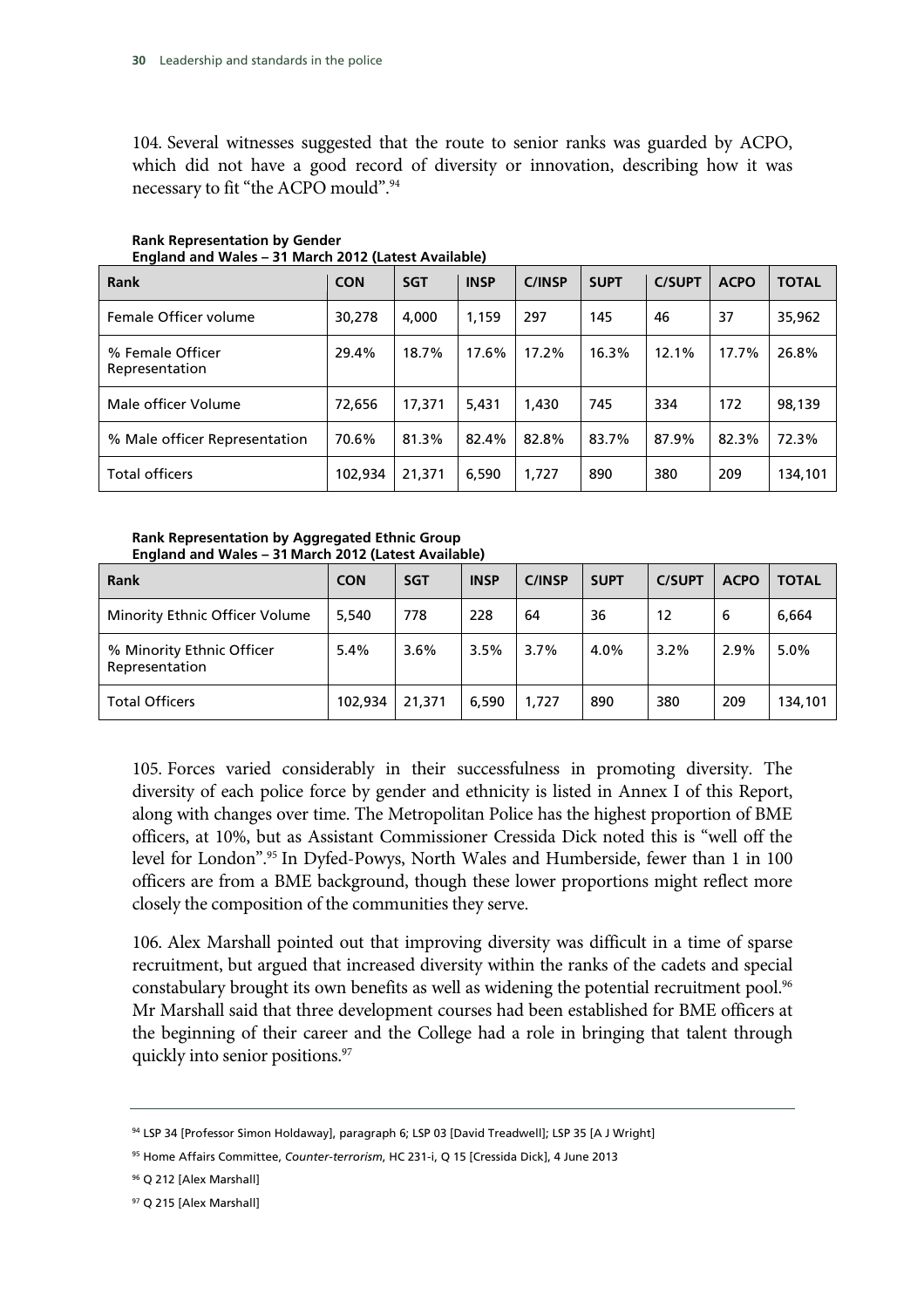107. Tom Winsor argued that the only criterion for entry into and advancement within the police service should be merit and that "positive discrimination is not appropriate". He proposed that forces should address the issue by actively seeking candidates among minority communities.<sup>98</sup> Dal Babu suggested that recognising the desirability of language skills—such as a knowledge of Urdu or Punjabi—could help to build diversity in areas where those language skills would also help the police to relate to communities.<sup>99</sup> Assistant Commissioner Cressida Dick acknowledged that her counter-terrorism command would be "more effective if we had more people with certain language skills and were more reflective of London's communities".100

108. **Police forces must recognise that diversity is more than simply ticking a political correctness box: true representation is critical for public acceptance and knowledge of communities and different mindsets can bring real operational advantages as well as everyday improvements in relations with the public. It is shameful that not a single chief constable is Black or Asian.**

109. **Diversity has for too long been given lip service but not action in the police service. It is very disappointing that ten years after the McPherson report and 20 years after the death of Stephen Lawrence so little progress has been made. Indeed, in some respects the police service has gone backwards with the BME percentage of ACPO falling from 4% in 2010 to 2.9% in 2012. The importance of having diversity at the top is shown by the fact that former Chief Constable Mike Fuller's force has become significantly less diverse since his departure to head HMICPS. The Committee is therefore deeply alarmed by the complete absence of BME officers on the strategic command course and expects to see a substantial number of officers from a Black or minority ethnic background on the course next year.** 

110. **Skills-based selection would fit well with Mr Winsor's emphasis on merit and prove a useful tool for diversifying the service. The importance of cultural intelligence and abilities such as language skills should be assessed by each force and, where appropriate, recognised in recruitment planning. The Committee welcomes the commitment to increasing diversity in the Metropolitan Police, articulated by Assistant Commissioner Simon Byrne, and will be monitoring progress.** 

111. **We are concerned that in some cases, pre-recruitment qualifications such as the Certificate of Knowledge, which may be prohibitively expensive for some candidates, may stifle diversity. Means-tested support should be in place to ensure that the best candidates are not lost because of financial barriers.**

112. **The detrimental impact on the effectiveness of a force that does not reflect the communities it serves, including in counter-terrorism operations, has been articulated by senior officers including Cressida Dick and Sir Peter Fahy. The Government should therefore change the law to allow for positive action in the police force, at least up to a representative threshold for each area.**

<sup>98</sup> Q 614 [Tom Winsor]; Q 615 [Tom Winsor]

<sup>99</sup> Q 328 [Dal Babu]

<sup>100</sup> Home Affairs Committee, *Counter-terrorism*, HC 231-i, Q 17 [Cressida Dick], 4 June 2013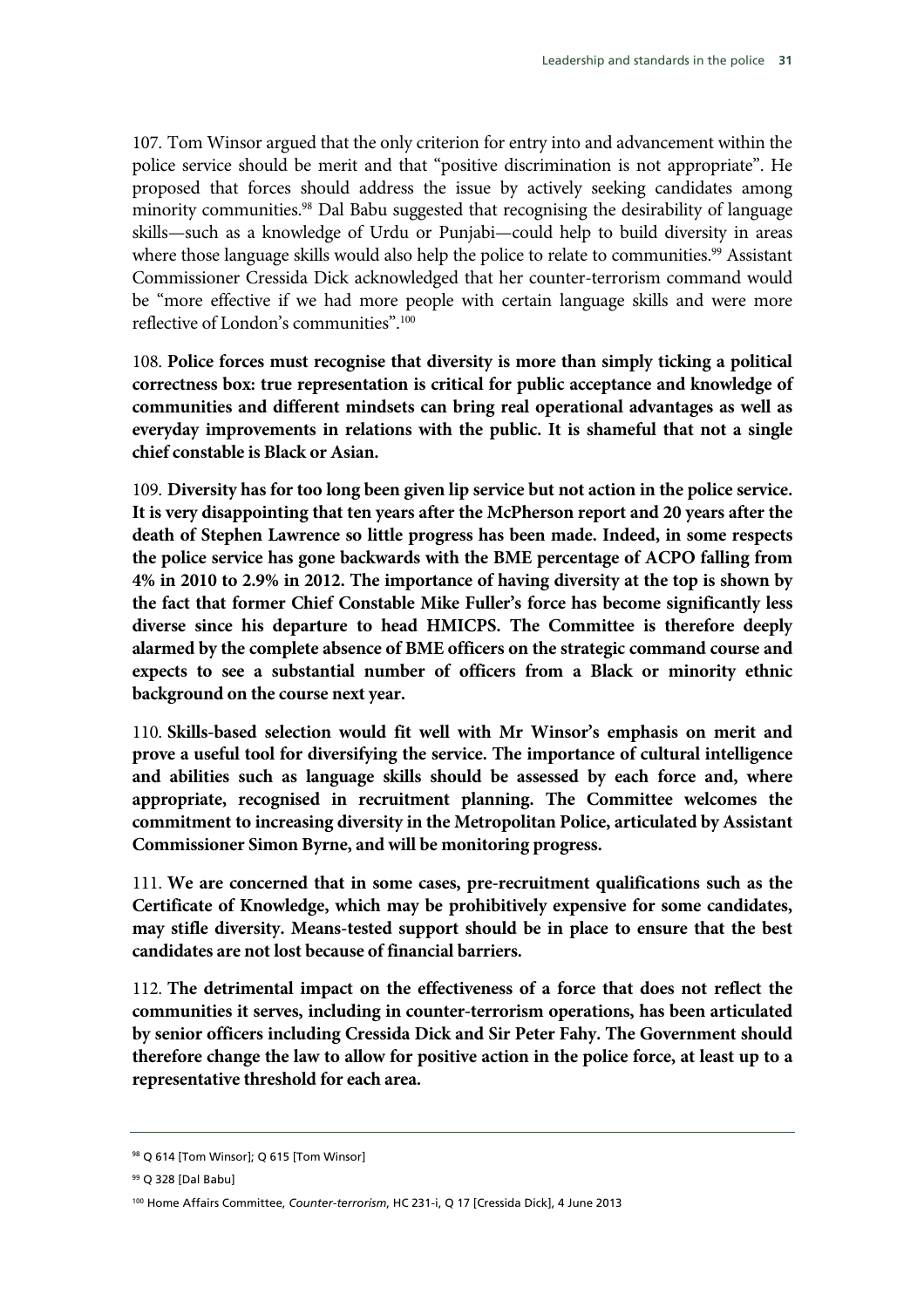113. **We note that PCCs are now responsible for appointing their own Chief Constables and will not necessarily have regard to the national picture of diversity when doing so. It is therefore absolutely essential that high calibre minority officers are able to reach the upper ranks so they can be chosen. Mentoring schemes such as the one implemented by Chief Superintendent Dal Babu should be rolled out across the country.**

# *Direct entry*

114. Of course, specific requirements for each rank may present difficulties for "direct entry" candidates hoping to join policing from a different career. Direct entry to the rank of superintendent was proposed by the Winsor Review. Currently, police officers start as a constable and progress through each rank in order. This is the single entry point into policing, which the Government believed "can miss too many people who might make highly effective senior police officers".<sup>101</sup>

115. As the Police Foundation pointed out, two years of street-based experience can help an officer in developing the "craft" of policing—the practical instincts of officers that can be vital in a crisis. It noted that there is evidence of "overwhelming support" for single entry inside the police service and that constables have more confidence in leaders who have had frontline experience.<sup>102</sup> Dal Babu told us:

"I was a gold firearms commander where two of my officers were shot and seriously injured, and I then had to manage the scene there and then subsequently arrange for the arrest of the culprits. That is not something you can learn overnight".<sup>103</sup>

He pointed out that communities build trust in officers over time and value the knowledge that officers have progressed through the ranks. He believed a "conveyor belt" attitude was not the best way to improve diversity in senior ranks.<sup>104</sup>

116. On the other hand, policing has become increasingly specialist and there is a need for technical abilities in areas such as complex fraud or cyber-crime.105 Multi-point entry could assist in increasing the proportion of female and ethnic minority officers in senior positions. Thirdly, direct entry may help to bring new ideas into the police from confident and experienced professionals.106

117. Tom Winsor told us that "I wish I had gone further in relation to the flexibility of a chief officer to bring someone in from an outside job, perhaps with a lot of years' experience, at a higher salary than as things are at the moment".107

<sup>101</sup> Home Office, *Consultation on the Implementation of Direct Entry in the Police*, January 2013

<sup>&</sup>lt;sup>102</sup> Rowe, M. (2006) 'Following the leader: frontline narratives on police leadership', Policing: An International Journal of Police Strategies and Management, Volume29, Number 4.

<sup>103</sup> Q 333 [Dal Babu]

<sup>104</sup> Q 315 [Dal Babu]

<sup>105</sup> LSP 05 [Police Foundation], paragraph 19

<sup>106</sup> LSP 05 [Police Foundation], paragraph 20

<sup>107</sup> Q 604 [Tom Winsor]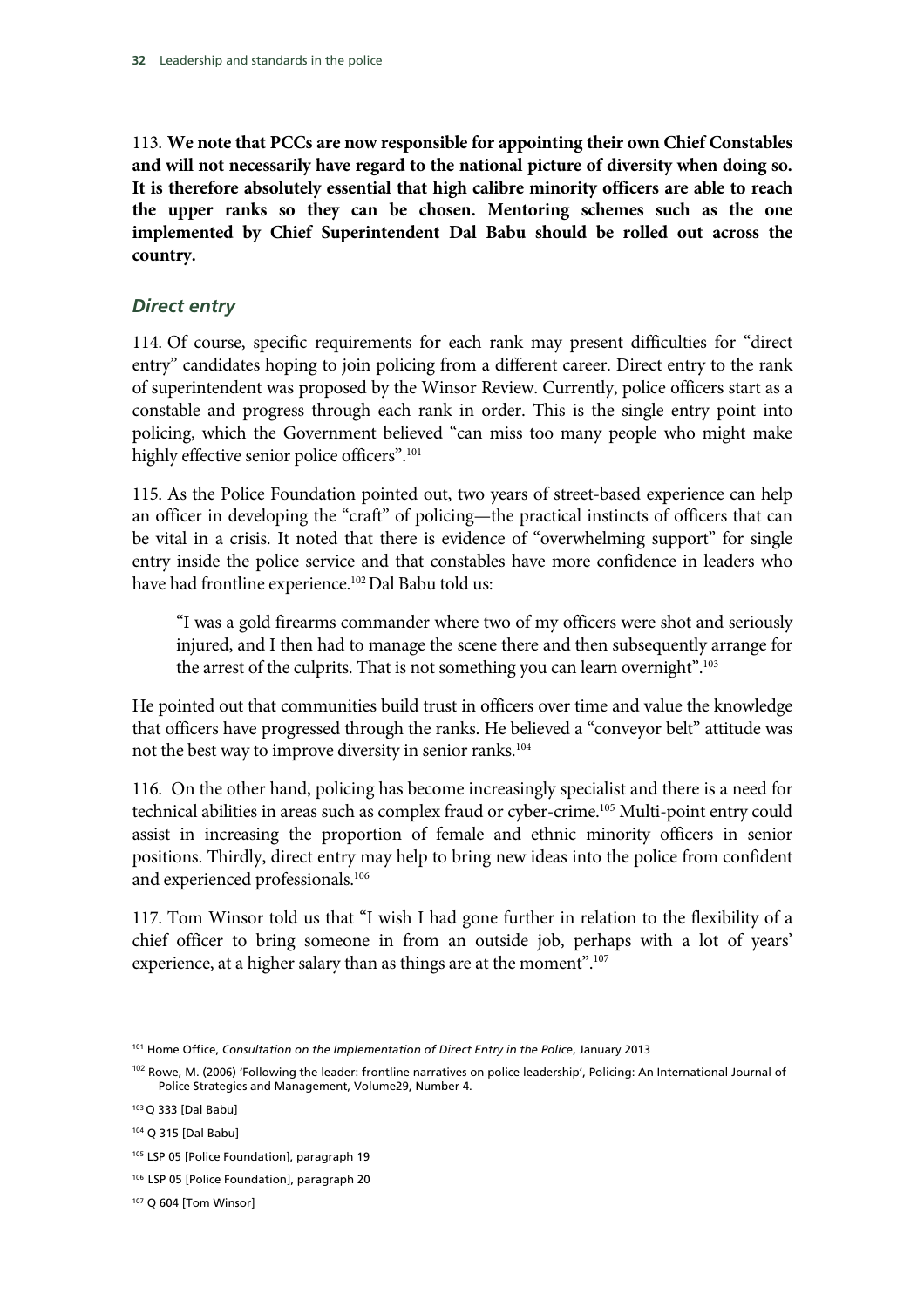118. As ACPO pointed out, "given the level of risk managed by the service it is crucial that senior officers are competent from day one".<sup>108</sup> The Police Foundation suggested that the College could design courses to ensure that non-police officers gain relevant on-theground training, skills and experience.<sup>109</sup>

119. There are already opportunities to join the service in senior roles as police staff members (i.e. not warranted officers). Non-warranted staff members are represented at all levels including senior management teams.110 Police staff and PCSOs now represent 38% of the police workforce in England and Wales, with staff represented at almost all management levels in forces and across all policing functions. The Strategic Command Course is available to both officers and staff.111

120. Assistant Chief Officers are regularly drawn from successful careers in finance, human resources, IT and more and bring a great deal of skills and experience into policing. Vicky Robinson suggested that "Direct entry [...] is reinforcing this notion that you have to hold a warrant card to be an effective police leader" and that if more were done to integrate civilian staff direct entry would not be required.<sup>112</sup>

121. **Police staff are an important entry point for diversity of experience, ethnicity and other characteristics and play an increasingly important role in policing. We note that in November 2012 the Police Reform and Social Responsibility Act 2011 transferred all of the assets, liabilities and staff formerly employed by Police Authorities to Police and Crime Commissioners (PCCs). By April 2014, a second stage of transfers is due to take place, leaving some "governance" staff with the PCCs and all "operational" staff with chief constables. Under this Stage 2 Transfer process, operational staff under the direction and control of the chief constable pass to the chief constable's employment. We expect most staff to be transferred to chief constables' employment and a clear justification for any staff remaining with PCCs. For clarity and operational effectiveness, it is important that this process happens smoothly and that the April 2014 deadline is met.**

122. **For warranted officers, the culture and "craft" of policing are valuable assets that can guide officers in a crisis. The trust built between officers and their superiors on the basis of shared experience is another valuable commodity. However, we recognise that it is necessary to have warranted officers with certain skills within the service, especially for specialist assignments such as cyber crime. The College should develop a "pointsbased" direct entry system, it must identify specific skills requirements at specific levels in the service and open up direct entry to fill that gap, rather than simply throw open the door to senior ranks.**

<sup>108</sup> LSP 21 [ACPO]

<sup>109</sup> LSP 05 [Police Foundation], paragraph 24

<sup>110</sup> LSP 21 [ACPO]

<sup>111</sup> LSP 21 [ACPO]

<sup>112</sup> LSP 29 [Vicky Robinson]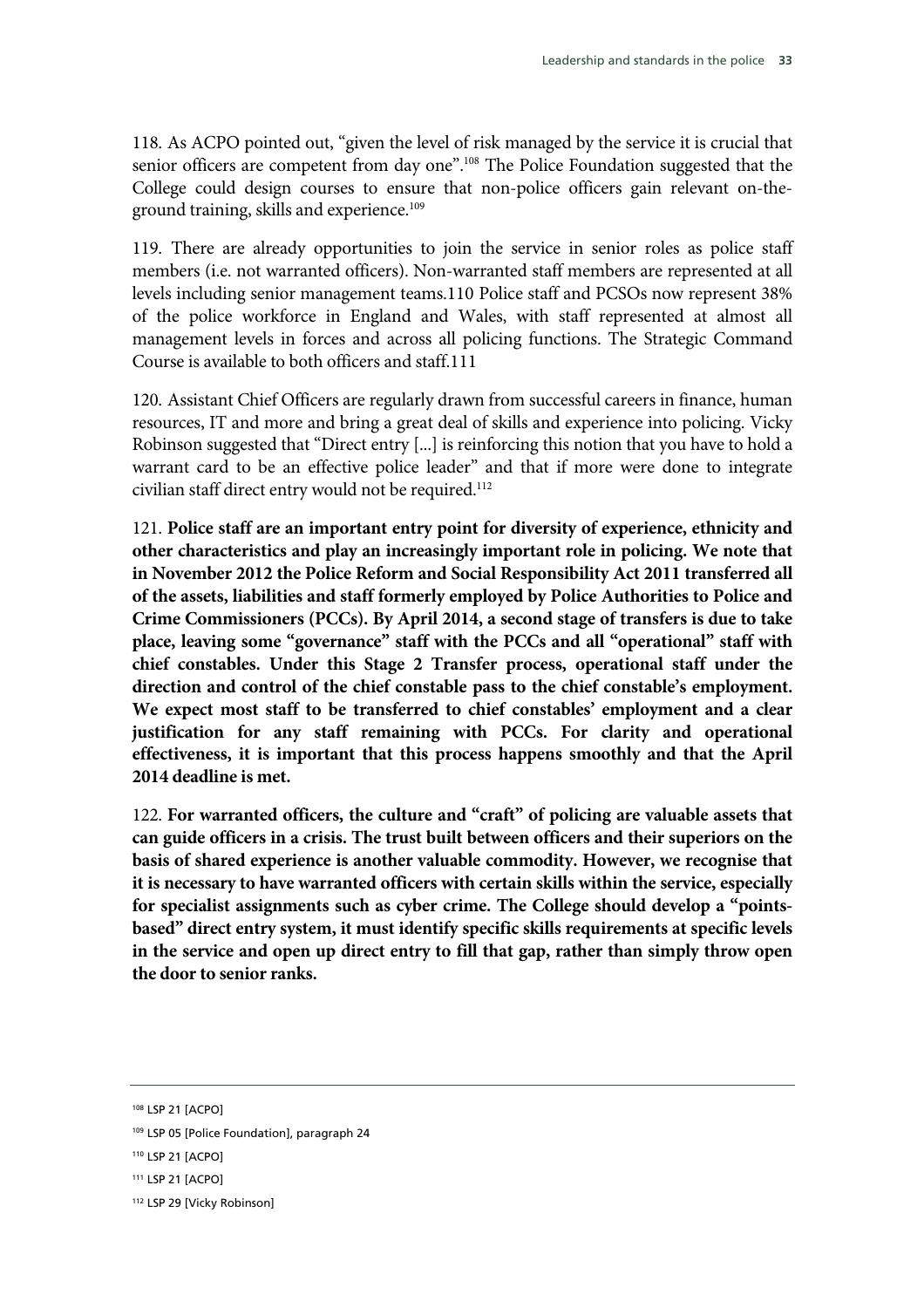# **6** Conclusion

123. The College of Policing will be crucial in the renewal of the office of constable and professionalism and independence for individual officers. New constables in England and Wales are required to take the following oath, or "attestation", under section 29 of the Police Act 1996:

I, ... of ... do solemnly and sincerely declare and affirm that I will well and truly serve the Queen in the office of constable, with fairness, integrity, diligence and impartiality, upholding fundamental human rights and according equal respect to all people; and that I will, to the best of my power, cause the peace to be kept and preserved and prevent all offences against people and property; and that while I continue to hold the said office I will to the best of my skill and knowledge discharge all the duties thereof faithfully according to law.

124. Integrity has long been at the heart of policing, but the College of Policing must bring in a new era of excellence, when integrity must be allied with consistent standards, high skills and true representation. Only then will the oath of policing be equivalent to the Hippocratic Oath in the confidence it instils in the public and the probity it instils in officers. The days of Dock Green are gone and, while the craft of policing must be maintained and the instincts of the officer still trusted, those instincts must be based on sustained professional development and clear rules.

125. Since 4 February 2013, the College has been operating as a Limited Company. Alex Marshall told us that:

"At the moment [...] to operate independently from the Home Office or Government is very difficult, because the one shareholder is the Home Secretary. There is a clear declaration, from the Home Secretary and the Police Minister, that the College of Policing will be independent. At the moment, I have to seek permission from the Home Office to recruit people into the organisation. The funding comes directly from the Home Office, and I am subject to all the accounting rules and the ways of operating that are found within the Home Office and Government. It needs to be created separately in statute to have more freedom to operate".113

126. He believed that Royal College status would help move towards the establishment of policing as a recognised profession.<sup>114</sup>

127. **The College of Policing must be established as an independent, statutory body with all haste. The status of a company limited by guarantee will stymie the autonomy of the College; even its temporary location, housed within the Home Office buildings on Marsham Street, could dent its capacity to demonstrate its independence. Honesty, integrity, and transparency should be part of the policing DNA and getting the College of Policing right is essential to achieving that. Once the College is established, the** 

<sup>113</sup> Q 241 [Alex Marshall]

<sup>114</sup> Q 233 [Alex Marshall]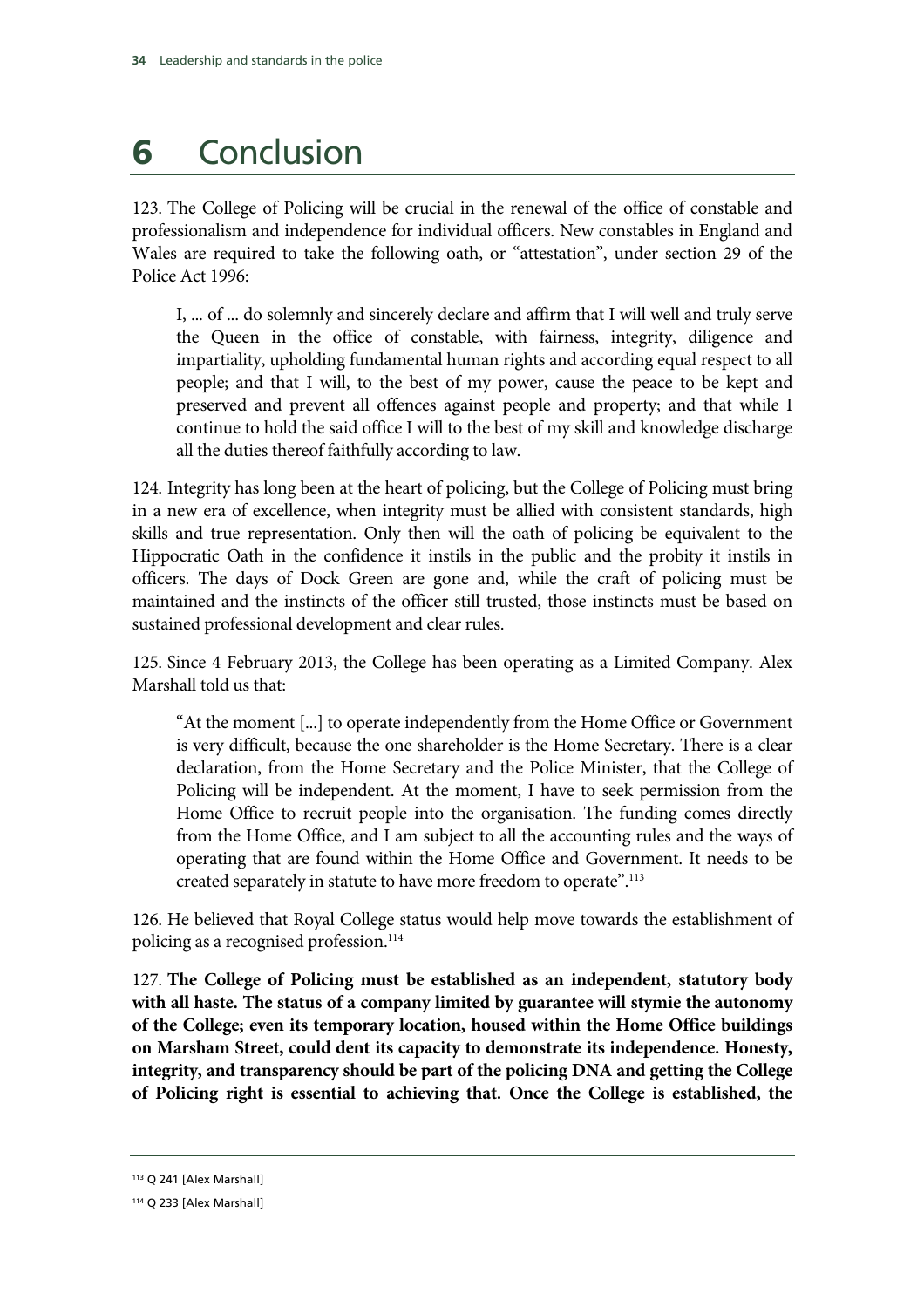**Government should recommend to the Privy Council that it be granted a Royal Charter so that policing is put on the same footing as the other great professions.**

# Conclusions and recommendations

# **Introduction**

- **1.** The College of Policing must create a police service more confident in the professional judgement and discretion of individual officers. To do so, it must unify policing standards for the first time, setting out clear metrics of competency and clear principles of good conduct, at every level from constable to chief constable. New national benchmarks must be laid out for recruitment, so that the same level of performance applies across the land. Partnerships with universities must be regularised and rolled out, so their insights can be shared across the service. Grey areas of conduct must be eliminated and a list of those who are struck off must be established to restore faith in officer integrity. (Paragraph 12)
- **2.** Not only will this help the public to have confidence in the police, it must also improve police professional independence. The lack of clarity in conduct cases has led to a quagmire of complaints, which we described in our Report on the IPCC, leaving officers bogged down in standards cases. Too often, officers go through the motions of policing, following standard procedures to cover their backs, where a commonsense approach would be better. With new clarity set out in a code of ethics, and new confidence and authority from professional training, we expect that the College will empower officers to get on with their jobs. (Paragraph 13)

# **Training and career development**

- **3.** The College of Policing has the potential to be a key instrument of renewal within the police service. In order to be effective, however, its focus must be on delivery for all officers, at every rank. With a budget requirement of £50 million per year, it seems unlikely that the College will be able to sustain its operations without a payment for membership and we believe that the Government should be open about that from the outset, unless it is able to draw up alternative funding models. (Paragraph 19)
- **4.** We noted on our visit to the UAE's policing and counter-terrorism units the involvement of the British police in training overseas forces and the international recognition of British Policing as a world-class brand. We note that a number of very senior former officers make a lot of money sharing their experience of British policing with other governments and forces. This brand and training must be developed by the College of Policing and exported across the globe, both to the betterment of international policing and to provide a revenue stream to help make the College a sustainable organisation. (Paragraph 20)
- **5.** Although the final figures have yet to be confirmed, it appears that approximately £400m less will be spent on policing institutions following the transition from the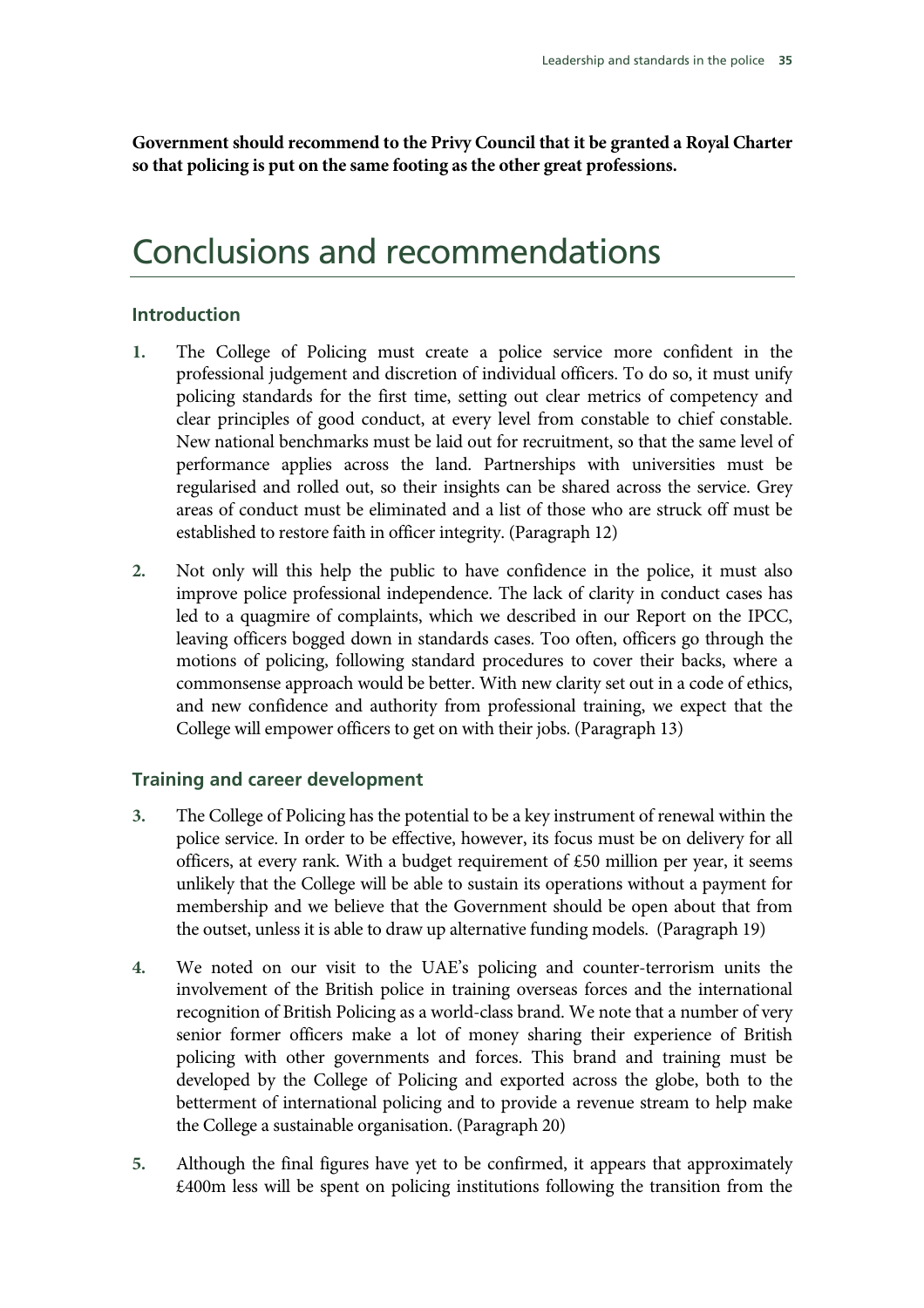National Policing Improvement Agency to the new National Crime Agency and the College of Policing. Some of this money should be used to fund the College for a further four years and give it time to draw up a sustainable long-term funding model. (Paragraph 21)

- **6.** If it does choose to charge for membership, then it must be clear to all officers how the College is working to their benefit. Representation on the board of the College should be more proportional to the number of officers at each rank; one seat for the federated ranks is unacceptable and sends the wrong message to the service. The Metropolitan Police Commissioner, who is responsible for almost a quarter of British police officers, should also sit on the board as the highest ranking officer in the land. (Paragraph 22)
- **7.** We welcome the appointment of Professor Shirley Pearce to chair the College, who has a distinguished background in the higher education sector and will provide a vital link between policing and academia. It is regrettable that she was unable to appoint the board because of the way the recruitment process was timed. We recommend that after the College has been running for a year, she is given the opportunity to reappoint the board, with the discretion to appoint additional members. We also note that there is only one person from an ethnic minority on the board. A reappointment process may provide a chance to address this issue. (Paragraph 23)

# **Proposed payscale for new constables from April 2013**

- **8.** We are deeply concerned by the decline in police morale and in particular by Lord Stevens' finding that 95% of the service do not feel they have the support of the Government. When major organisational change is underway it is vital to have the support of the workforce. In policing, this is particularly important because morale in the ranks can have a real impact on public safety. We are concerned that some chief officers may now be paid ten times more than an ordinary constable on the front line. The Chief Constables' Council and the Minister for Policing should publish a list of actions they intend to take to address the issue of police morale during the course of this year. (Paragraph 31)
- **9.** Some change in pay and recruitment is an inevitable result of economic reality. In line with the aim of professionalising policing, we recommend that a clear link be made between pay and skills, which should be set out by the College of Policing in collaboration with the Police Remuneration Review Body. Following this logic, however, we note that any new entry requirements for police recruits must be matched with a commensurate increase in starting pay. (Paragraph 34)
- **10.** We understand the need for changes in pay and pensions arrangements for new recruits to the force due to financial constraints. We note that there are no changes to the accrued pensions of serving officers. However, we are concerned about changes to pay and pensions for officers already serving, which may undermine future confidence in the system and could be detrimental to the future financial plans of officers and police morale. (Paragraph 35)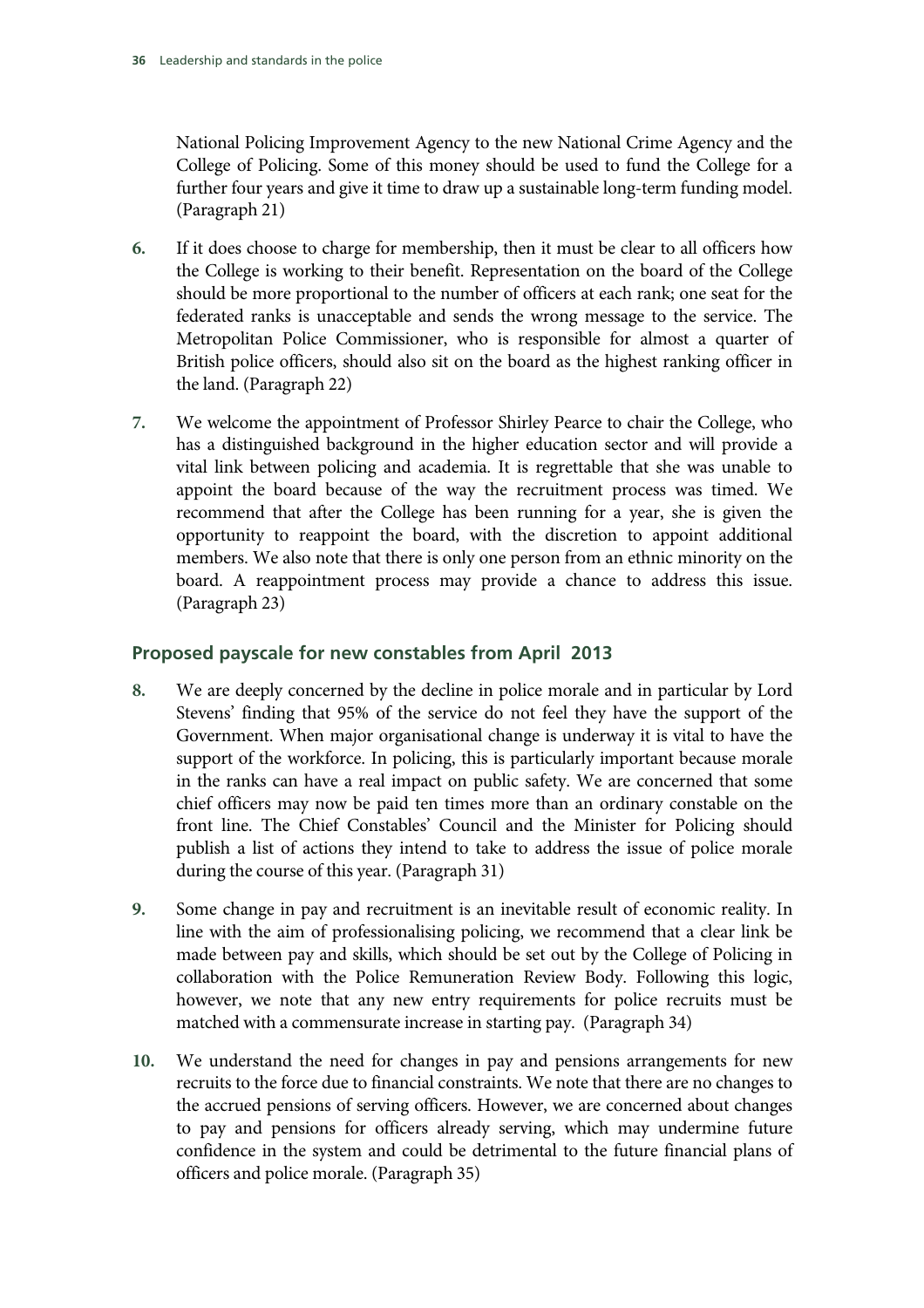### **Standards and ethics**

**11.** At the same time as setting out new rules of integrity and standards, there is potential for the College to build on the professional independence of officers, freeing their hands to follow the best course of action, with the confidence that their professional judgement will be recognised by courts, Police Standards Departments and the IPCC. (Paragraph 37)

### **Integrity**

- **12.** On 12 February the Home Secretary made a statement to the House outlining a package of measures to improve police integrity. We welcome the Home Secretary's announcement of measures to improve police integrity, several of which were proposed in our report on the Independent Police Complaints Commission. (Paragraph 38)
- **13.** We are concerned, however, that little detail has been forthcoming on these measures, in particular the Chief Constables' register of interests and the register of dismissed officers. As these are vital matters of serious concern to the public, these should be implemented immediately. Her Majesty's Inspectorate of Constabulary should hold the Chief Constables' register. In addition, a national register of Police and Crime Commissioners' interests and financial details should be held by HMIC. A register of dismissed officers should be held by the College of Policing. (Paragraph 39)
- **14.** We welcome the fact that Alex Marshall has made integrity his highest priority and spoken of the need to set out in clear terms what is expected of everybody and what they must do to ensure high ethical standards. (Paragraph 41)

## **Plebgate**

**15.** Allegations of police officers fabricating evidence for political ends shocked the public and raised pressing questions about standards. The answers to those questions were promised by Operation Alice, which Commissioner Hogan-Howe hoped would be concluded by January 2013. DAC Gallan also told us that "an advice file will be submitted to the Crown Prosecution Service by the end of January asking them to consider whether there should be relevant and appropriate charges arising from the investigation". So far, the investigation has taken eight months, involved 30 investigating police officers and cost the taxpayer £144,000 for an incident in Downing Street that lasted 45 seconds. We are dismayed that the investigation is still incomplete and the Commissioner was unable to provide the Committee with a timetable for its completion. It is vital to public confidence in the police that a timetable for a swift and thorough completion of the investigation is released. (Paragraph 48)

### **Hillsborough**

**16.** The work of the Hillsborough Independent Panel highlighted potential police abuse in a case that has scarred the public consciousness, no more so than in Liverpool.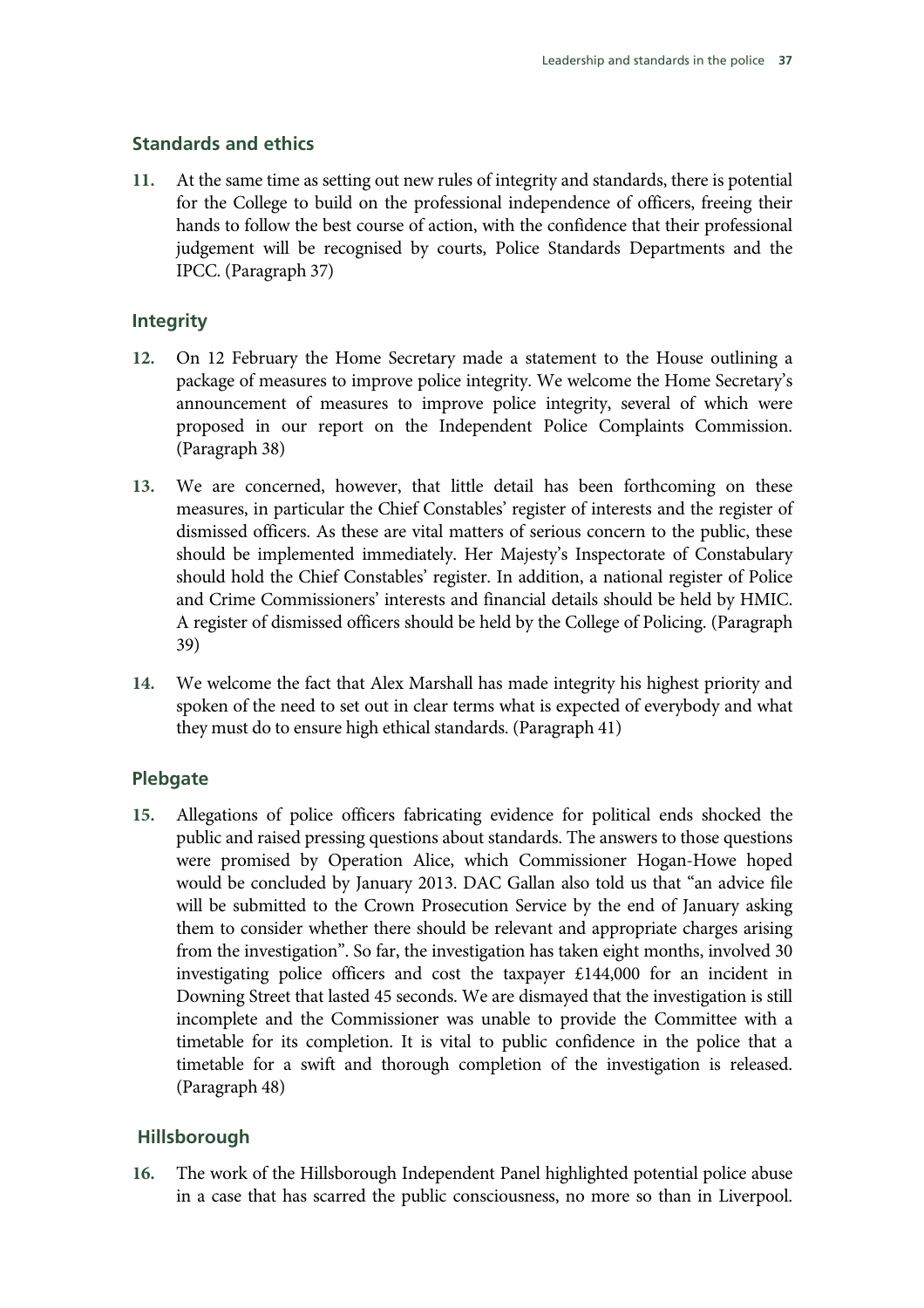The Independent Police Complaints Commission has so far conducted its investigation openly and with good communication, although we are disappointed that it does not yet have a full complement of investigators. We also note that the IPCC had not received full details of possible people involved by February 2013. (Paragraph 53)

# **Cleveland**

**17.** We make no comment on the individual cases in Cleveland, but a concentration of so many egregious cases of alleged corruption and incompetence must have shaken the faith of the public in their top officers. We are also concerned that Keith Bristow is leading Operation Sacristy alongside Operation Pallial, with vesting day for the NCA only six months away, and recommend that the IPCC take over these investigations should they run past December 2013. (Paragraph 55)

# **Undercover investigations**

- **18.** We are concerned by the mounting cost of Operation Herne and the length of time it has already taken, with no arrests or suspensions to date. We are also alarmed that there is no timetable for completion of the operation, which appears to have started from scratch since Chief Constable Creedon and the IPCC took over, over a year since it began. It is unacceptable that families of the dead children whose identities were used have still not been informed or apologised to. This must be done immediately. (Paragraph 56)
- **19.** The allegations which have been made that the parents of Stephen Lawrence, Duwayne Brooks, as well as other individuals close to Stephen, were spied on by undercover agents following the murder, if true, is deeply shocking and disgraceful. It is difficult to believe that, if such happenings occurred, they did so without authorisation from the most senior ranks in the Met. It is essential that the ongoing inquiries, including the one into the Lawrences announced by the Home Secretary in the House on 24 June, should be carried out thoroughly but speedily. However, the question remains whether in view of the allegations it is right for the police, though from a different force, to be responsible for investigating itself. We are also deeply concerned that a conversation between Mr Brooks and his lawyer was covertly recorded. This must be investigated. (Paragraph 57)

# **Operation Elveden**

**20.** It is essential that Operation Elveden is concluded swiftly and thoroughly for public confidence in the police. The fact that the launch of the inquiry was leaked to the press by a serving detective chief inspector shows how closely press and police were intertwined in some cases and the impunity some officers have felt. (Paragraph 61)

# **Gaming the crime statistics**

**21.** Any attempt to manipulate crime statistics suggests a basic disregard for scrutiny, for Parliament and for the public. This is a very serious matter linked to the issue of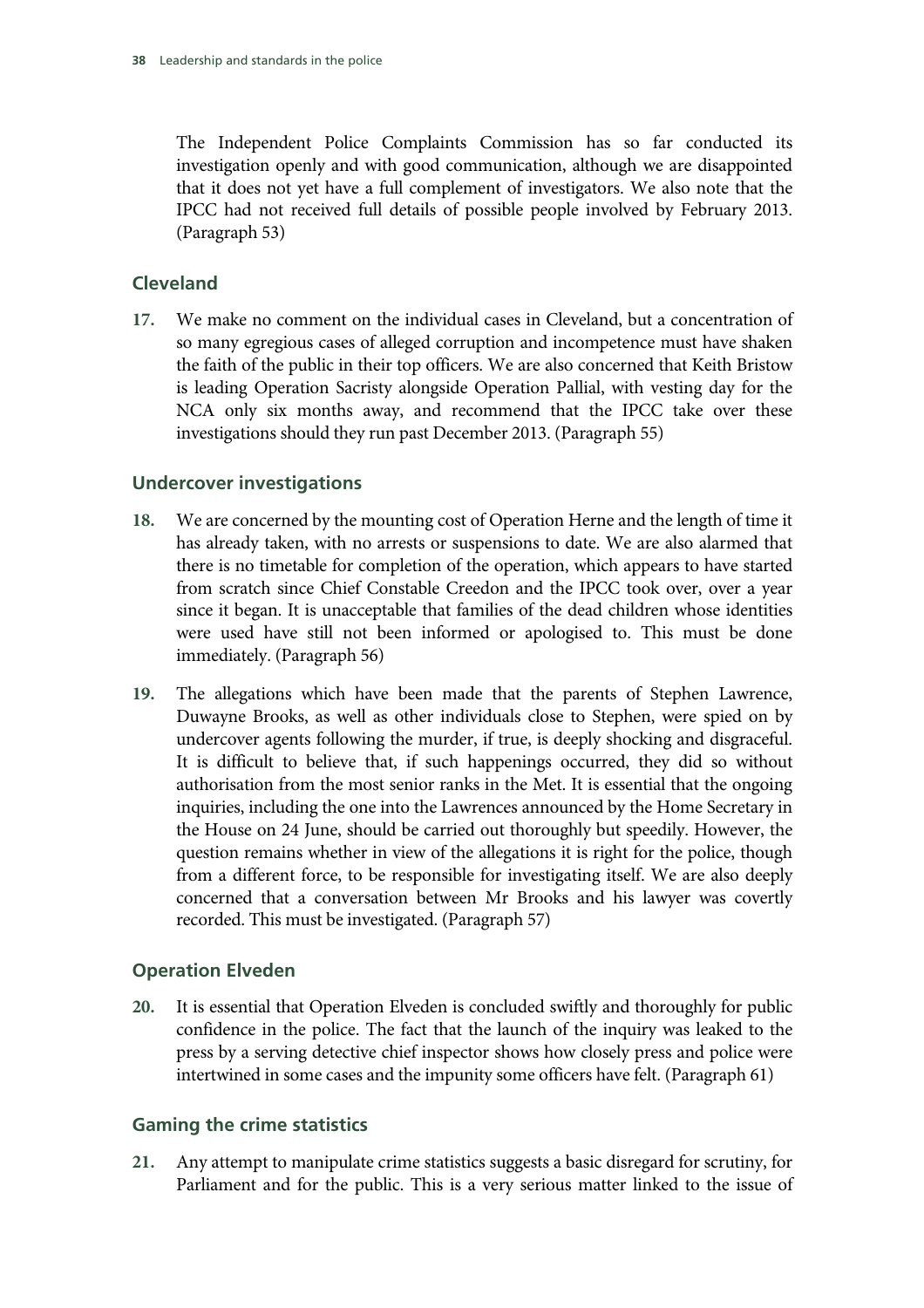cautions and out of court disposals being issued by police so a case can be classified as solved. We also note the arrest of several officers in Kent under suspicion of doctoring crime statistics. Until a full investigation of all forces is undertaken by HMIC, it will be impossible to ascertain whether this is an isolated case. We welcome the Policing Minister's investigation into this issue and will return to the matter in a future inquiry. (Paragraph 63)

- **22.** Investigations such as Alice into current failings by one force should be transferred entirely to the IPCC so there can be no question of bias, as we have seen in media reports about alleged leaks by the Metropolitan Police from Alice to the media. The force in question should transfer funds from its Police Standards Department to cover the IPCC's costs. (Paragraph 65)
- **23.** Where historical investigations uncover systemic failings in more than once force, such as Operation Herne, the matter should be referred to HMIC and, again, the forces concerned should transfer funds to cover the costs of those investigations. Exceptionally large-scale operations should receive additional Home Office funding if required, as it is clearly in the public interest to get to the bottom of failings. The funding currently allocated to the Hillsborough investigation could, in future, be kept in reserve for this kind of work. (Paragraph 66)
- **24.** A number of Chief Constables and Director-Generals of national policing organisations, including Chief Constable Creedon, Chief Constable Sir Peter Fahy and Keith Bristow are "double-hatting" and leading investigations into police failings alongside their day jobs. We asked three Chief Constables to provide us with examples of their weekly duties and it is clear just how full their timetables are. Responsibility for leading systemic and standards investigations should be transferred to HMIC or the IPCC respectively, which will give the public confidence in an independent investigation and free senior officers to do the tasks they should be doing. (Paragraph 67)

# **Sanctions**

- **25.** All forces must publish details of misconduct hearings and their outcomes on their website. We welcome the commitment by the Home Secretary to introduce a sanction for officers who resign or retire to avoid dismissal, so that hearings will be taken to their conclusion notwithstanding the officer's departure from the force. This must be enacted with immediate effect. (Paragraph 72)
- **26.** Officers who are dismissed by one force, or who retire to avoid disciplinary proceedings, must not be allowed to resume service with another. This speaks of a high-risk lack of coordination between forces. Nor should officers be able to see retirement as a "get out of jail free card" for misconduct. (Paragraph 73)
- **27.** The College of Policing must compile a register of officers who have been dismissed, or who retire with disciplinary proceedings pending. It must be obligatory for each force to provide the College with the necessary information and every applicant for policing-related employment must be automatically checked against this register. It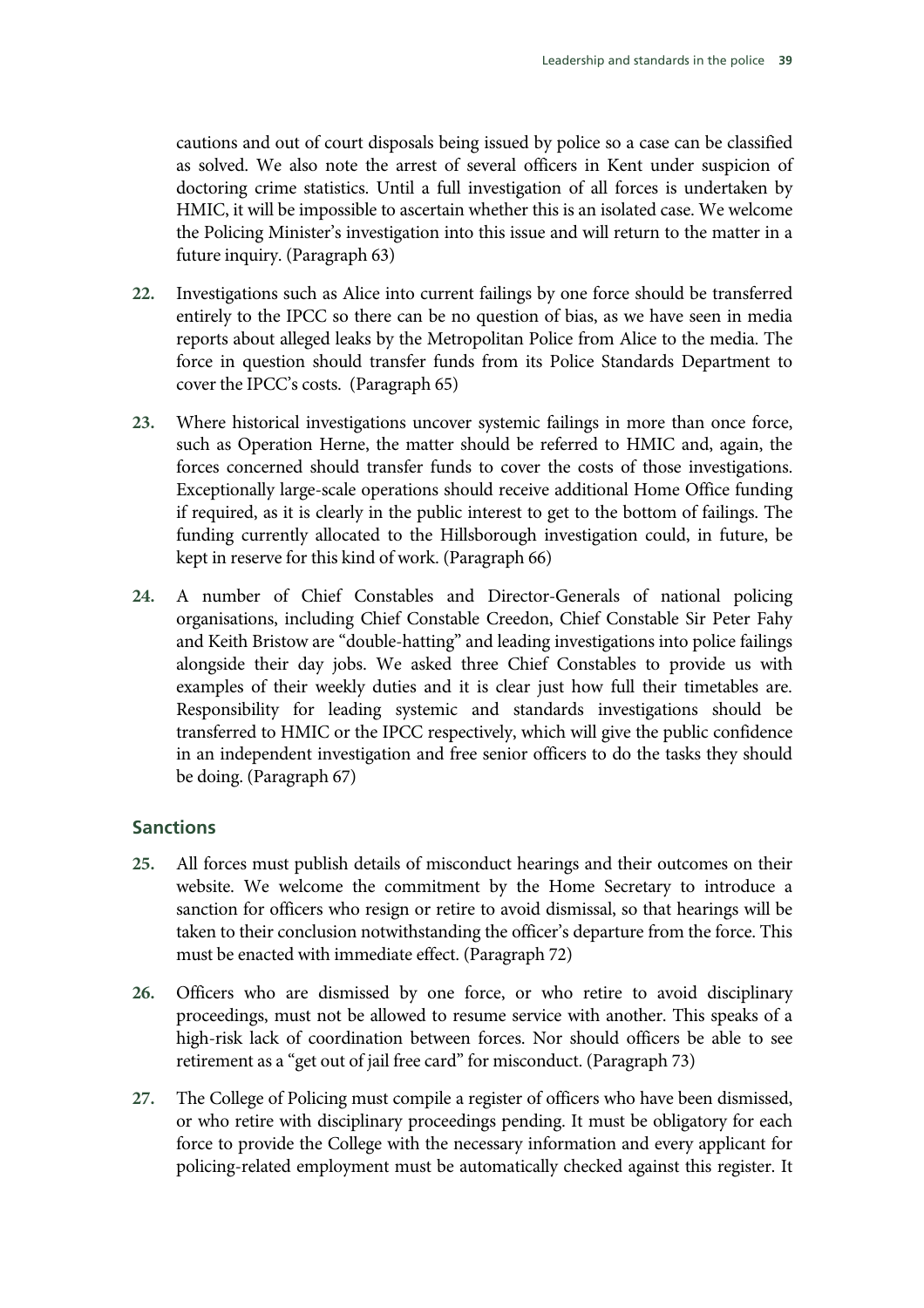must also establish a scale of fines which should be docked from officers pensions in cases of the most grave misconduct. (Paragraph 74)

# **Second jobs**

- **28.** The value of guidelines issued by ACPO is unclear, if it is simply open to chief constables to ignore them on critical issues such as second jobs. To some extent, this results from the rather unusual, and in our view inappropriate, nature of ACPO as a private company limited by guarantee, rather than a statutory body. Codes of practice issued by the College of Policing must be obligatory. (Paragraph 82)
- **29.** We were concerned to note recent confusion when both ACPO and the College of Policing issued guidance about naming suspects. It must be clear when the College of Policing assumes responsibility for issuing guidance on an issue, and ACPO should issue no further guidance on the matter. ACPO should not be involved in policymaking. This should be the responsibility of the College of Policing. (Paragraph 83)
- **30.** When standards are established for policing practices—whether it be undercover investigations or registering officers' second jobs—it is essential that those standards are upheld. The apparent ease with which ACPO guidelines are ignored, in the name of the operational independence of forces, suggests that a new tier of standards is necessary, which will be binding on chief officers. Standards must be enforced and must be nationwide. Chief Constables who do not follow these standards should be subject to fines and disciplinary proceedings. (Paragraph 84)
- **31.** The College must produce a new Code of Ethics and Integrity for police officers. In addition to this overarching document, we recommend that the College should be able to produce Regulations, which would be directly binding on forces and Directives, which forces must implement in their own way. HMIC would be responsible for monitoring compliance. Any additional best practice guidelines should be clearly indicated as voluntary measures. (Paragraph 85)
- **32.** We welcome the Anti-social Behaviour, Crime and Policing Bill and the speed with which the Government is acting to establish the powers of the College, but recommend that the College's ability to set standards that are binding on chief officers should be made explicit. (Paragraph 86)

# **Hospitality**

- **33.** Where hospitality is accepted, an up-to-date register should be kept by all police forces, with full details of those providing such hospitality, dates, and other relevant details. The register should at all times be in the public domain, including online, with additional entries being made immediately available. (Paragraph 88)
- **34.** One particular issue we should mention: it should not be acceptable that officers of any rank should receive free treatment in a private hospital or convalescent home where payment would otherwise expect to be made by the individual. There are bound to be questions asked why such free provisions have been provided, and all the more so if the officers concerned are of a senior rank. (Paragraph 89)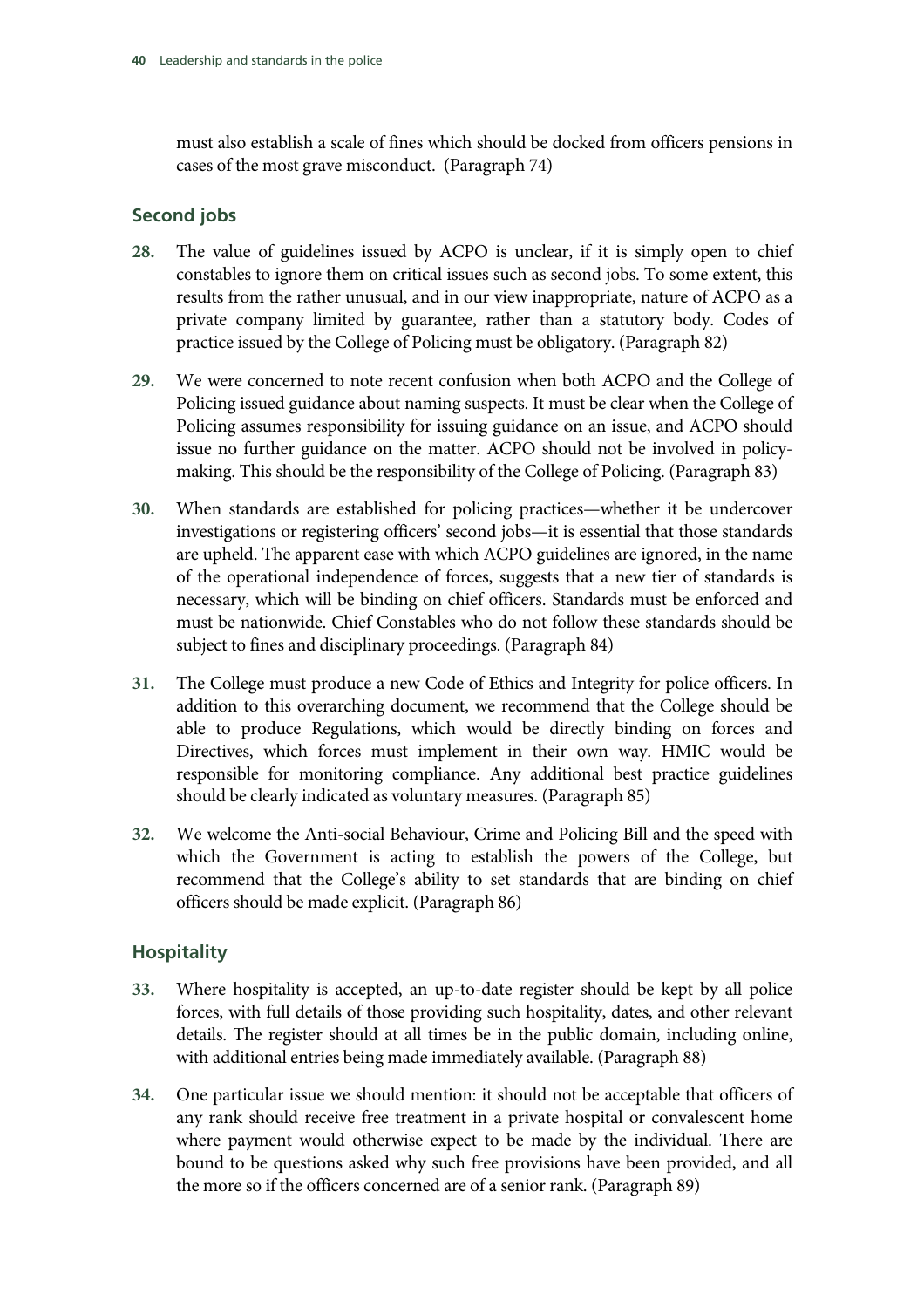# **Training**

- **35.** The College of Policing presents an opportunity to link the world's best universities with the world's best police service. Local innovation between forces and universities is valuable and local changes can often be a laboratory for "what works" that can be scaled up to the national level. However, much is lost when local schemes are not compatible or end with a change of personnel. National training standards are important for the public, who expect certain standards to be met wherever they live, and for individual officers who expect their skills and achievements to be recognised from one force to another. Each force must designate a College liaison officer to marry up academic work with practical solutions in their constabulary. (Paragraph 96)
- **36.** Collaborative work with universities should be overseen by the College of Policing so that it is standardised across forces, both for the benefit of national professional standards and for officers, whose qualifications should be recognised from force to force. (Paragraph 97)
- **37.** We recommend that the requirement for the Certificate of Knowledge in policing should be uniformly applied to all forces to establish a new set of national standards. In order to prevent the cost of the certificate putting off skilled and diverse recruits, this cost should be lowered to a maximum of £500 and should be paid for by the candidate, however this cost should be defrayed over their first year as a qualified constable. (Paragraph 98)

# **Diversity**

- **38.** The police service should collect and publish data detailing diversity within each department to be completed by April 2014. Without this data, it is impossible to assess whether the whole service is properly representative. (Paragraph 100)
- **39.** Police forces must recognise that diversity is more than simply ticking a political correctness box: true representation is critical for public acceptance and knowledge of communities and different mindsets can bring real operational advantages as well as everyday improvements in relations with the public. It is shameful that not a single chief constable is Black or Asian. (Paragraph 108)
- **40.** Diversity has for too long been given lip service but not action in the police service. It is very disappointing that ten years after the McPherson report and 20 years after the death of Stephen Lawrence so little progress has been made. Indeed, in some respects the police service has gone backwards with the BME percentage of ACPO falling from 4% in 2010 to 2.9% in 2012. The importance of having diversity at the top is shown by the fact that former Chief Constable Mike Fuller's force has become significantly less diverse since his departure to head HMICPS. The Committee is therefore deeply alarmed by the complete absence of BME officers on the strategic command course and expects to see a substantial number of officers from a Black or minority ethnic background on the course next year. (Paragraph 109)
- **41.** Skills-based selection would fit well with Mr Winsor's emphasis on merit and prove a useful tool for diversifying the service. The importance of cultural intelligence and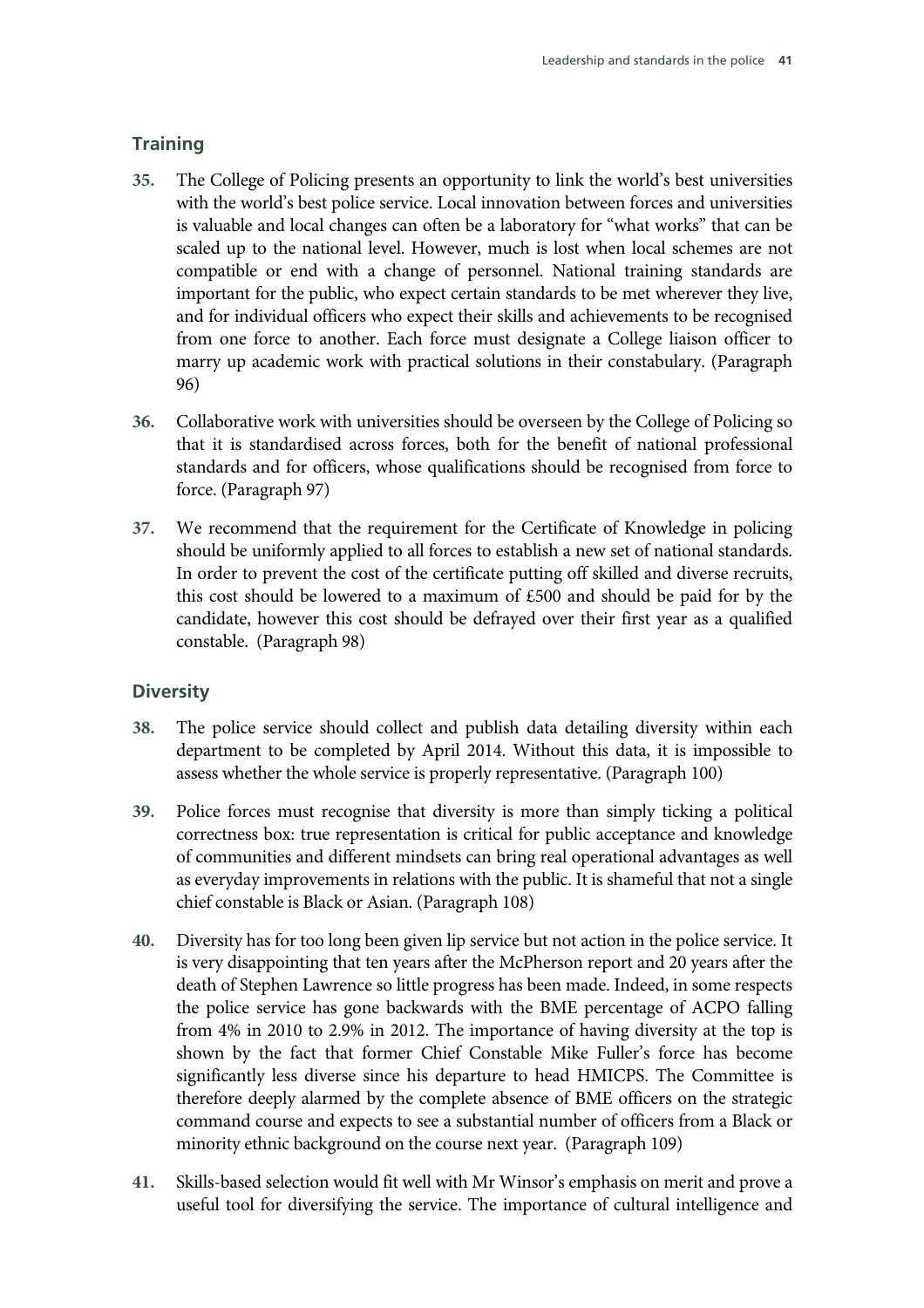abilities such as language skills should be assessed by each force and, where appropriate, recognised in recruitment planning. The Committee welcomes the commitment to increasing diversity in the Metropolitan Police, articulated by Assistant Commissioner Simon Byrne, and will be monitoring progress. (Paragraph 110)

- **42.** We are concerned that in some cases, pre-recruitment qualifications such as the Certificate of Knowledge, which may be prohibitively expensive for some candidates, may stifle diversity. Means-tested support should be in place to ensure that the best candidates are not lost because of financial barriers. (Paragraph 111)
- **43.** The detrimental impact on the effectiveness of a force that does not reflect the communities it serves, including in counter-terrorism operations, has been articulated by senior officers including Cressida Dick and Sir Peter Fahy. The Government should therefore change the law to allow for positive action in the police force, at least up to a representative threshold for each area. (Paragraph 112)
- **44.** We note that PCCs are now responsible for appointing their own Chief Constables and will not necessarily have regard to the national picture of diversity when doing so. It is therefore absolutely essential that high calibre minority officers are able to reach the upper ranks so they can be chosen. Mentoring schemes such as the one implemented by Chief Superintendent Dal Babu should be rolled out across the country. (Paragraph 113)

# **Direct entry**

- **45.** Police staff are an important entry point for diversity of experience, ethnicity and other characteristics and play an increasingly important role in policing. We note that in November 2012 the Police Reform and Social Responsibility Act 2011 transferred all of the assets, liabilities and staff formerly employed by Police Authorities to Police and Crime Commissioners (PCCs). By April 2014, a second stage of transfers is due to take place, leaving some "governance" staff with the PCCs and all "operational" staff with chief constables. Under this Stage 2 Transfer process, operational staff under the direction and control of the chief constable pass to the chief constable's employment. We expect most staff to be transferred to chief constables' employment and a clear justification for any staff remaining with PCCs. For clarity and operational effectiveness, it is important that this process happens smoothly and that the April 2014 deadline is met. (Paragraph 121)
- **46.** For warranted officers, the culture and "craft" of policing are valuable assets that can guide officers in a crisis. The trust built between officers and their superiors on the basis of shared experience is another valuable commodity. However, we recognise that it is necessary to have warranted officers with certain skills within the service, especially for specialist assignments such as cyber crime. The College should develop a "points-based" direct entry system, it must identify specific skills requirements at specific levels in the service and open up direct entry to fill that gap, rather than simply throw open the door to senior ranks. (Paragraph 122)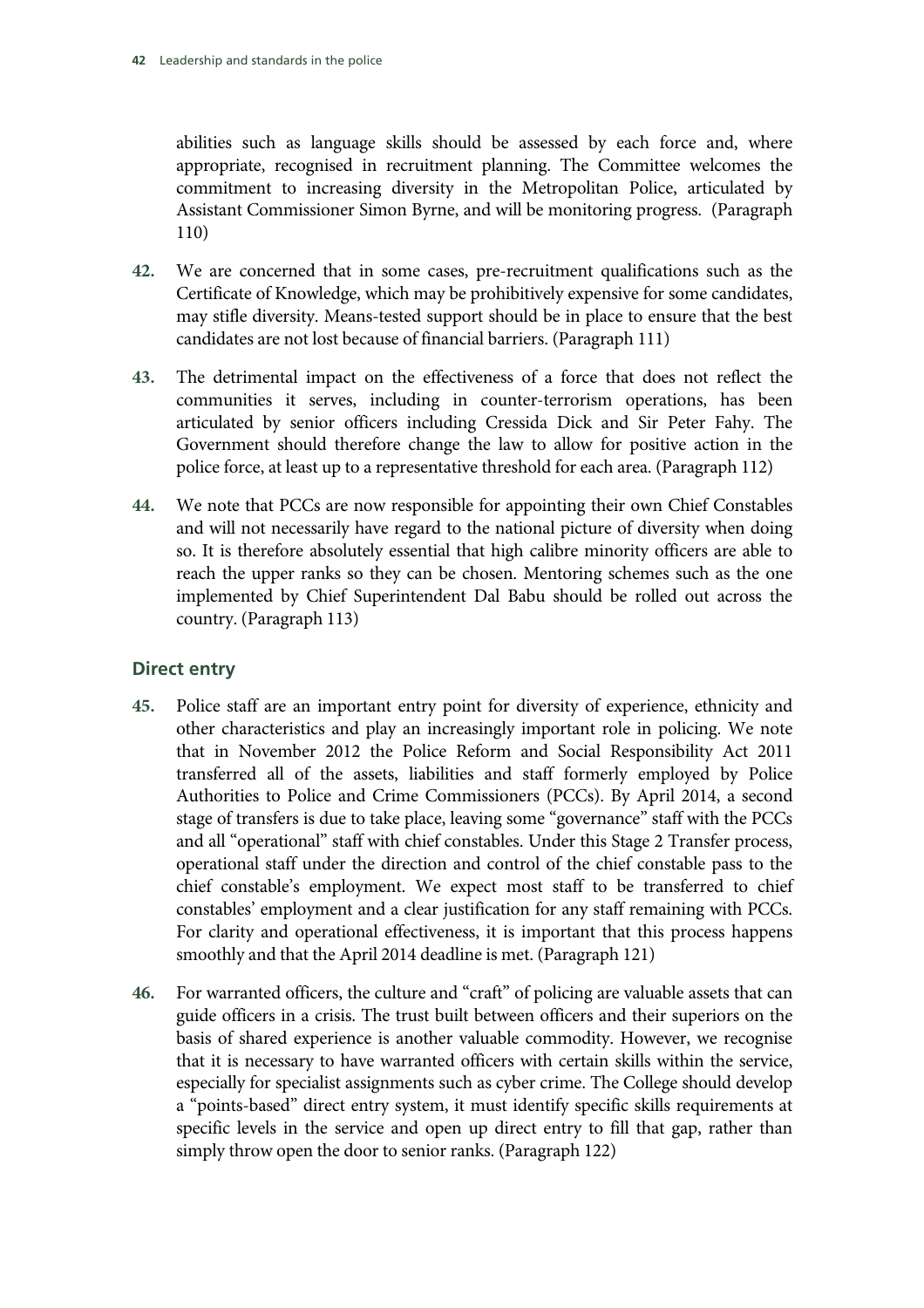# **Conclusion**

- **47.** The College of Policing must be established as an independent, statutory body with all haste. The status of a company limited by guarantee will stymie the autonomy of the College; even its temporary location, housed within the Home Office buildings on Marsham Street, could dent its capacity to demonstrate its independence. Honesty, integrity, and transparency should be part of the policing DNA and getting the College of Policing right is essential to achieving that. Once the College is established, the Government should recommend to the Privy Council that it be granted a Royal Charter so that policing is put on the same footing as the other great professions. (Paragraph 127)
- **48.** The College of Policing must be established as an independent, statutory body with all haste. The status of a company limited by guarantee will stymie the autonomy of the College; even its temporary location, housed within the Home Office buildings on Marsham Street, could dent its capacity to demonstrate its independence. Honesty, integrity, and transparency should be part of the policing DNA and getting the College of Policing right is essential to achieving that. Once the College is established, the Government should recommend to the Privy Council that it be granted a Royal Charter so that policing is put on the same footing as the other great professions. (Paragraph 127)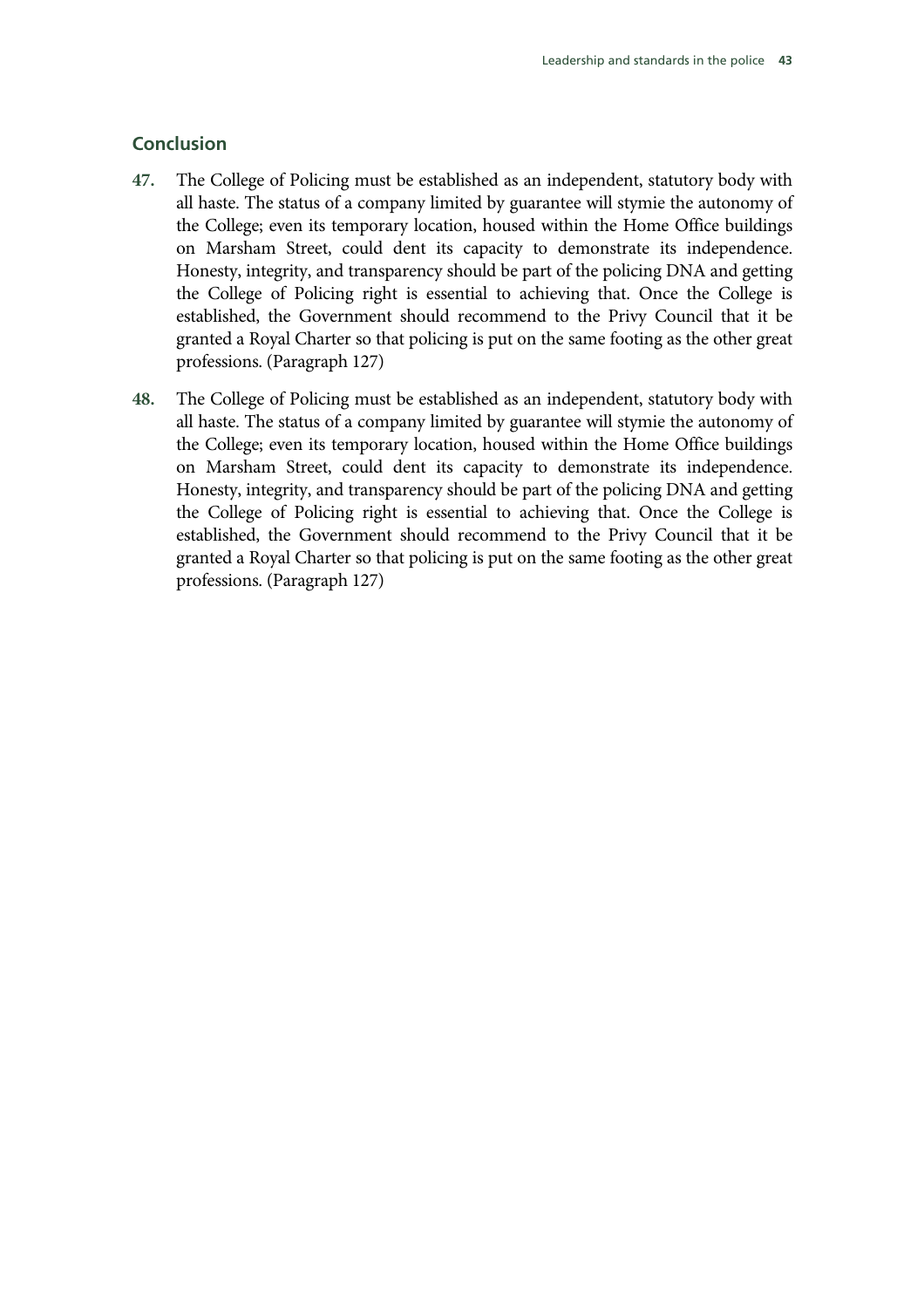# Annex I: the new landscape of policing

| <b>AGENCY</b>                                                                                                                                    | <b>FUNCTION</b>                                                                                                                                                                                                                                                                                                                                                                                                                                                                                                             | <b>FATE</b>                                                                                                                    |
|--------------------------------------------------------------------------------------------------------------------------------------------------|-----------------------------------------------------------------------------------------------------------------------------------------------------------------------------------------------------------------------------------------------------------------------------------------------------------------------------------------------------------------------------------------------------------------------------------------------------------------------------------------------------------------------------|--------------------------------------------------------------------------------------------------------------------------------|
| <b>SOCA</b><br>3,806 staff<br>Budget:<br>£414.4m<br>(2012/13)<br>Excluding staff<br>and resource<br>from interim<br>hosting of NPIA<br>functions | Organised crime prevention and detection                                                                                                                                                                                                                                                                                                                                                                                                                                                                                    | Transfer to NCA (Organised<br>Crime Command; Economic<br>Crime Command)                                                        |
|                                                                                                                                                  | <b>Proceeds of Crime Centre</b>                                                                                                                                                                                                                                                                                                                                                                                                                                                                                             | Transfer to NCA (Economic<br>Crime Command)                                                                                    |
| <b>National</b>                                                                                                                                  | <b>Central Witness Bureau</b>                                                                                                                                                                                                                                                                                                                                                                                                                                                                                               | <b>Transfer to NCA</b>                                                                                                         |
| <b>Police</b>                                                                                                                                    | <b>Crime Operational Support Unit</b>                                                                                                                                                                                                                                                                                                                                                                                                                                                                                       | Transfer to NCA                                                                                                                |
| Improvement<br>Agency                                                                                                                            | Serious Crime Analysis section                                                                                                                                                                                                                                                                                                                                                                                                                                                                                              | Transfer to NCA (Organised<br>Crime Command)                                                                                   |
|                                                                                                                                                  | <b>Specialist Operations Centre</b>                                                                                                                                                                                                                                                                                                                                                                                                                                                                                         | Transfer to NCA                                                                                                                |
| $c.1600$ staff                                                                                                                                   | <b>National Missing Persons Bureau</b>                                                                                                                                                                                                                                                                                                                                                                                                                                                                                      | <b>Transfer to NCA</b>                                                                                                         |
| budget:<br>£392.3m<br>(2012/13)<br>£380m<br>(2011/12)<br>£474m<br>(2008/09)                                                                      | Other NPIA functions: 101 non-emergency phone service; crime<br>mapping; pathology services; forensic and other non-ICT<br>procurement; the programme for implementing Schengen<br>Information System (II); police science and forensics services; policy<br>for Police Special Constables; the Automotive Equipment Section;<br>the Airwave radio system; some policy responsibility for Police<br>Workforce Strategy; the secretariat for the Reducing Bureaucracy<br>programme; the National Police Air Service project. | Transfer to the Home Office                                                                                                    |
|                                                                                                                                                  | Other NPIA functions: The new National Police Air Service                                                                                                                                                                                                                                                                                                                                                                                                                                                                   | Transfer to a police force                                                                                                     |
|                                                                                                                                                  | <b>Other NPIA functions: IT</b>                                                                                                                                                                                                                                                                                                                                                                                                                                                                                             | Transfer to police ICT<br>company                                                                                              |
|                                                                                                                                                  | Other NPIA functions: professional development                                                                                                                                                                                                                                                                                                                                                                                                                                                                              | Transfer to College of<br>Policing                                                                                             |
| <b>CEOP</b><br>$c.120$ staff<br>c.f7m budget<br><b>UKBA</b><br>(now                                                                              | Child protection                                                                                                                                                                                                                                                                                                                                                                                                                                                                                                            | Transfer to NCA (Child<br><b>Exploitation and Online</b><br>Protection Centre)<br>Transfer to NCA (Border<br>Policing Command) |
| disbanded)                                                                                                                                       |                                                                                                                                                                                                                                                                                                                                                                                                                                                                                                                             |                                                                                                                                |
| Metropolitan                                                                                                                                     | Police Central e-Crime Unit                                                                                                                                                                                                                                                                                                                                                                                                                                                                                                 | <b>Transfer to NCA</b>                                                                                                         |
| <b>Police Service</b>                                                                                                                            | Counter-terrorism                                                                                                                                                                                                                                                                                                                                                                                                                                                                                                           | Undecided                                                                                                                      |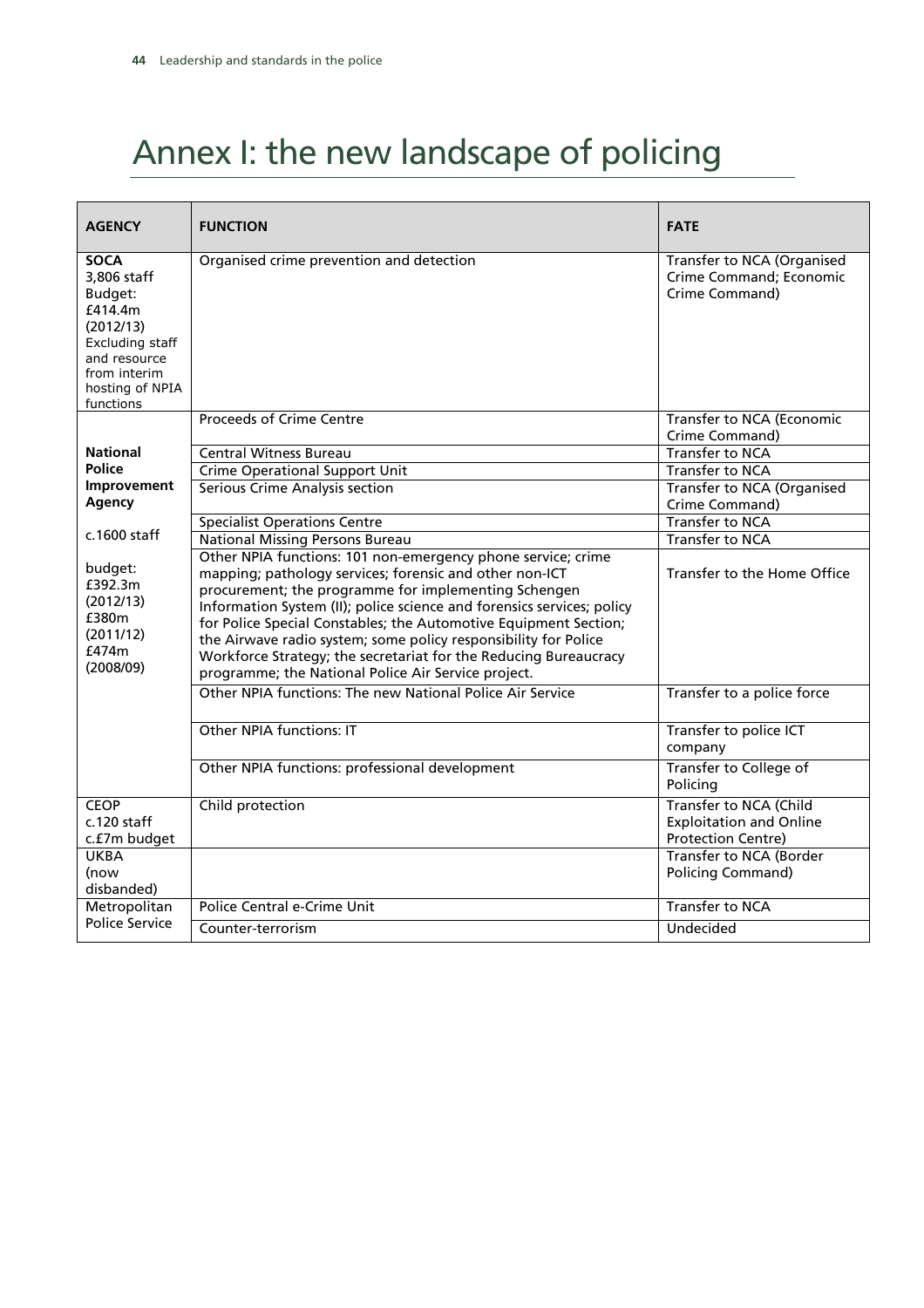# Annex II: ethnic make-up by police force

| <b>Police force</b>                   | Total<br>male<br>ranks | Total<br>female<br>ranks | Total<br>police<br>ranks | % of total Minority<br>officer<br>strength | Ethnic officer between<br>strength at 31 31.03.11 and 31.03.11 and<br><b>March 2011</b> | Change<br>31.03.12 | % change<br>between<br>31.03.12 | Total<br>officer<br>strength |
|---------------------------------------|------------------------|--------------------------|--------------------------|--------------------------------------------|-----------------------------------------------------------------------------------------|--------------------|---------------------------------|------------------------------|
| Dyfed-Powys                           | 6                      | 1                        | $\overline{7}$           | 0.6                                        | 8                                                                                       | $-1$               | $-13$                           | 1131                         |
| North Wales                           | 10                     | 2                        | 12                       | 0.8                                        | 12                                                                                      | 0                  | 1                               | 1454                         |
| Humberside                            | 11                     | 6                        | 17                       | 0.9                                        | 17                                                                                      | 0                  | 0                               | 1856                         |
| Cheshire                              | 16                     | 6                        | 22                       | 1.1                                        | 23                                                                                      | $-1$               | -4                              | 2011                         |
| Cumbria                               | 10                     | 2                        | 12                       | 1.1                                        | 14                                                                                      | -2                 | $-11$                           | 1125                         |
| North Yorkshire                       | 15                     | 1                        | 16                       | 1.1                                        | 16                                                                                      | 0                  | 0                               | 1402                         |
| Wiltshire                             | 10                     | 2                        | 12                       | 1.1                                        | 15                                                                                      | -3                 | $-20$                           | 1056                         |
| Devon and<br>Cornwall                 | 29                     | 9                        | 38                       | 1.2                                        | 37                                                                                      | $\mathbf{1}$       | $\overline{2}$                  | 3225                         |
| Dorset                                | 15                     | 2                        | 17                       | 1.2                                        | 17                                                                                      | 0                  | 0                               | 1378                         |
| Norfolk                               | 17                     | 5                        | 22                       | 1.4                                        | 22                                                                                      | 0                  | 0                               | 1547                         |
| Gwent                                 | 17                     | 3                        | 20                       | 1.4                                        | 20                                                                                      | -0                 | -1                              | 1446                         |
| Lincolnshire                          | 12                     | 6                        | 18                       | 1.5                                        | 18                                                                                      | 0                  | 0                               | 1142                         |
| Northumbria                           | 46                     | 14                       | 60                       | 1.5                                        | 63                                                                                      | $-3$               | $-4$                            | 3921                         |
| Cleveland                             | 22                     | 5                        | 27                       | 1.7                                        | 28                                                                                      | $-1$               | -4                              | 1529                         |
| Durham                                | 19                     | 6                        | 25                       |                                            |                                                                                         | $-1$               | -4                              |                              |
|                                       |                        |                          |                          | 1.8                                        | 26                                                                                      |                    |                                 | 1363                         |
| Gloucestershire                       | 21                     | 1                        | 22                       | 1.8                                        | 25                                                                                      | $-3$               | $-14$                           | 1208                         |
| <b>West Mercia</b>                    | 28                     | 11                       | 39                       | 1.8                                        | 38                                                                                      | $\mathbf{1}$       | 3                               | 2191                         |
| Sussex                                | 43                     | 14                       | 57                       | 1.9                                        | 60                                                                                      | -3                 | -4                              | 2959                         |
| Suffolk                               | 17                     | 8                        | 25                       | 2.1                                        | 27                                                                                      | $-2$               | -9                              | 1175                         |
| Staffordshire                         | 31                     | 11                       | 42                       | 2.2                                        | 44                                                                                      | -2                 | -4                              | 1948                         |
| South Wales                           | 47                     | 18                       | 65                       | 2.2                                        | 68                                                                                      | $-4$               | $-5$                            | 2907                         |
| Hampshire                             | 59                     | 21                       | 80                       | 2.3                                        | 85                                                                                      | -4                 | $-5$                            | 3434                         |
| Avon and Somerset 56                  |                        | 18                       | 73                       | 2.4                                        | 57                                                                                      | 16                 | 28                              | 3039                         |
| Cambridgeshire                        | 25                     | 8                        | 33                       | 2.4                                        | 31                                                                                      | 2                  | 6                               | 1377                         |
| Essex                                 | 63                     | 21                       | 84                       | 2.5                                        | 91                                                                                      | $-7$               | -8                              | 3408                         |
| Kent                                  | 82                     | 25                       | 107                      | 3.0                                        | 112                                                                                     | $-5$               | $-5$                            | 3498                         |
| South Yorkshire                       | 68                     | 17                       | 85                       | 3.1                                        | 89                                                                                      | -3                 | -4                              | 2772                         |
| <b>Central Service</b><br>secondments | 13                     | $\overline{2}$           | 15                       | 3.1                                        | 15                                                                                      | 0                  | 0                               | 481                          |
| Derbyshire                            | 45                     | 14                       | 58                       | 3.2                                        | 72                                                                                      | -13                | -18                             | 1819                         |
| Lancashire                            | 85                     | 25                       | 110                      | 3.3                                        | 115                                                                                     | $-5$               | -5                              | 3323                         |
| Merseyside                            | 100                    | 38                       | 138                      | 3.4                                        | 143                                                                                     | -4                 | $-3$                            | 4083                         |
| Northamptonshire 34                   |                        | 11                       | 45                       | 3.7                                        | 50                                                                                      | -5                 | -9                              | 1234                         |
| Nottinghamshire                       | 56                     | 25                       | 80                       | 3.7                                        | 89                                                                                      | -8                 | -9                              | 2168                         |
| Surrey                                | 53                     | 20                       | 73                       | 3.7                                        | 73                                                                                      | -0                 | 0                               | 1974                         |
| Hertfordshire                         | 55                     | 21                       | 75                       | 3.8                                        | 77                                                                                      | $-1$               | $-2$                            | 1984                         |
| <b>Greater Manchester292</b>          |                        | 60                       | 352                      | 4.7                                        | 360                                                                                     | -9                 | $-2$                            | 7498                         |
| Warwickshire                          | 27                     | 14                       | 41                       | 4.8                                        | 42                                                                                      | $-1$               | $-3$                            | 844                          |
| West Yorkshire                        | 204                    | 56                       | 261                      | 5.0                                        | 266                                                                                     | -6                 | $-2$                            | 5219                         |
| <b>Thames Valley</b>                  | 166                    | 55                       | 220                      | 5.1                                        | 214                                                                                     | 6                  | 3                               | 4355                         |
| London, City of                       | 35                     | 13                       | 48                       | 5.8                                        | 51                                                                                      | $-3$               | -6                              | 831                          |
| Bedfordshire                          | 52                     | 16                       | 68                       | 5.9                                        | 69                                                                                      | $-1$               | $-2$                            | 1157                         |
| Leicestershire                        | 112                    | 33                       | 144                      | 6.7                                        | 149                                                                                     | -4                 | $-3$                            | 2142                         |
| Total other services 174              |                        | 30                       | 203                      | 6.7                                        | 207                                                                                     | -4                 | -2                              | 3038                         |
| <b>British Transport</b>              |                        |                          |                          |                                            |                                                                                         |                    |                                 |                              |
| Police                                | 161                    | 28                       | 188                      | 7.4                                        | 192                                                                                     | -4                 | $-2$                            | 2557                         |
| <b>West Midlands</b>                  | 471                    | 182                      | 653                      | 8.3                                        | 669                                                                                     | -16                | $-2$                            | 7826                         |
| Metropolitan Police 2464              |                        | 795                      | 3259                     | 10.1                                       | 3115                                                                                    | 144                | 5                               | 32140                        |
| Total                                 | 5045                   | 1619                     | 6664                     | 5.0                                        | 6615                                                                                    | 48                 | 1                               | 134101                       |
| Source: Home Office                   |                        |                          |                          |                                            |                                                                                         |                    |                                 |                              |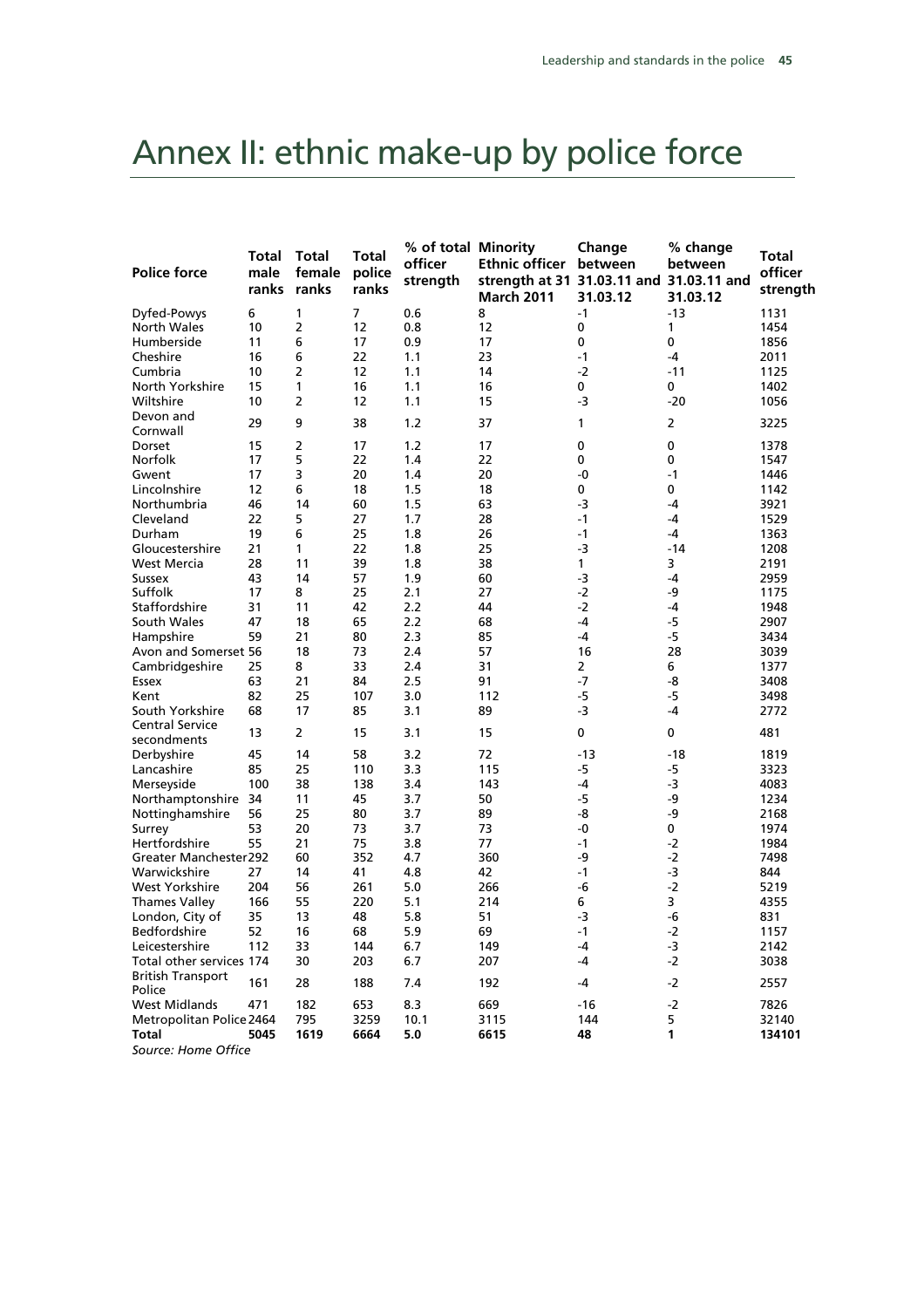# Annex III: HMIC

# **Her Majesty's Chief Inspector of Constabulary**

Tom Winsor

Salary range £195,000−£199,999115

# **Her Majesty's Inspectors of Constabulary**

Roger Baker QPM, Her Majesty's Inspector for the Northern Region Salary range £185,000−£189,999 Zoë Billingham, Her Majesty's Inspector for the Eastern Region Salary range £185,000−£189,999 Drusilla Sharpling CBE, Her Majesty's Inspector for the Wales and Western Region Salary range £190,000−£194,999 Stephen Otter QPM, Her Majesty's Inspector for the National Team Salary range £190,000−£194,999

115 HMIC: structure and salaries, 2012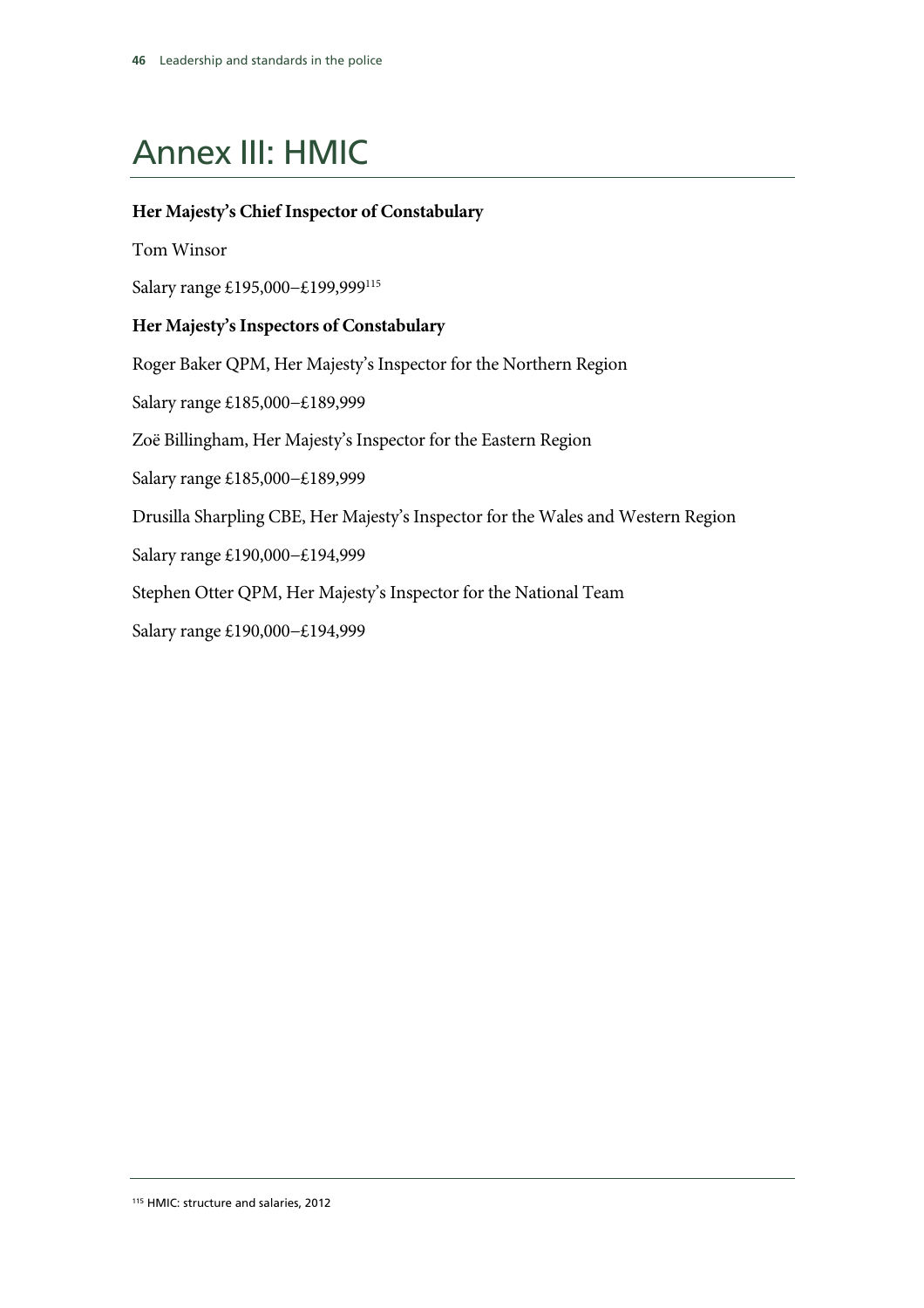Leadership and standards in the police 47 Leadership and standards in the police **47**

# Annex IV: Salaries: Chief Constables and PCCs Annex IV: Salaries: Chief Constables and PCCs

|                     | Chief Constable details |          |                | PCC details           |          |                                           |                                              |                                       |
|---------------------|-------------------------|----------|----------------|-----------------------|----------|-------------------------------------------|----------------------------------------------|---------------------------------------|
|                     | Name                    | Salary   | Footnotes      | Name                  | Salary   | strength, March<br>Police officer<br>2012 | population<br>Mid-2011<br>estimate<br>(000s) | Officers per<br>population<br>100,000 |
| Avon and Somerset   | Nick Gargan             | £148,159 |                | Sue Mountstevens      | E85,000  | 3,039                                     | 1,602                                        | $\overline{5}$                        |
| Bedfordshire        | Alfred Hitchcock        | £149,171 |                | <b>Olly Martins</b>   | £70,000  | 1,157                                     |                                              | 188                                   |
| Cambridgeshire      | Simon Parr              | £157,882 |                | Sir Graham Bright     | £70,000  | 1,377                                     | 617<br>807<br>1,029<br>558<br>500            | $\overline{5}$                        |
| Cheshire            | David Whatton           | £145,479 |                | John Dwyer            | £75,000  | 2,011                                     |                                              | $\frac{96}{2}$                        |
| Cleveland           | Jacqui Cheer            | £133,068 |                | Barry Coppinger       | £70,000  | 1,529                                     |                                              | 274                                   |
| Cumbria             | Bernard Lawson (temp)   | £130,000 |                | <b>Richard Rhodes</b> | £65,000  | I,125                                     |                                              | 225                                   |
| Derbyshire          | Mick Creedon            | £159,987 |                | Alan Charles          | £75,000  | 1,819                                     |                                              | 178                                   |
| Devon and Cornwall  | Shaun Sawyer            | £151,000 |                | Tony Hogg             | £85,000  | 3,225                                     | 1,020<br>1,672<br>745                        | $\frac{5}{6}$                         |
| Dorset              | Debbie Simpson          | £146,000 | L٥             | Martyn Underhill      | £70,000  | 1,378                                     |                                              | 185                                   |
| Durham              | Michael Barton          | £133,068 | ဖ              | Ron Hogg              | £70,000  | 1,363                                     |                                              | 220                                   |
| Essex               | Stephen Kavanagh        | £192,000 |                | Nicholas Alston       | £85,000  | 3,408                                     | 619<br>1,729                                 | 197                                   |
| Gloucestershire     | Suzette Davenport       | £130,044 | $\infty$       | Martin Surl           | £65,000  | 1,208                                     | 598                                          | 202                                   |
| Greater Manchester  | Sir Peter Fahy          | £191,191 |                | Tony Lloyd            | £100,000 | 7,498                                     |                                              | 279                                   |
| Hampshire           | Andy Marsh              | £146,52  | თ              | Simon Hayes           | £85,000  | 3,434                                     | 2,685<br>1,902<br>1,120<br>918               | 181                                   |
| Hertfordshire       | Andy Bliss              | £130,000 | $\overline{c}$ | David Lloyd           | £75,000  | 1,984                                     |                                              | $177$<br>202                          |
| Humberside          | Justine Curran          | £139,119 |                | Matthew Grove         | £75,000  | 1,856                                     |                                              |                                       |
| Kent                | lan Learmouth           | £173,802 |                | Ann Barnes            | £85,000  | 3,498                                     | 1,731                                        |                                       |
| Lancashire          | Steve Finnigan          | £159,000 |                | Clive Grunshaw        | £85,000  | 3,323                                     |                                              | 207<br>207<br>210                     |
| Leicestershire      | Simon Cole              | £139,119 | ρ,             | Sir Clive Loader      | £75,000  | 2,142                                     |                                              |                                       |
| Lincolnshire        | Neil Rhodes             | £134,38° |                | Alan Hardwick         | £65,000  | 1,142                                     | 1,461<br>1,018<br>715                        | 160                                   |
| London, City of     | Adrian Leppard          | £164,000 |                | n/a                   |          | 831                                       |                                              | n <sup>2</sup>                        |
| Merseyside          | Jon Murphy              | £157,260 | $\overline{c}$ | lane Kennedy          | £85,000  | 4,083                                     | 1,381                                        | 296                                   |
| Metropolitan Police | Sir Bernad Hogan-Howe   | £260,088 |                | Mayor of London       |          | 32,140                                    | 8,197                                        | 392                                   |
| Norfolk             | Phillip Gormley         | £167,967 |                | Stephen Bett          | £70,000  | 1,547                                     | 859                                          | $\frac{80}{2}$                        |
| Northamptonshire    | Adrian Lee              | £133,068 |                | Adam Simmonds         | £70,000  | .234                                      | 694                                          | 178                                   |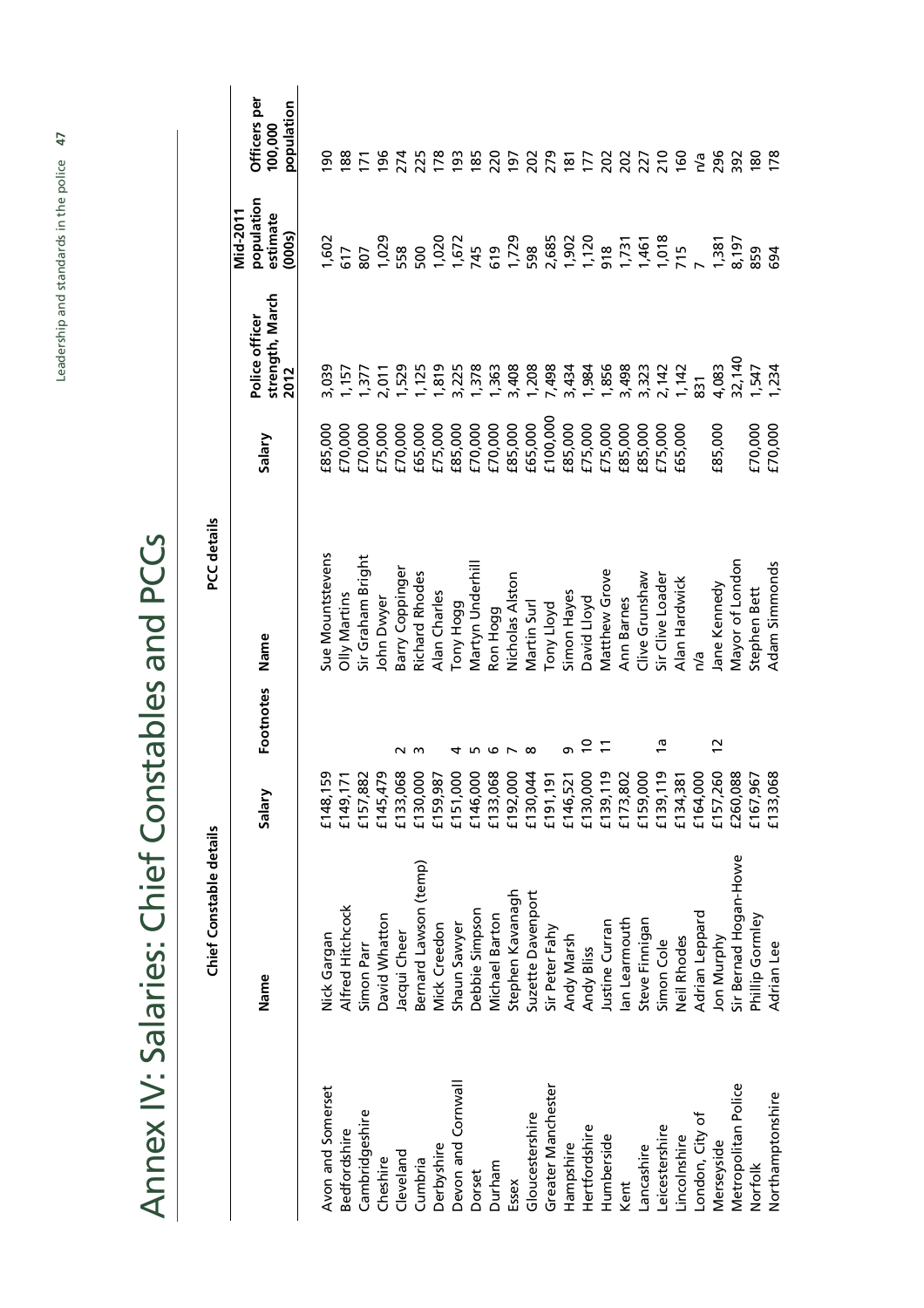| ֠<br>I      |
|-------------|
|             |
|             |
| ı<br>ı      |
|             |
| ۱<br>7<br>ţ |
| I           |
| ī<br>S      |
| d<br>ı      |
| b<br>ī      |
| Í<br>٢<br>Ó |
| ı<br>١      |
|             |
|             |
|             |
|             |
| ı           |
|             |
| ١<br>ı<br>٠ |
|             |

| Northumbria           | Susan Sim                  | 159,484  |                 | Vera Baird QC         | E85,000                                  | 3,921                                                                                                                                                                                                                                                                         |                                                                                                                                                                   |                      |
|-----------------------|----------------------------|----------|-----------------|-----------------------|------------------------------------------|-------------------------------------------------------------------------------------------------------------------------------------------------------------------------------------------------------------------------------------------------------------------------------|-------------------------------------------------------------------------------------------------------------------------------------------------------------------|----------------------|
| North Yorkshire       | Dave Jones                 | 133,068  | $\tilde{1}$     | Julia Mulligan        | £70,000                                  |                                                                                                                                                                                                                                                                               |                                                                                                                                                                   |                      |
| Nottinghamshire       | thris Eyre                 | 5142,143 |                 | Paddy Tipping         | E75,000                                  |                                                                                                                                                                                                                                                                               |                                                                                                                                                                   |                      |
| South Yorkshire       | Javid Crompton             | £148,194 | $\ddot{a}$      | Shaun Wright          |                                          |                                                                                                                                                                                                                                                                               |                                                                                                                                                                   |                      |
| <b>Staffordshire</b>  | Mike Cunningham            | 139,119  |                 | Matthew Ellis         | £85,000<br>£75,000<br>£70,000<br>£85,000 |                                                                                                                                                                                                                                                                               | $1, 20$<br>$7, 30$<br>$7, 30$<br>$7, 30$<br>$7, 20$<br>$7, 20$<br>$7, 20$<br>$7, 20$<br>$7, 20$<br>$7, 20$<br>$7, 20$<br>$7, 20$<br>$7, 20$<br>$7, 20$<br>$7, 20$ | 2198751855282528528  |
| Suffolk               | <b>Douglas Paxton</b>      | 133,068  |                 | Tim Passmore          |                                          |                                                                                                                                                                                                                                                                               |                                                                                                                                                                   |                      |
| Surrey                | ynne Owens                 | £136,092 |                 | Kevin Hurley          |                                          |                                                                                                                                                                                                                                                                               |                                                                                                                                                                   |                      |
| Sussex                | Martin Richards            | 158,000  |                 | Katy Bourne           |                                          |                                                                                                                                                                                                                                                                               |                                                                                                                                                                   |                      |
| hames Valley          | ara Thornton               | 171,214  |                 | Anthony Stansfeld     | £85,000                                  |                                                                                                                                                                                                                                                                               |                                                                                                                                                                   |                      |
| Narwickshire          | Andy Parker                | E136,680 |                 | Ronald Ball           | £65,000                                  |                                                                                                                                                                                                                                                                               |                                                                                                                                                                   |                      |
| <b>Nest Mercia</b>    | <b>VedShaw</b>             | 139,119  | ≌               | Bill Longmore         | E75,000                                  |                                                                                                                                                                                                                                                                               |                                                                                                                                                                   |                      |
| <b>Nest Midlands</b>  | <b>Chris Sims</b>          | -181,500 |                 | <b>Bob Jones</b>      | 100,000                                  |                                                                                                                                                                                                                                                                               |                                                                                                                                                                   |                      |
| <b>Nest Yorkshire</b> | <b><i>Mark Gilmore</i></b> | 169,359  | <u>م</u>        | Mark Burns-Williamson | 100,000                                  |                                                                                                                                                                                                                                                                               |                                                                                                                                                                   |                      |
| Wiltshire             | Patrick Geenty             | E133,000 | ន               | Angus Macpherson      | E70,000                                  | $\begin{array}{l} 1.7767 \\ 1.77877 \\ 1.779777 \\ 1.7797777 \\ 1.7797777 \\ 1.7797777 \\ 1.7797777 \\ 1.7797777 \\ 1.7797777 \\ 1.7797777 \\ 1.7797777 \\ 1.7797777 \\ 1.7797777 \\ 1.7797777 \\ 1.7797777 \\ 1.7797777 \\ 1.7797777 \\ 1.7797777 \\ 1.7797777 \\ 1.7797777$ |                                                                                                                                                                   | 234<br>154           |
| Dyfed-Powys           | Simon Prince               | E120,941 | $\overline{21}$ | Christopher Salmon    | £65,000                                  | 1, 131<br>1, 446<br>1, 454                                                                                                                                                                                                                                                    | 515<br>577<br>688                                                                                                                                                 |                      |
| Gwent                 | Carmel Napier              | £133,068 |                 | lan Johnston          | E70,000                                  |                                                                                                                                                                                                                                                                               |                                                                                                                                                                   |                      |
| North Wales           | Mark Polin                 | E136,751 |                 | Winston Roddick       | E70,000                                  |                                                                                                                                                                                                                                                                               |                                                                                                                                                                   | 25<br>25<br>27<br>27 |
| South Wales           | Peter Vaughan              | E154,370 |                 | Alun Michael          | E85,000                                  | 2,907                                                                                                                                                                                                                                                                         | 1,283                                                                                                                                                             |                      |
|                       |                            |          |                 |                       |                                          |                                                                                                                                                                                                                                                                               |                                                                                                                                                                   |                      |

Notes<br>1. All salaries are taken from police authority accounts for 2011-12 unless otherwise stated. 1. All salaries are taken from police authority accounts for 2011-12 unless otherwise stated.

2. Chief Constable of Cleveland Police Jacqui Cheer was appointed in February 2013.

2. Characteristics of Clauding Policing and the main of the state of the state of the state of the state of the state of the state of the state of the state of the state of the state of the state of the state of the state 3. Chief Constable of Cumbria Bernard Lawson was appointed temporary in September 2012. His salary is taken from an article.

4. Chief Constable Shaun Sawyer was appointed in January 2013. His salary is taken from a BBC news article.

5. Chief Constable Debbie Simpson was appointed in January 2013. Her salary is taken from an article.

6. Chief Constable Michael Barton was appointed in February 2013. His predecessor T Stoddart was paid £130,264 in 2011-12.

7. Chief Constable Stephen Kavanagh was appointed in May 2013. His salary is taken from an article.

8. Chief Constable Suzette Davenport was appointed in February 2013. Her salary is taken from an advertisement for the role.

9. Chief Constable Andy Marsh was appointed in February 2013. His salary is taken from a BBC news article.

10. Chief Constable Andy Bliss was appointed in June 2011. His salary is taken from an article in the Watford Observer, Oct 18 2012.

11. Chief Constable Justine Curran was appointed in April 2013. Her salary is taken from an article.

12. Chief Constable Jon Murphy was appointed in 2010.

13. Chief Constable Dave Jones was appointed in April 2013.

14. Chief Constable of South Yorkshire Police David Crompton was appointed on 2 April 2012.

15. Chief Constable of Suffolk Police Douglas Paxton was appointed on 8 February 2013. His salary is taken from a BBC report of his appointment.

16. Chief Constable of Surrey Police Lynne Owens was appointed on 1 February 2012.

17. Chief Constable of Warwickshire Police Andy Parker was appointed on 1 December 2011. His salary reported here is the equivalent annual salary.

18. Chief Constable of West Mercia Police David Shaw was appointed on 1 August 2011. His salary reported here is the equivalent annual salary.

19. Chief Constable of West Yorkshire Police Mark Gilmore was appointed in February 2013.

20. Chief Constable of Wiltshire Police Patrick Geenty was appointed in January 2013.

21. Chief Constable of Dyfed-Powys Police Simon Price was appointed in March 2013. His salary is taken from his letter of acceptance. Sources:

Police Service Strength, Home Office

Sources:<br>Police Service Strength, Home Office<br>Mid-2011 population estimates, ONS Mid-2011 population estimates, ONS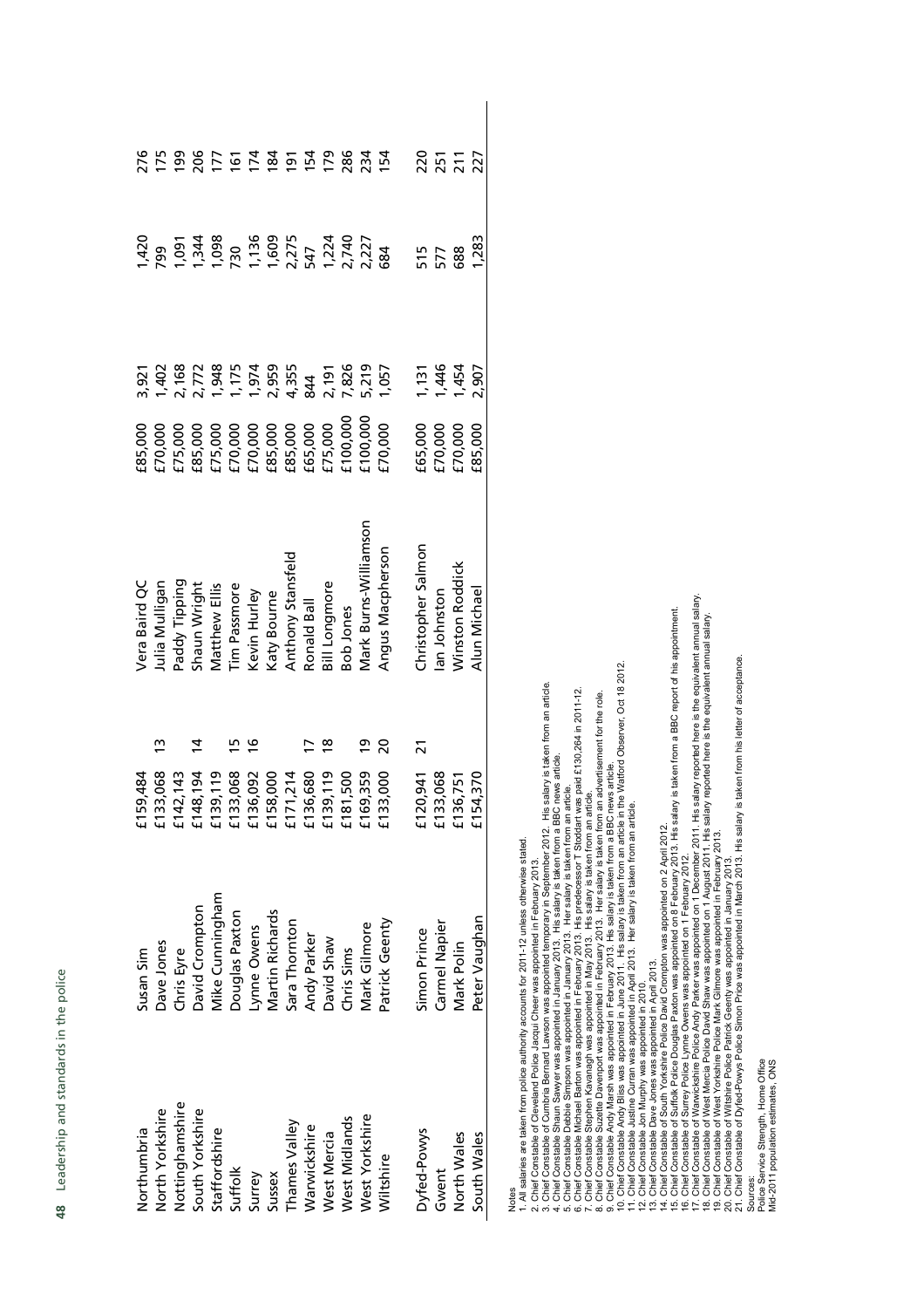# Formal Minutes

### **Wednesday 26 June 2013**

Members present:

Keith Vaz, in the Chair

Michael Ellis Dr Julian Huppert Bridget Phillipson

Mark Reckless Chris Ruane Mr David Winnick

Draft Report (*Leadership and standards in the police*), proposed by the Chair, brought up and read.

*Ordered*, That the draft Report be read a second time, paragraph by paragraph.

Paragraphs 1 to 127 read and agreed to.

Annexes agreed to.

*Resolved*, That the Report be the Third Report of the Committee to the House.

*Ordered*, That the Chair make the Report to the House.

*Ordered*, That embargoed copies of the Report be made available, in accordance with the provisions of Standing Order No. 134.

Written evidence was ordered to be reported to the House for printing with the Report (in addition to that ordered to be reported for publishing on 16 October, 6 and 27 November, and 4 December 2012, 15 January, 5 and 19 February, 14 and 16 May, and 4, 11 and 18 June 2013.

[Adjourned till Tuesday 2 July at 2.30 p.m.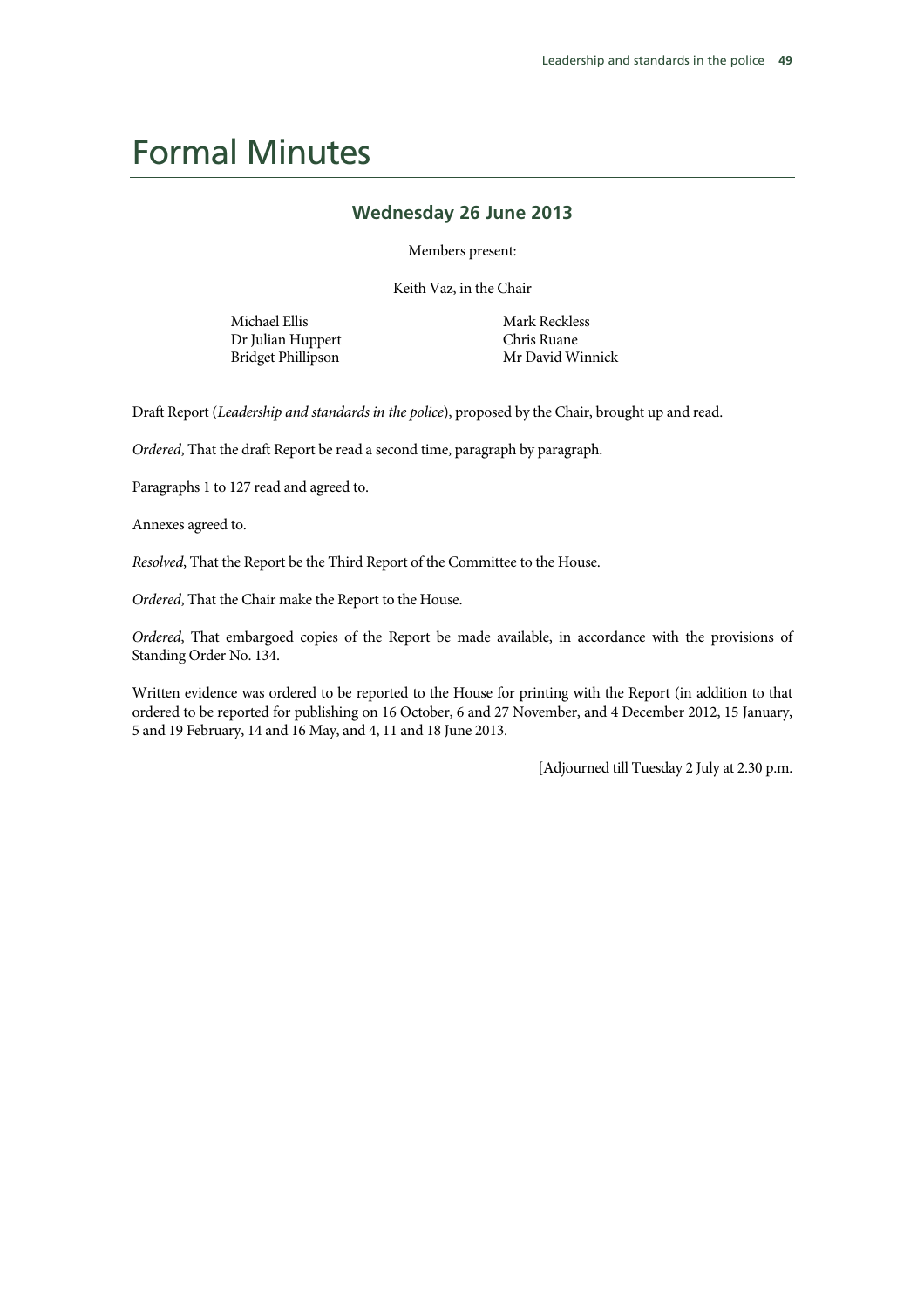# Witnesses

### **Tuesday 16 October 2012**

**Keith Bristow QPM**, Director General National Crime Agency

**Tuesday 8 January 2013** 

**Sir Hugh Orde**, President, Association of Chief Police Officers and **Simon Edens**, Deputy Chief Constable, ACPO lead on anti-social behaviour

**Sir Bernard Hogan-Howe QPM**, Metropolitan Police Commissioner

**Tuesday 12 February 2013** 

**Alex Marshall**, College of Policing

**Tuesday 23 April 2013** 

**Dal Babu**, Chief Superintendent (retired) and **Mike Fuller**, Her Majesty's Chief Inspector of the Crown Prosecution Service

### **Tuesday 14 May 2013**

**Mark Burns-Williamson**, West Yorkshire Police and Crime Commissioner, **Tim Passmore**, Suffolk Police and Crime Commissioner and **Alan Hardwick**, Lincolnshire Police and Crime Commissioner

**Peter Box**, Outgoing Chair, West Yorkshire Police and Crime Panel, **Patricia O'Brien**, Chair, Suffolk Police and Crime Panel and **Ray Wootten**, Chair, Lincolnshire Police and Crime Panel

**Tom Winsor**, Her Majesty's Chief Inspector of Constabulary

### **Tuesday 18 June 2013**

**Rt Hon Damian Green MP**, Minister of State for Policing and Criminal Justice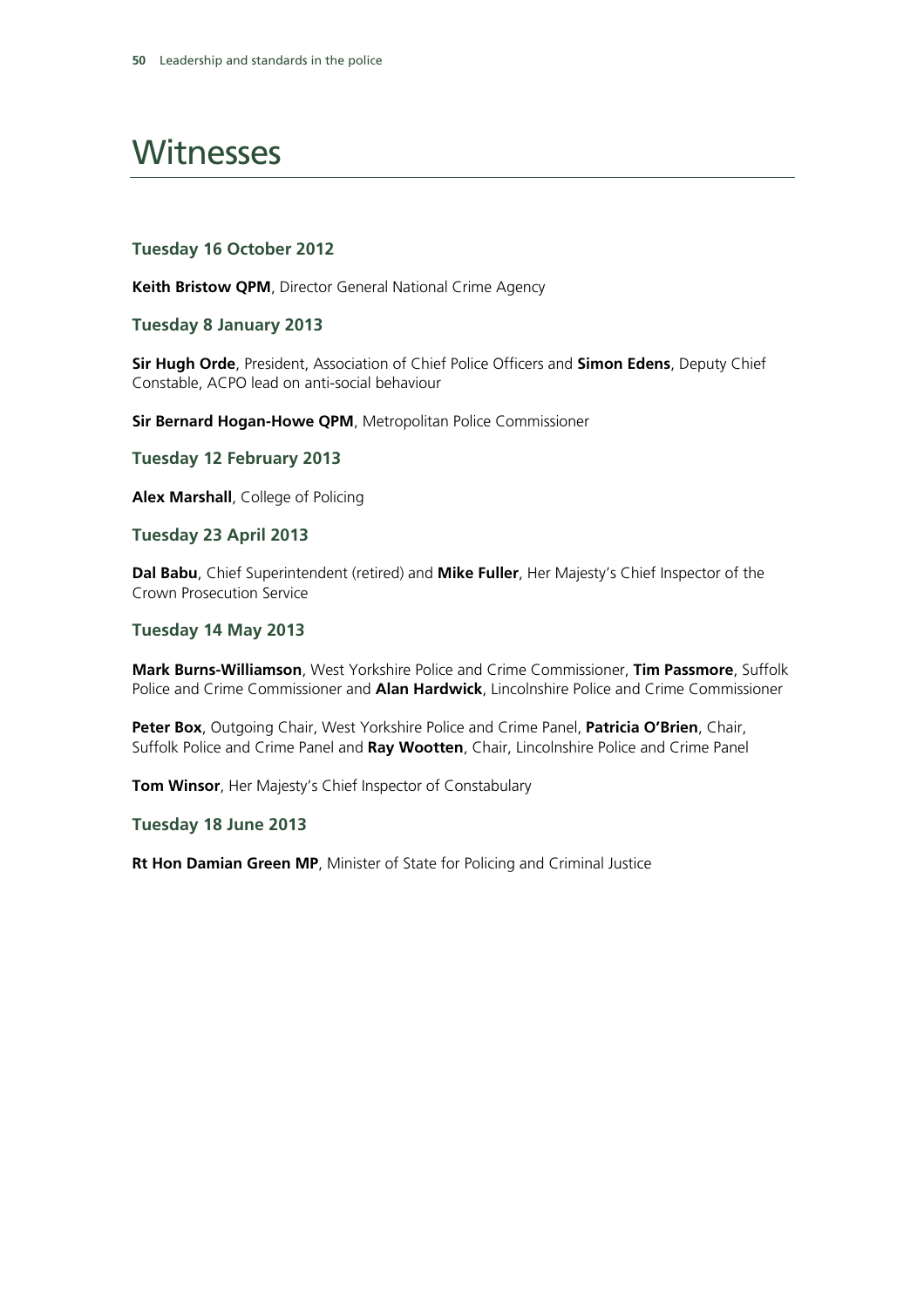# List of written evidence

(Published in Volumes II and III on the Committee's website www.parliament.uk/homeaffairscom)

### **LSP Submitter**

- Rachel Kearton
- Paul Veltman
- David Treadwell
- Department of Law, Policing and Investigation and the Centre for Forensic Investigation at Teesside University
- Police Foundation
- Stonewall
- Public and Commercial Services Union
- Higher Education Forum for Learning and Development in Policing
- Victim Support
- Independent Police Complaints Commission
- Skills for Justice
- Police Superintendents' Association of England and Wales
- The Forensic Science Society
- Police Federation
- Dr Rodger Patrick
- Department of Law & Criminal Justice Studies at Canterbury Christ Church University
- Chartered Management Institute
- National Crime Agency
- Home Office
- National Policing Improvement Agency
- Association of Chief Police Officers
- John Kenny
- James Satherley
- 24 Nigel Lloyd
- Hugh Oliver-Bellasis
- Chris Panther
- Colin Taylor
- Allen Jordan
- Vicky Robinson
- Gary Jackson
- Viv Nicholas
- Sir Bernard Hogan-Howe QPM, Metropolitan Police Commissioner
- Deputy Chief Constable Simon Edens, ACPO lead on anti-social behaviour
- Professor Simon Holdaway
- A. J. Wright
- Tim Passmore, Suffolk Police and Crime Commissioner
- Alan Hardwick, Lincolnshire Police and Crime Commissioner
- Alex Marshall, College of Policing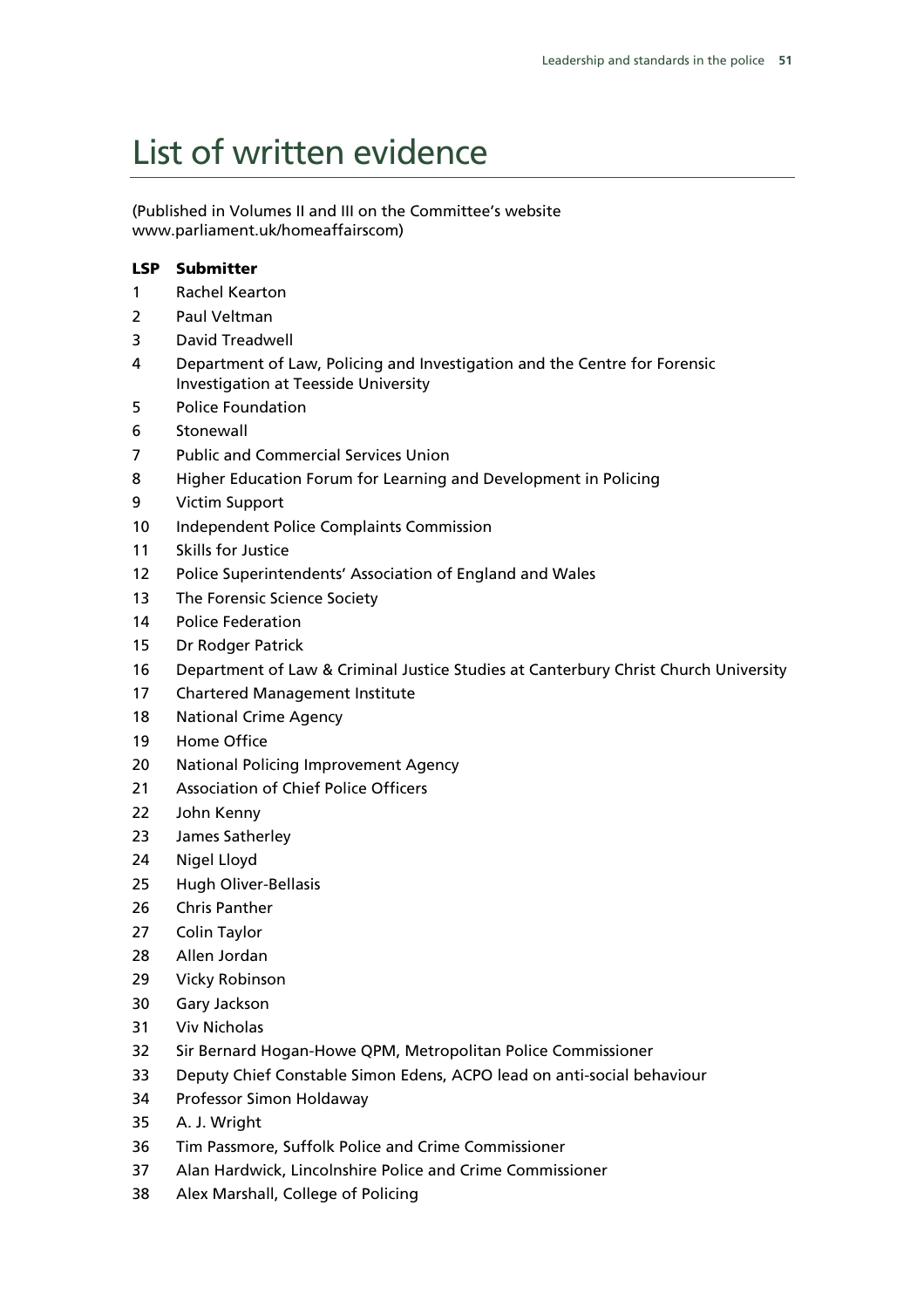- Ray Wootten, Chair, Lincolnshire Police and Crime Panel
- AC Cressida Dick, Metropolitan Police
- Nick Gargan QPM, Chief Constable, Avon and Somerset Constabulary
- Stephen Kavanagh, Chief Constable, Essex Police
- Mick Creedon, Chief Constable, Derbyshire Constabulary
- British Naturism
- Patricia Gallan QPM, Deputy Assistant Commissioner, Metropolitan Police
- East Lindsey District Council
- Kevin Maxwell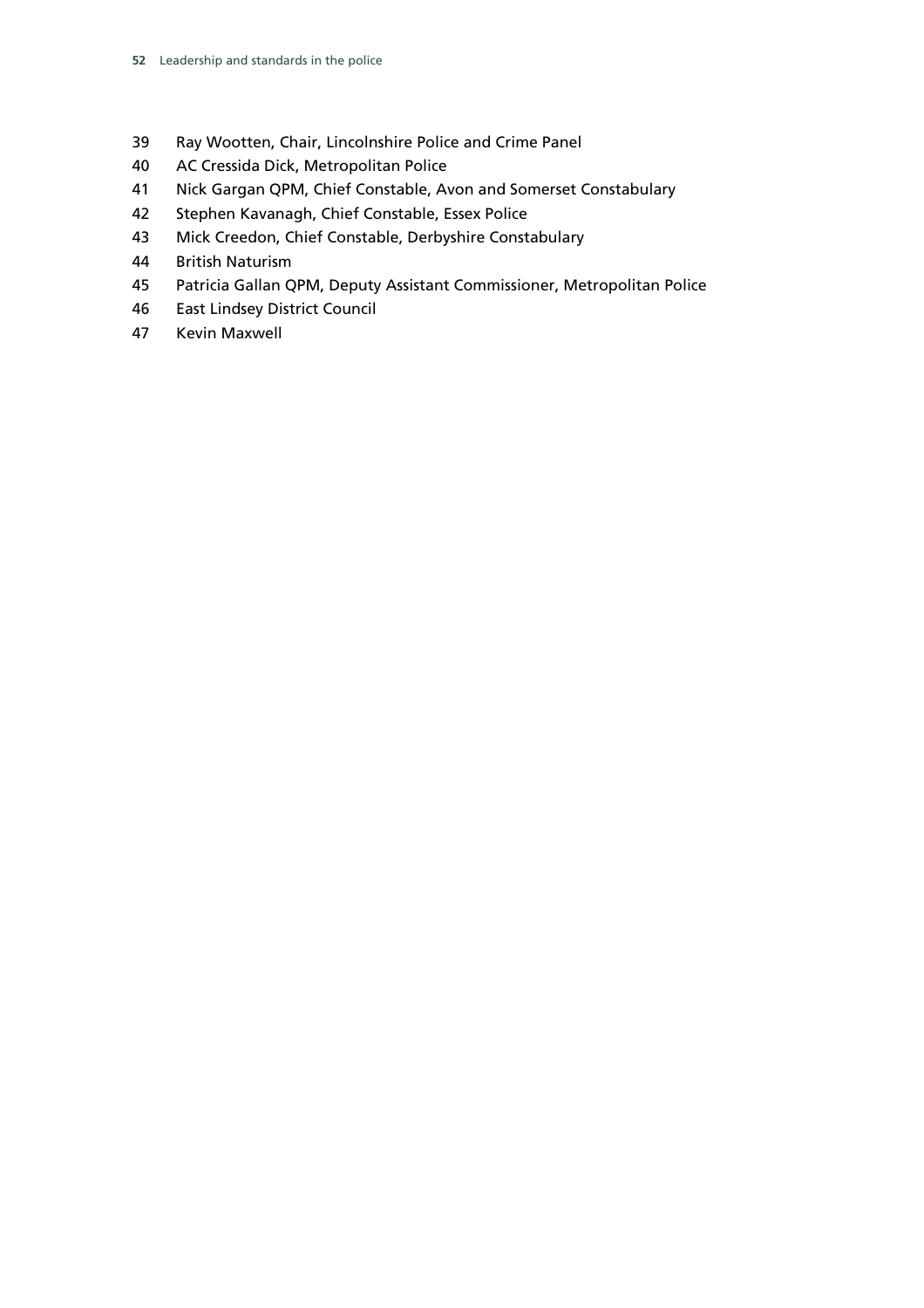# List of Reports from the Committee during the current Parliament

### **Session 2013–14**

| <b>First Report</b>      | Police and Crime Commissioners: Register of Interests                                                                 | <b>HC 69</b>    |
|--------------------------|-----------------------------------------------------------------------------------------------------------------------|-----------------|
| Second Report            | Child sexual exploitation and the response to<br>localised grooming                                                   | <b>HC 68-I</b>  |
| <b>Session 2012-13</b>   |                                                                                                                       |                 |
| <b>First Report</b>      | Effectiveness of the Committee in 2010-12                                                                             | <b>HC 144</b>   |
| Second Report            | Work of the Permanent Secretary (April–Dec 2011)                                                                      | <b>HC 145</b>   |
| Third Report             | Pre-appointment Hearing for Her Majesty's Chief<br>Inspector of Constabulary                                          | <b>HC 183</b>   |
| Fourth Report            | Private Investigators                                                                                                 | <b>HC 100</b>   |
| <b>Fifth Report</b>      | The work of the UK Border Agency (Dec 2011–Mar<br>2012)                                                               | <b>HC 71</b>    |
| Sixth Report             | The work of the Border Force                                                                                          | <b>HC 523</b>   |
| Seventh Report           | <b>Olympics Security</b>                                                                                              | <b>HC 531</b>   |
| Eighth Report            | The work of the UK Border Agency (April–June 2012)                                                                    | <b>HC 603</b>   |
| Ninth Report             | Drugs: Breaking the Cycle                                                                                             | <b>HC 184-I</b> |
| <b>Tenth Report</b>      | Powers to investigate the Hillsborough disaster:<br>interim Report on the Independent Police Complaints<br>Commission | <b>HC 793</b>   |
| Eleventh Report          | <b>Independent Police Complaints Commission</b>                                                                       | <b>HC 494</b>   |
| <b>Twelfth Report</b>    | The draft Anti-social Behaviour Bill: pre-legislative<br>scrutiny                                                     | <b>HC 836</b>   |
| Thirteenth Report        | Undercover Policing: Interim Report                                                                                   | <b>HC 837</b>   |
| <b>Fourteenth Report</b> | The work of the UK Border Agency (July-Sept 2012)                                                                     | <b>HC 792</b>   |

### **Session 2010–12**

| <b>First Report</b>   | Immigration Cap                                                                                        | <b>HC 361</b>  |
|-----------------------|--------------------------------------------------------------------------------------------------------|----------------|
| Second Report         | <b>Policing: Police and Crime Commissioners</b>                                                        | <b>HC 511</b>  |
| Third Report          | <b>Firearms Control</b>                                                                                | <b>HC 447</b>  |
| Fourth Report         | The work of the UK Border Agency                                                                       | <b>HC 587</b>  |
| Fifth Report          | Police use of Tasers                                                                                   | <b>HC 646</b>  |
| Sixth Report          | <b>Police Finances</b>                                                                                 | <b>HC 695</b>  |
| Seventh Report        | <b>Student Visas</b>                                                                                   | <b>HC 773</b>  |
| Eighth Report         | Forced marriage                                                                                        | <b>HC 880</b>  |
| Ninth Report          | The work of the UK Border Agency (November 2010-<br>March 2011)                                        | <b>HC 929</b>  |
| <b>Tenth Report</b>   | Implications for the Justice and Home Affairs area of<br>the accession of Turkey to the European Union | <b>HC 789</b>  |
| Eleventh Report       | Student Visas - follow up                                                                              | <b>HC 1445</b> |
| <b>Twelfth Report</b> | Home Office – Work of the Permanent Secretary                                                          | <b>HC 928</b>  |